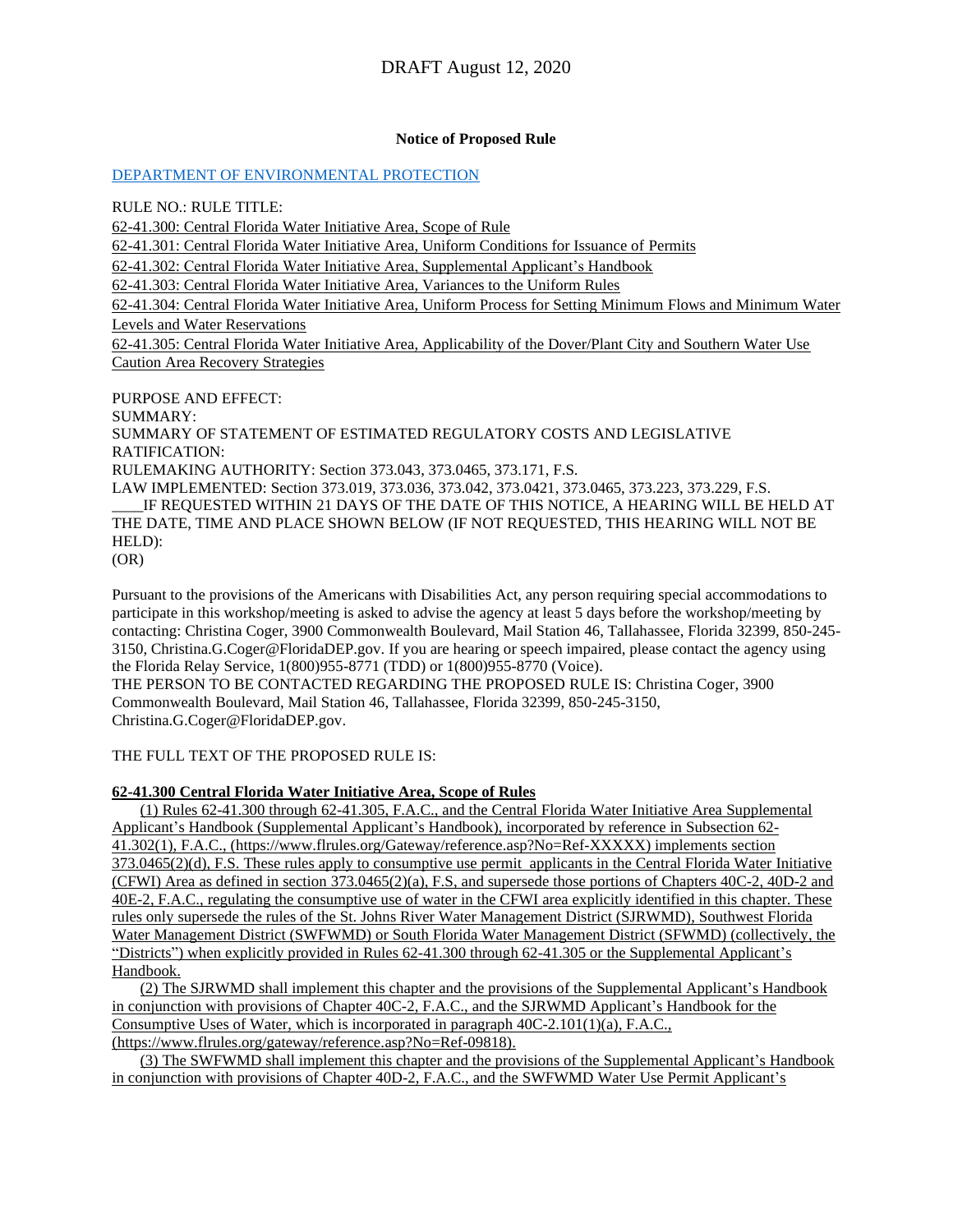Handbook, Part B, which is incorporated in paragraph 40D-2.091(1)(a), F.A.C.,

(https://www.flrules.org/Gateway/reference.asp?No=Ref-11553).

(4) The SFWMD shall implement this chapter and the provisions of the Supplemental Applicant's Handbook in conjunction with provisions of Chapter 40E-2, F.A.C., and the Applicant's Handbook for Water Use Permit Applications, which is incorporated in subsection 40E-2.091(1), F.A.C.,

(http://www.flrules.org/Gateway/reference.asp?No=Ref-05791).

(5) Paragraph 373.0465(2)(e), F.S., directs the Districts to implement these rules within the CFWI Area without the need for further rulemaking.

(6) The phrases "Consumptive Use Permit," "Consumptive Use Permitting," or "Consumptive Use Applicants" are synonymous with "Water Use Permit," "Water Use Permitting," or "Water Use Applicants," respectively, as used by the Districts.

(7) The Central Florida Water Initiative region is a water resource caution area for purposes of Chapter 403, F.S., and Chapter 62-40, F.A.C.

*Rulemaking Authority 373.043, 373.0465, 373.171 FS. Law Implemented 373.019, 373.036, 373.042, 373.0421, 373.0465, 373.223, 373.229, FS. History–New \_\_\_\_\_\_.*

#### **62-41.301 Central Florida Water Initiative Area, Uniform Conditions for Issuance of Permits**

For consumptive use applicants within the CFWI Area, this rule supersedes in their entirety subsections 40C-2.301(1) and (2) and subsections 40D-2.301(1) and (2); and subsection 40E-2.301(1), F.A.C.

(1) To obtain a consumptive use permit, renewal, or modification within the CFWI Area, an applicant must

provide reasonable assurance that the proposed consumptive use of water, on an individual and cumulative basis: (a) Is a reasonable-beneficial use;

(b) Will not interfere with any presently existing legal use of water; and

(c) Is consistent with the public interest.

(2) In order to provide reasonable assurances that the consumptive use is reasonable-beneficial, an applicant shall demonstrate that the consumptive use:

(a) Is a quantity that is necessary for economic and efficient use;

(b) Is for a purpose and occurs in a manner that is both reasonable and consistent with the public interest;

(c) Will utilize a water source that is suitable for the consumptive use;

(d) Will utilize a water source that is capable of producing the requested amount;

(e) Will utilize the lowest quality water source that is suitable for the purpose and is technically, environmentally, and economically feasible, except for those agricultural uses outlined in Section 2.9 of the Central Florida Water Initiative Area Supplemental Applicant's Handbook, incorporated in subsection 62-41.302(1), F.A.C. (https://www.flrules.org/Gateway/reference.asp?No=Ref-XXXXX);

(f) Will not cause harm to existing offsite land uses resulting from hydrologic alterations;

(g) Will not cause harm to the water resources of the area in any of the following ways:

1. Will not cause harmful water quality impacts to the water source resulting from the withdrawal or diversion;

2. Will not cause harmful water quality impacts from dewatering discharge to receiving waters;

3. Will not cause harmful saline water intrusion or harmful upconing;

4. Will not cause harmful hydrologic alterations to natural systems, including wetlands or other surface waters; and

5. Will not otherwise cause harmful hydrologic alterations to the water resources of the area;

(h) Is in accordance with any minimum flow or level and implementation strategy established pursuant to sections 373.042 and 373.0421, F.S.; and

(i) Will not use water reserved pursuant to section 373.223(4), F.S.

(3) The standards, criteria, and conditions in the Applicant's Handbooks identified in subsections 62-41.300(2)  $-$  (4), F.A.C., and the Supplemental Applicant's Handbook incorporated by reference in subsection 62-41.302(1), F.A.C. shall be used to determine whether the requirements of subsections (1) and (2) are met.

(4) All Consumptive Use Permits with withdrawal points within the CFWI are hereby modified to conform with this Rule, and applicable permit conditions specified in Section 5.0, of the Supplemental Applicant's Handbook, incorporated by reference in 62-41.300 through 62-41.302, F.A.C., are incorporated into all CUPs within the CFWI.

*Rulemaking Authority 373.043, 373.0465, 373.171 FS. Law Implemented 373.019, 373.036, 373.042, 373.0421, 373.0465, 373.223, 373.229, FS. History–New \_\_\_\_\_\_.*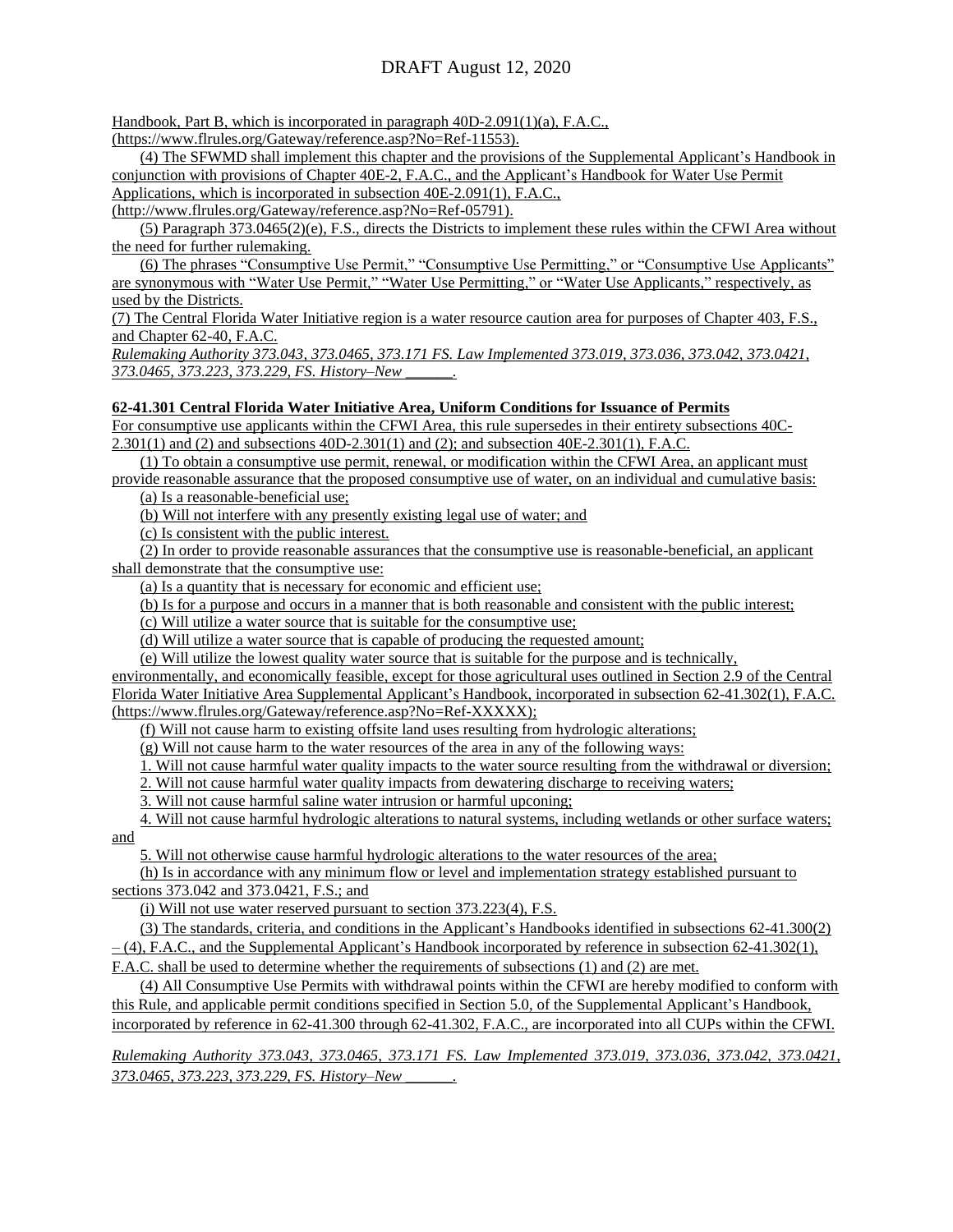#### **62-41.302: Central Florida Water Initiative Area, Supplemental Applicant's Handbook**

(1) Rules 62-41.302 through 62-41.305, F.A.C., shall be used in conjunction with the Central Florida Water Initiative Area Supplemental Applicant's Handbook (Supplemental Applicant's Handbook), effective *[date]*, which is hereby adopted and incorporated by reference herein, (https://www.flrules.org/Gateway/reference.asp?No=Ref-XXXXX). Materials adopted by reference in this chapter are also available from the Department of Environmental Protection's Internet Site *[link]*, or by contacting the Office of Water Policy, Department of Environmental Protection, 3900 Commonwealth Boulevard, Mail Station 46, Tallahassee, Florida 32399, 850-245-3150). Design Aids referenced within the Supplemental Applicant's Handbook are not incorporated by reference and are for information purposes only.

(2) Each chapter of the Supplemental Applicant's Handbook includes a statement clearly indicating what section(s) of the Districts' Applicant's Handbooks, the Supplemental Applicant's Handbook supersedes and replaces. Any section of a Districts' Applicant's Handbooks that is not explicitly superseded and replaced by the Supplemental Applicant's Handbook shall remain in full force and effect for all users within that Districts' jurisdiction, including the CFWI Area.

*Rulemaking Authority 373.043, 373.0465, 373.171 FS. Law Implemented 373.019, 373.036, 373.042, 373.0421, 373.0465, 373.223, 373.229, FS. History–New \_\_\_\_\_\_.*

#### **62-41.303: Central Florida Water Initiative Area, Variances to the Uniform Rules**

(1) Scope. Applicants may seek a variance from Rules 62-41.301 and 62-41.302, F.A.C., and the provisions of the Supplemental Applicant's Handbook if there are unique circumstances or hydrogeological factors that make application of the uniform rules unrealistic or impractical. A variance under this rule is as defined in Section 120.52(21), F.S. (2020) Variances under this rule shall not be granted for any requirements relating to the Southern Water Use Caution Area or the Dover/Plant City Water Use Caution Area, provisions of which are incorporated by reference in Rule 62-41.305, F.A.C., [\(https://www.flrules.org/Gateway/reference.asp?No=Ref-XXXXX\)](https://www.flrules.org/Gateway/reference.asp?No=Ref-XXXXX). Nothing in this rule shall preclude a petitioner from applying for variances or other relief mechanisms under other provisions of law.

(2) Delegation. The Department hereby delegates to the South Florida, Southwest Florida, and St. Johns River Water Management Districts the authority to grant or deny variances under this section to applicants/permittees within their district. At least 15 days prior to granting a request for variance, a district must notify the Executive Director of the other two Water Management Districts and the Director of the Department's Office of Water Policy and Ecosystem Restoration that it intends to grant the variance.

(3) An applicant seeking a variance under section 373.0465, F.S., from the provisions of Rules 62-41.301 or 62-41.302, F.A.C., or the provisions of the Supplemental Applicant's Handbook must demonstrate that there are unique circumstances or hydrogeological factors that make application of the uniform rules unrealistic or impractical. For the purposes of this rule, unrealistic or impractical shall mean compliance with the rule will create a substantial hardship or would violate the principles of fairness. For purposes of this section, "substantial hardship" means a demonstrated economic, technological, legal, or other type of hardship to the person requesting the variance or waiver. For purposes of this section, "principles of fairness" are violated when the literal application of a rule affects a particular person in a manner significantly different from the way it affects other similarly situated persons who are subject to the rule.

(4) Applicants for a variance may not claim that compliance with another Department or District statute or rule justifies the need for a variance. Applicants may seek variances from those statutes or rule through the applicable variance procedures.

(5) The Districts shall only grant variances when the applicant demonstrates that it has achieved or will achieve the purpose of the underlying statute by other means.

(6) Petitions for variance must include the following information:

(a) A caption, which shall read:

Petition for Variance from Rule (Citation)

(b) The name, address, any e-mail address, telephone number, and any facsimile number of the petitioner, if the party is not represented by an attorney or a qualified representative;

(c) The name, address, e-mail address, telephone number, and any facsimile number of the attorney or qualified representative of the petitioner, if any;

(d) The applicable rule or portion of the rule or handbook;

(e) The citation to the statute the rule is implementing;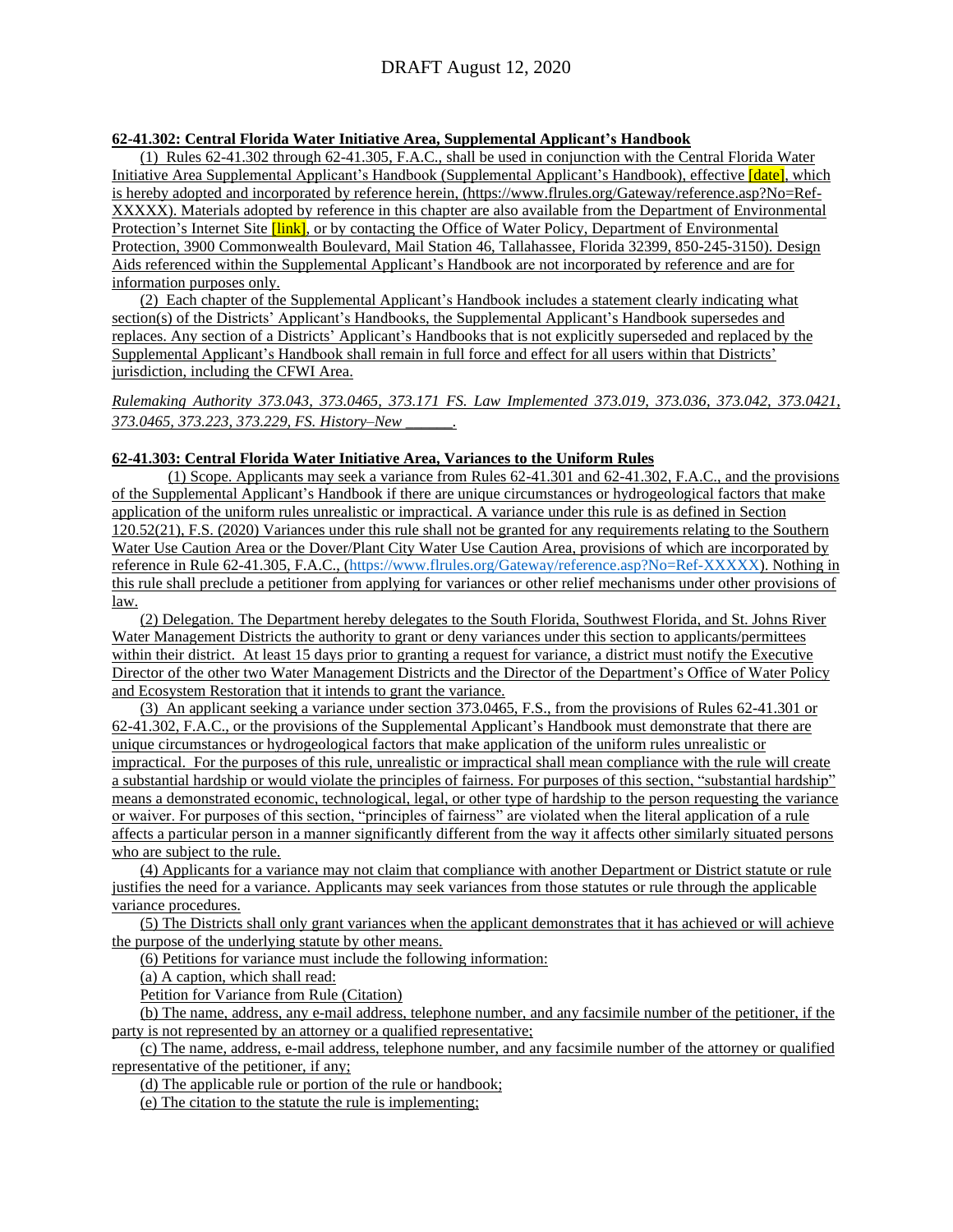(f) The type of action requested;

(g) The specific facts that demonstrate there are unique circumstances or hydrogeological factors that make application of the uniform rules unrealistic or impractical;

(h) The reason why the variance requested would serve the purposes of the underlying statute; and

(i) A statement whether the variance is permanent or temporary. If the variance is temporary, the petition shall include the dates indicating the duration of the requested variance.

(7) The District shall review a petition for a variance under Section 373.0465(2)(d), F.S., within 30 days after receipt to determine if the application is complete. If the petition is incomplete, the District shall request additional information and cite the applicable paragraph or subparagraph in this rule upon which it is making such request. Within 30 days after receipt of such additional information, the District shall review the additional information and may request any other information needed to clarify the additional information or to answer new questions raised by, or directly related to, the additional information. If the petitioner asserts that any request for additional information is not authorized by law or by rule, the petitioner may direct the District to process the petition without the requested information. Upon the receipt of such direction, the District shall process the petition without the requested information.

(8) The District shall publish in the Florida Administrative Register a notice of availability of the intended agency action on the petition for a variance under section  $373.0465(2)(d)$ , F.S. The petitioner shall publish notice of intended agency action on the petition once, at his own expense, in a newspaper of general circulation (as defined in Section 50.031, F.S.) in the county or counties in which its withdrawal is located.

(9) If granted, a variance will be issued to run concurrently with the corresponding permit.

(10) Renewals of variances shall be applied for and reviewed in the same manner as the initial variance.

*Rulemaking Authority 373.016, 373.043, 373.0465, 373.171 FS. Law Implemented 373.016, 373.019, 373.036, 373.042, 373.0421, 373.0465, 373.223, 373.229, FS. History–New \_\_\_\_\_\_.*

#### **62-41.304: Central Florida Water Initiative Area, Uniform Process for Setting Minimum Flows and Minimum Water Levels and Water Reservations**

(1) Priority List. Prior to submittal to the Department for approval pursuant to section 373.042(3), F.S., each District proposing a Minimum Flow or Minimum Water Level (MFL) or Reservation in the Central Florida Water Initiative (CFWI) Area shall:

(a) Hold a meeting among staff of the Department, and the St. Johns River Water Management District, the Southwest Florida Water Management District, and the South Florida Water Management District (the "Districts") to discuss the CFWI waterbodies proposed for inclusion on the Priority List;

(b) Notice and hold at least one joint public workshop within the CFWI Area with the Districts to discuss each district's proposed priority list applicable to the CFWI. Such notice shall affirmatively state that the Districts and the Department have held the meeting required by paragraph (1)(a), above.

(c) Priority Lists shall conform with the requirements set forth in section 373.042(3), F.S. and subsection 62- 40.473(9), F.A.C. In addition to those requirements, if there is an impact potential across water management district boundaries from withdrawals in the CFWI, the priority list shall specifically identify the cross-boundary impact potential as being from within the CFWI.

(2) Consistent Method for Establishing MFLs.

(a) When establishing an MFL, the Districts shall comply with the requirements of sections 373.042 and 373.0421, F.S., and Rule 62-40.473, F.A.C.

(b) When establishing an MFL, the adopting District shall consider the unique characteristics of the waterbody and basin as determined using the best available information. The adopting District shall provide the technical information supporting any proposed MFL to the non-adopting Districts and the Department. Sharing of information shall take place prior to seeking independent scientific peer review or prior to publishing a Notice of Proposed Rule, whichever comes first.

(3) Status of the MFL Waterbody. When determining whether the flow(s) and/or level(s) of a specific MFL water body are below or projected to fall below the adopted MFL criteria, the District within which the MFL is located shall use the status assessment approach that includes a screening level analysis and a causation analysis, when applicable pursuant to the 62-41.304(3)(a)-(c), F.A.C.. This status assessment is independent from and not a determination of consumptive use permit compliance or environmental resource permit compliance. Permit compliance is a regulatory function that is not within the scope of this subsection.

(a) A screening level analysis, which includes the incorporation of changes in rainfall trends, must be performed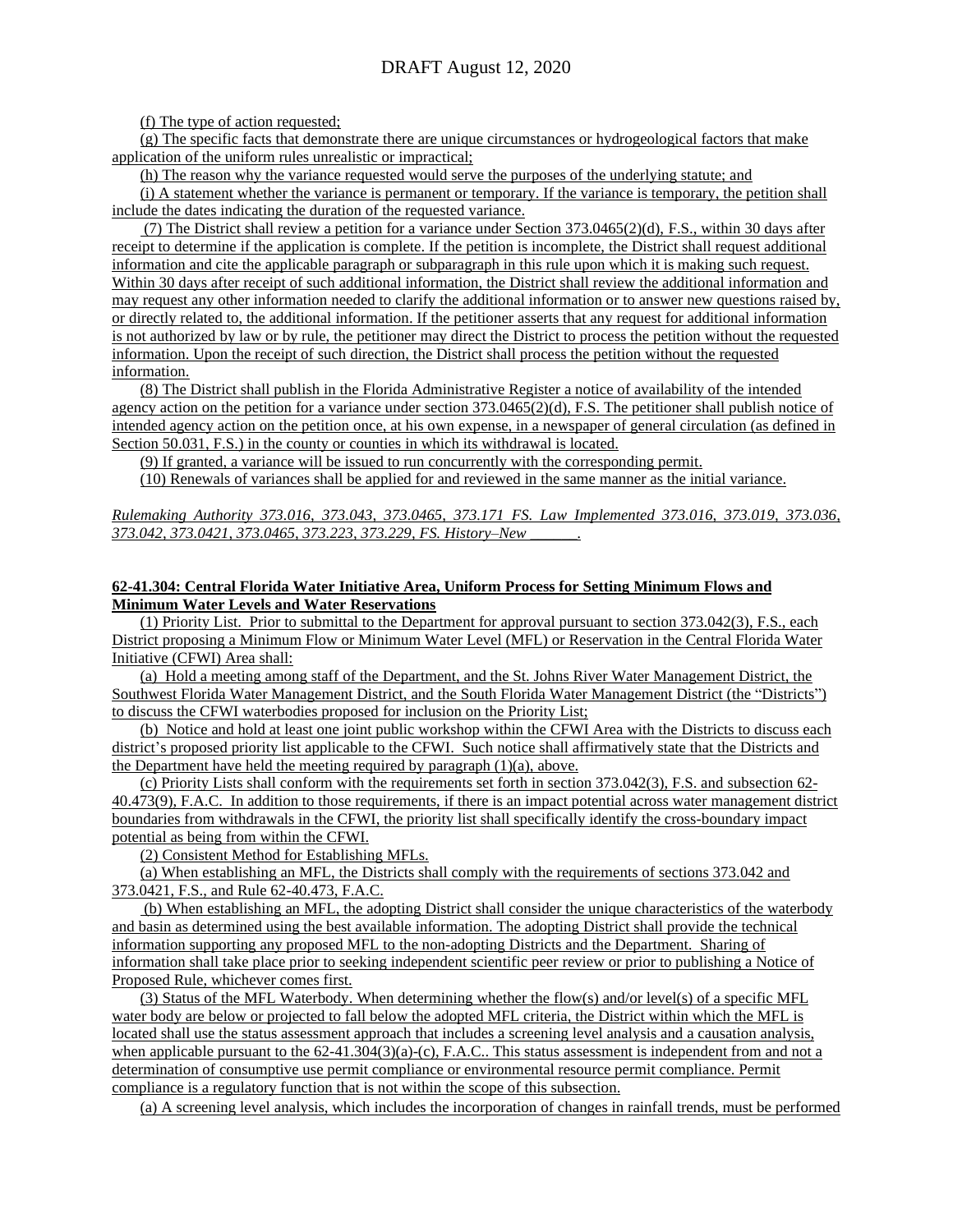for waterbodies in the CFWI area periodically following adoption to monitor the status of an adopted MFL.

(b) If the screening level analysis shows that the MFL is being met based on the flows or levels adjusted by rainfall trends, then no further actions are required beyond continued monitoring.

(c) If the screening level analysis indicates that the MFL is not being met, or is trending toward not being met based on the flows and levels adjusted by rainfall trends, the District will conduct a causation analysis to independently evaluate the potential impacts of various stressors on the MFL water body being assessed.

1. Factors other than consumptive uses of water (e.g., long-term drought) can cause the flow or level of a surface watercourse, aquifer, surface water, or spring to drop below an adopted minimum flow or level. The factors to be considered in the determination of causation shall be based on the use of best professional judgment and include:

a. Rainfall or other climatic variables;

b. Consumptive use;

c. Land use changes or development;

d. Surface water drainage;

e. Changes in hydrology and hydraulics

f. Geology/hydromorphology (e.g., sinkhole formation);

g. Water levels/flows in other appropriate water resources (e.g., nearby wells, lakes, streams, wetlands);

h. Ecological assessment information; and,

i. Other factors that can be reasonably shown to cause a change in the flow or level.

2. The tools used in the causation analysis shall be based on the use of best professional judgment and may

include:

a. Double-mass analyses;

b. Statistical analysis of climate variables and flow and/or water level;

c. Stage and/or flow duration and frequency analysis;

d. Modeling (groundwater/surface water, ecological or water budget models);

e. Ecological tools;

f. Distribution of groundwater use and withdrawal rate history;

g. Aquifer water level trend analysis; and

h. Degree of aquifer confinement.

3. Based on the causation analysis, the District shall develop or amend a recovery or prevention strategy including any applicable rulemaking, as appropriate, consistent with the provisions of section 373.0421(2), F.S.

(4) Development of MFL Recovery and Prevention Strategies.

(a) Recovery and Prevention Strategies shall be developed when required pursuant to and consistent with Section 373.0421, F.S., and Rule 62-40.473, F.A.C.

(b) When required, Recovery and Prevention Strategies shall either be developed for individual waterbodies or regionally.

(c) Recovery and Prevention Strategies may contain regulatory and non-regulatory provisions, as appropriate.

(d) The Recovery or Prevention Strategy must address existing uses, renewals or modifications of existing uses, and new uses that may impact the subject MFL.

(5) Consistent Method to Set Reservations.

(a) Water reserved from use shall comply with the requirements of section 373.223(4), F.S., and Rule 62- 40.474, F.S.

(b) A reservation adopted after the effective date of this rule shall specifically state, as applicable, whether the reservation is being used for the protection of fish and wildlife or public health and safety.

*Rulemaking Authority 373.043, 373.0465, 373.171 FS. Law Implemented 373.019, 373.036, 373.042, 373.0421, 373.0465, 373.223, 373.229, FS. History–New \_\_\_\_\_\_.*

**62-41.305: Central Florida Water Initiative Area, Applicability of the Dover/Plant City and Southern Water Use Caution Area Recovery Strategies**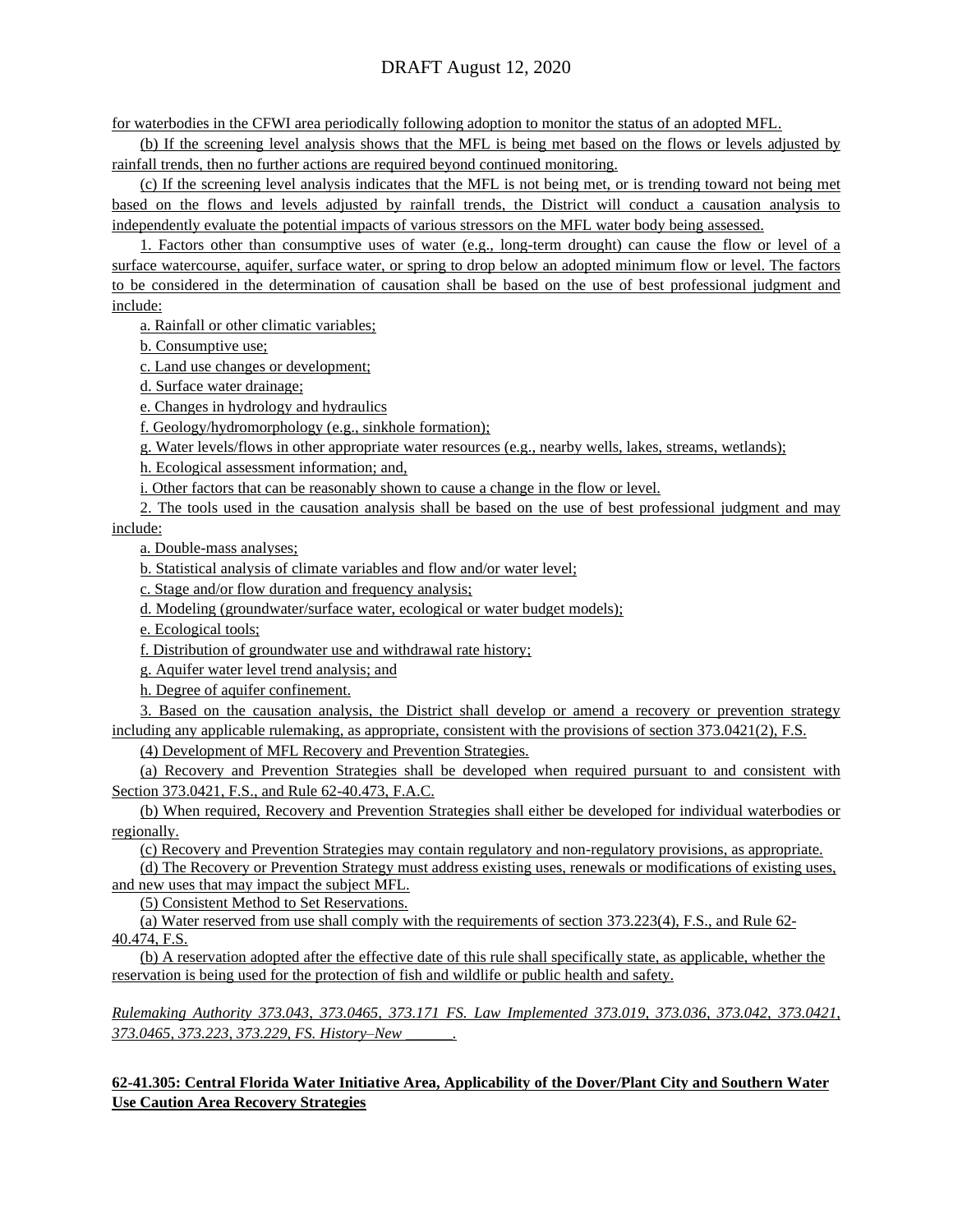(1) Pursuant to section 373.0465(d), F.S., this rule adopts existing recovery strategies within the Central Florida Water Initiative (CFWI) Area adopted before July 1, 2016. This includes only the Southern Water Use Caution Area (SWUCA) and the Dover/Plant City Water Use Caution Area (Dover/Plant City WUCA) Recovery Strategies.

(2) By adoption, the Department ensures that these recovery strategies remain in effect in the areas currently covered by these strategies within the Southwest Florida Water Management District (SWFWMD). Nothing in this

rule shall be interpreted to apply these recovery strategies to other areas within the CFWI Area. (3) The Department hereby adopts and incorporates by reference herein the following provisions of Chapter

40D-2, F.A.C., and Chapter 40D-80, F.A.C., which shall apply to all applicants located within the SWUCA or Dover/Plant City WUCA, as applicable:

(a) Paragraph 40D-2.801(3)(b), F.A.C., effective May 19, 2014, including all subparts,

(https://www.flrules.org/Gateway/reference.asp?No=Ref-XXXXX);

(b) Paragraph 40D-2.801(3)(c), F.A.C., effective May 19, 2014, including all subparts

(https://www.flrules.org/Gateway/reference.asp?No=Ref-XXXXX),

(c) Rule 40D-80.074, F.A.C., effective May 19, 2014, (https://www.flrules.org/Gateway/reference.asp?No=Ref-XXXXX), entitled "Regulatory Portion of Recovery Strategy for the Southern Water Use Caution Area";

(d) Rule 40D-80.075, F.A.C., effective May 19, 2014, (https://www.flrules.org/Gateway/reference.asp?No=Ref-XXXXX), entitled "Regulatory Portion of Recovery Strategy for the Dover/Plant City Water Use Caution Area";

(e) Paragraph 40D-2.331(2)(b), F.A.C., effective September 29, 2015,

(https://www.flrules.org/Gateway/reference.asp?No=Ref-XXXXX), relating to all requests to self-relocate or to increase withdrawals that impact or are projected to impact a water body with an established Minimum Flow or Level;

(f) Rule 40D-2.621, F.A.C., effective date May 19, 2014,

(https://www.flrules.org/Gateway/reference.asp?No=Ref-XXXXX), relating to individual consumptive use permits for irrigation;

(4) The Department hereby adopts and incorporates by reference the following provisions of the Southwest Florida Water Management District's Applicant's Handbook, Part B, effective date February 18, 2020, [\(https://www.flrules.org/Gateway/reference.asp?No=Ref-XXXXX\)](https://www.flrules.org/Gateway/reference.asp?No=Ref-XXXXX), which shall apply to all applicants located within the SWUCA or Dover/Plant City WUCA, as applicable, and shall be used in addition to provisions of the Supplemental Applicant's Handbook, incorporated by reference in Subsection 62-41.302(1), F.A.C., [\(https://www.flrules.org/Gateway/reference.asp?No=Ref-XXXXX\)](https://www.flrules.org/Gateway/reference.asp?No=Ref-XXXXX) where notated:

(a) Section 2.1, relating to the demonstration of water need,

(b) Section 2.1.1.4, inclusive of all subsections, relating to Water Use Permits with alternative water supplies in the SWUCA or Dover/Plant City WUCA";

(c) Section 2.2.4, regarding the loss of alternative water supplies;

(d) Sections 2.3.7, inclusive of all subsections and 2.4.8.4 inclusive of all subsections, relating to public supply use demand. For the purposes of implementing this Section, the Department hereby also incorporates by reference SWFWMD's Applicant's Handbook, Part D, effective date May 19, 2014, [\(https://www.flrules.org/Gateway/reference.asp?No=Ref-XXXXX\)](https://www.flrules.org/Gateway/reference.asp?No=Ref-XXXXX);

(e) Section 2.4.3.1.1 and 2.4.3.1.7,, providing for the calculation of allocation. For the purposes of implementing this Section, the Department hereby also incorporates by reference SWFWMD's Agricultural Water Allotment Form, Form No. LEG-R.042.00, effective date May 19, 2014, [\(https://www.flrules.org/Gateway/reference.asp?No=Ref-XXXXX\)](https://www.flrules.org/Gateway/reference.asp?No=Ref-XXXXX);

(f) Section 2.4.7.1.5, inclusive of all subsections, relating to golf course conservation requirements;

(g) Section 2.4.8.5, applicable to all wholesale public supply applicants located within the SWUCA;

(h) Section 3.9.2, inclusive of all subsections, providing regulatory requirements in the SWUCA;

(i) Section 3.9.4, inclusive of all subsections, providing regulatory requirements in the Dover/Plant City WUCA;

(j) Section 4.1.1, relating to water flow monitoring and calibration as applicable within the Dover/Plant City WUCA and SWUCA;

(k) Section 4.3.1, relating to groundwater level monitoring requirements within the SWUCA;

(l) Section 4.4.1, inclusive of all subsections; relating to irrigation crop reports within the SWUCA;

(m) Section 4.4.2, relating to irrigation pumpage compliance within the SWUCA; and

(n) Section 4.4.13, regarding reporting requirements for landscape/recreation irrigation water use within the SWUCA.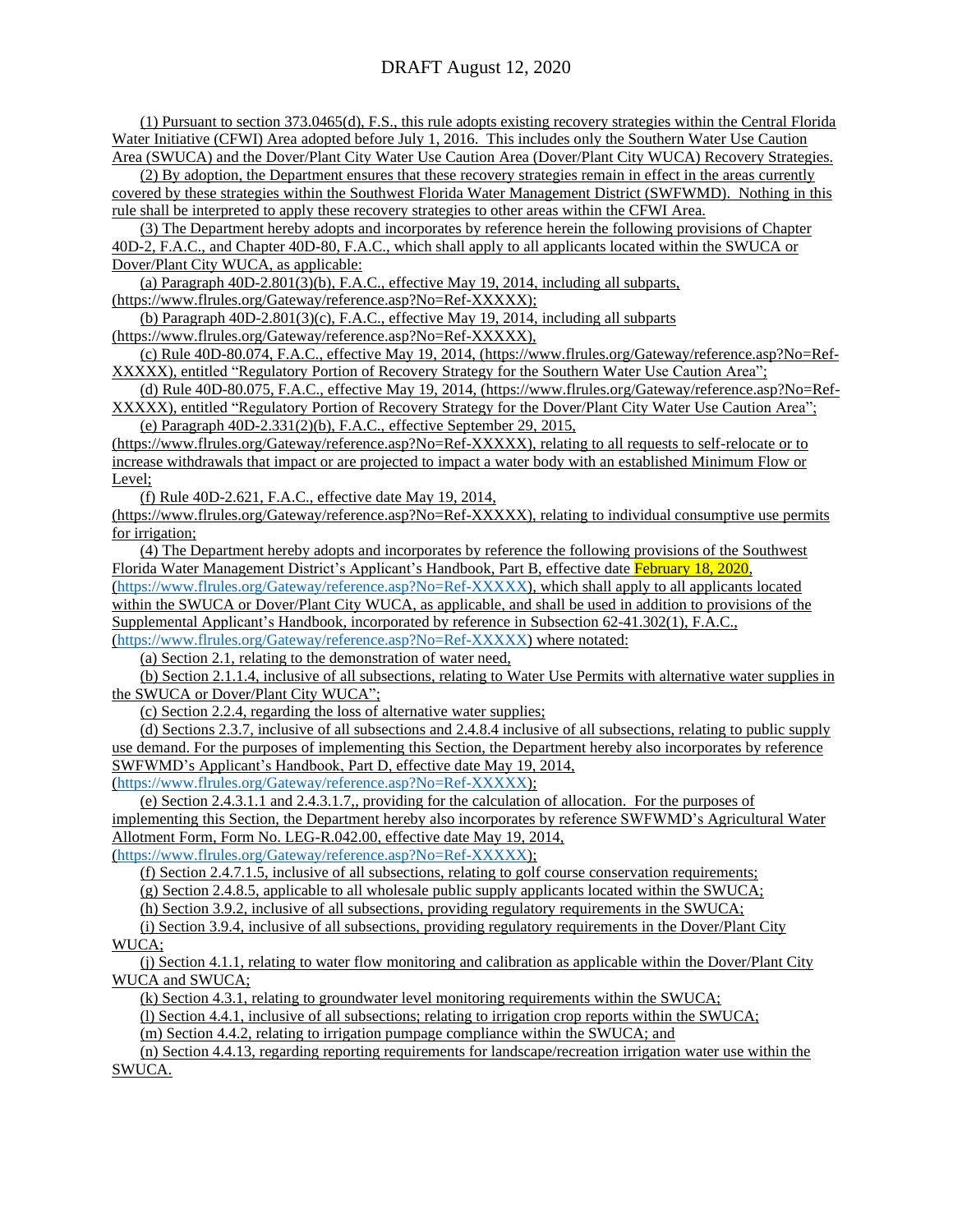(5) Application forms promulgated by the SWFWMD to implement this strategy are hereby incorporated by reference as below. These forms shall be in addition to the application and forms otherwise provided as part of a consumptive use permit application.

(a) Within the SWUCA, an Applicant shall submit the forms required by Rule 40D-2.101(5), F.A.C., effective date May 19, 2014, adopted and incorporated by reference herein,

(https://www.flrules.org/Gateway/reference.asp?No=Ref-XXXXX).

(b) Within the Dover/Plant City WUCA, an Applicant shall submit the forms required by Rule 40D-2.101(6), F.A.C., effective date May 19, 2014, adopted and incorporated by reference herein, (https://www.flrules.org/Gateway/reference.asp?No=Ref-XXXXX).

*Rulemaking Authority 373.043, 373.0465, 373.171 FS. Law Implemented 373.019, 373.036, 373.042, 373.0421, 373.0465, 373.223, 373.229, FS. History–New \_\_\_\_\_\_.*

NAME OF PERSON ORIGINATING PROPOSED RULE:

NAME OF AGENCY HEAD WHO APPROVED THE PROPOSED RULE:

DATE PROPOSED RULE APPROVED BY AGENCY HEAD:

DATE NOTICE OF PROPOSED RULE DEVELOPMENT PUBLISHED IN FAR: December 30, 2016, in Vol 42, No. 252 (in compliance with 2016-1 Laws of Florida), and on March 21, 2019, in Vol. 45, No. 56 of the Florida Administrative Register.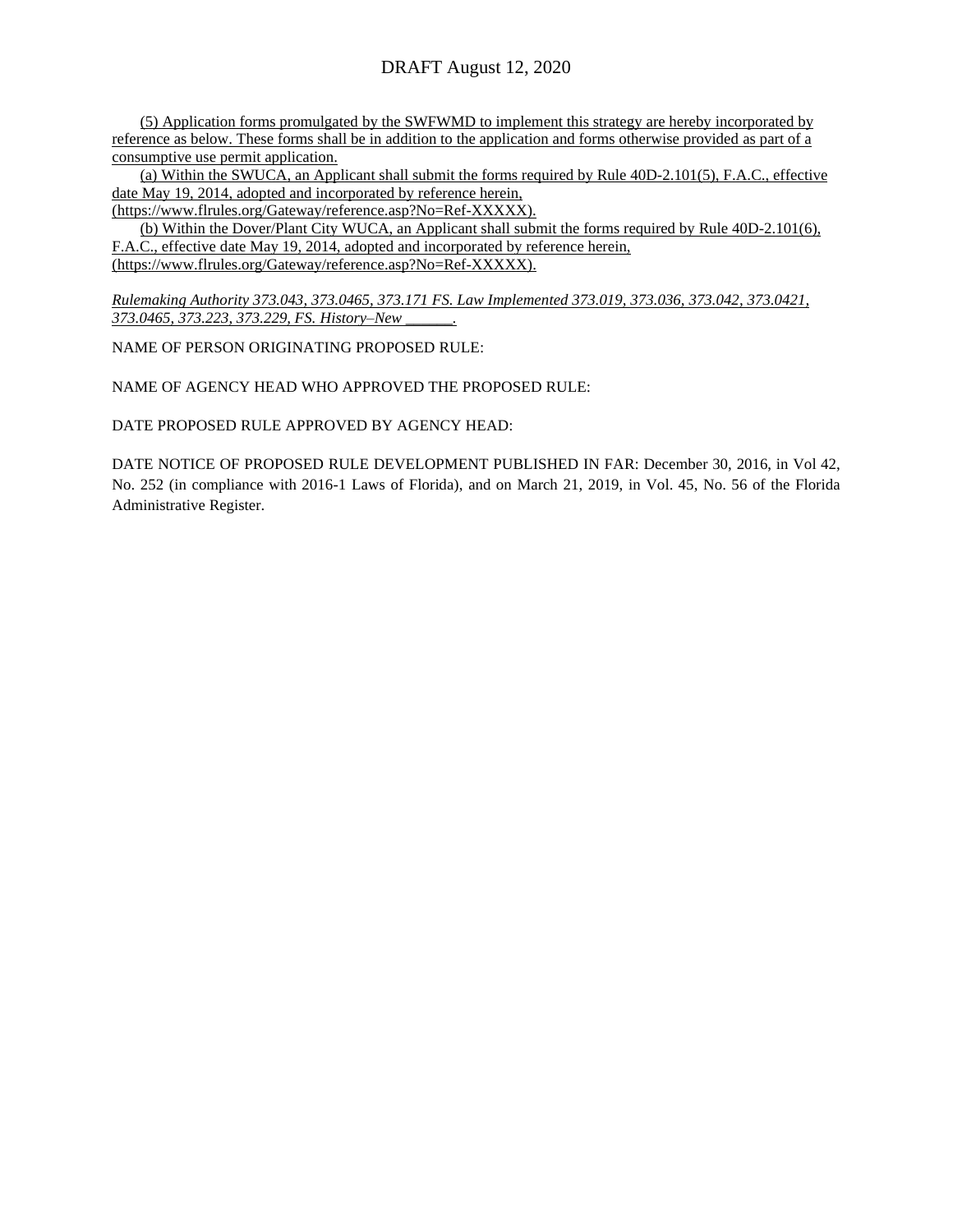#### **CFWI – 1.0 General Provisions**

#### **CFWI - 1.1 Definitions**

 The following definitions are applicable to the terms in this Central Florida Water Initiative (CFWI) Supplemental Applicant's Handbook for Consumptive Use Permitting. Where the identical term is used in Section 1.1 of the St. John's River Water Management District Applicant's Handbook for the Consumptive Uses of Water, South West Florida Water Management District Water Use Permit Applicant's Handbook, Part B, and the Applicant's Handbook for Water Use Permit Applications within the South Florida Water Management District, (collectively referred to as the "Districts' applicant's handbooks"), the terms below shall supersede and replace the corresponding term in its entirety. All other terms referenced in the Districts' applicant's handbooks shall remain in full force and effect. (a) "**Central Florida Water Initiative Area**" or "**CFWI Area**" is as defined in section 373.0465(2)(a), F.S. (b) "**Central Florida Water Initiative (CFWI) Supplemental Applicant's Handbook for Consumptive Use Permitting**," also referred to as the "**Supplemental Applicant's Handbook**" means an applicant's handbook that supplements, and in places supersedes and replaces, the Districts' applicant's handbooks for use within the CFWI Area and which is incorporated by reference in subsection 62-41.302(1), F.A.C. (c) Within the CFWI Area, "**harmful to the water resources**," as used in section 373.219(1), F.S., means a determination of harm to the water resources following an evaluation of the 26 conditions for issuance of permits set forth in subparagraphs  $62-41.301(2)(g)$ , F.A.C., as those conditions are evaluated in the Supplemental Applicant's Handbook. (d) "**Endangered or threatened species**" or "**listed species**" means those animal species that are identified as endangered or threatened by the US Fish and Wildlife Service, the National Marine Fisheries Service, or the Florida Fish and Wildlife Conservation Commission, as well as those plant species identified as endangered or threatened by the US Fish and Wildlife Service or National Marine Fisheries Service, when such plants are located in a wetland or other surface water. (e) "**Area of Influence**" means: 1. For withdrawals from groundwater systems the area of influence is defined by the cone of depression. 2. For withdrawals from surface water systems the area of influence is defined as the extent to which the withdrawal results in an impact to surface water levels or flows using the best available tools. (f) "**Cone of Depression**" means the conical shape taken by the potentiometric surface or water table showing the variation of drawdown, with distance, due to pumping from a well or wellfield.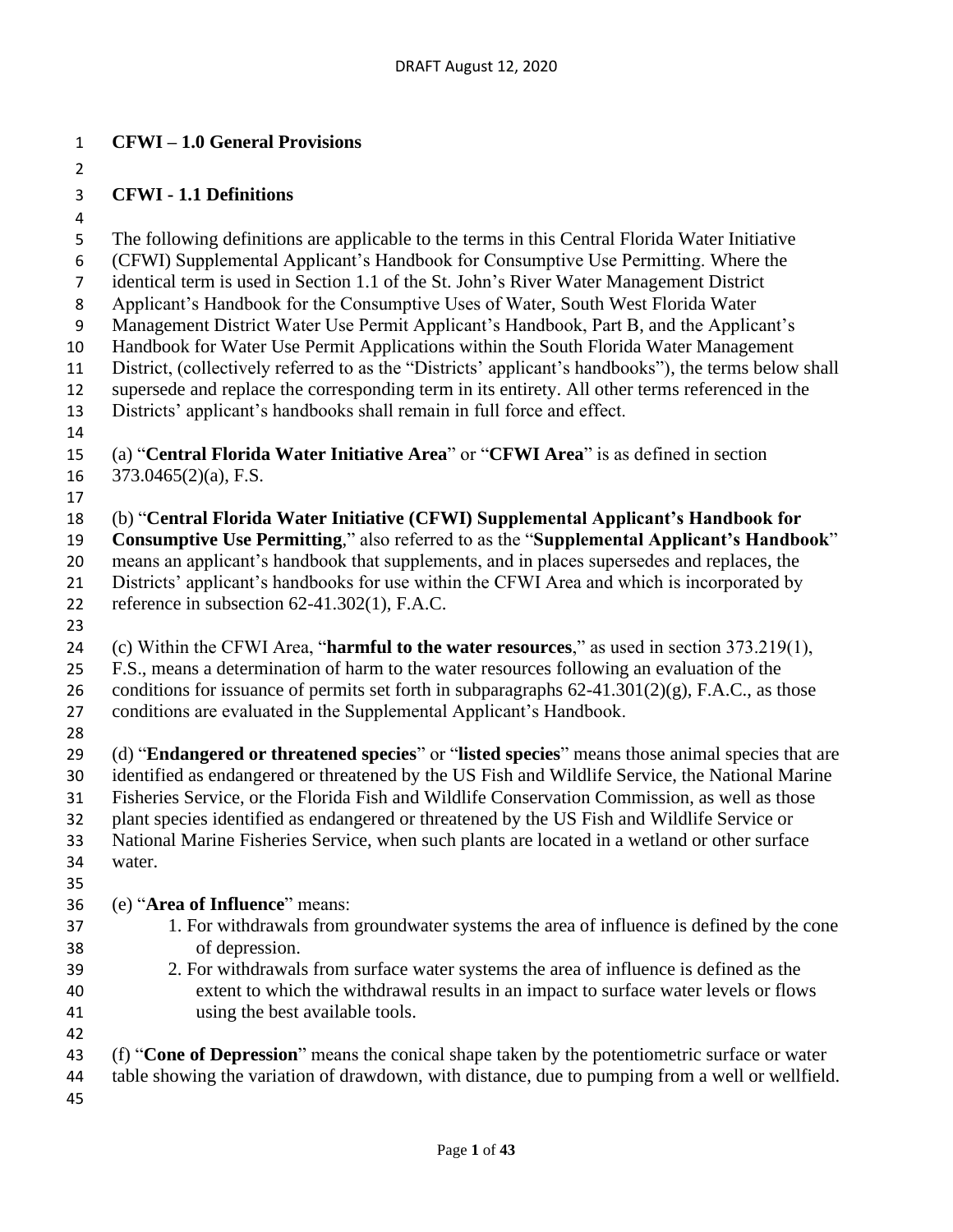(g) "**Demonstrated 2025 Demand**" means the quantity of water, needed to meet demands in 2025. Demonstrated 2025 Demand will be calculated utilizing the methodologies described in Section 2.0 of the Supplemental Applicant's Handbook. (h) "**Existing Uses**" means those permitted consumptive uses in effect as of (effective date). (i) "**New Uses**" means those uses permitted after (effective date). **CFWI – 1.2 Modification of Existing Permits** As of the effective date of this rule, all existing consumptive use or water use permits within the 57 CFWI Area will be are-modified to incorporate the applicable measures and conditions described in sections 1.1 (Definitions) and 2.0 (Demonstration of Water Demand, Allocations, and Source Modifications), including all subparts. Specifically, A. All allocations are hereby modified in accordance with the designated use class of the permitted use and the corresponding method of allocation described in section 2.0. B. The permit conditions specified in Section 5.0 are incorporated into all existing consumptive use permits in the CFWI Area and shall be placed on all permits for new uses within the area. 68 Each District shall modify the existing permits by letter modification along with the 69 accompanying notice of rights, using the procedures set forth in the applicable District rules. Notice of agency action will be provided to the applicant and to persons who have requested notice as required by Section 120.60, F.S. **CFWI - 1.3 Environmental Resource and Consumptive Use Permitting Concurrency** Within the CFWI Area, this section, CFWI - 1.3, shall be in addition to the SJRWMD Applicant's Handbook for the Consumptive Uses of Water and shall supersede in its entirety section 1.3.5 of the SWFWMD Water Use Permit Applicant's Handbook, Part B, subsection 40D-2.301(3), F.A.C., and section 1.4.6 of the Applicant's Handbook for Water Use Permit Applications within the South Florida Water Management District. If an individual Consumptive Use Permit (CUP) application includes either of the following two requests for a consumptive use of water, then the CUP application shall not be considered complete until the applicant has submitted a complete application for an environmental resource 84 permit (ERP), pursuant to Chapter 62-330, F.A.C.: A. Requests to irrigate golf course areas, cemeteries, nursery plants, agriculture crops, or landscaped areas, which are a part of an artificially-created surface water management system that requires an individual or general ERP; or B. Requests to dewater for a project that requires an individual or general ERP under Chapter 373, F.S.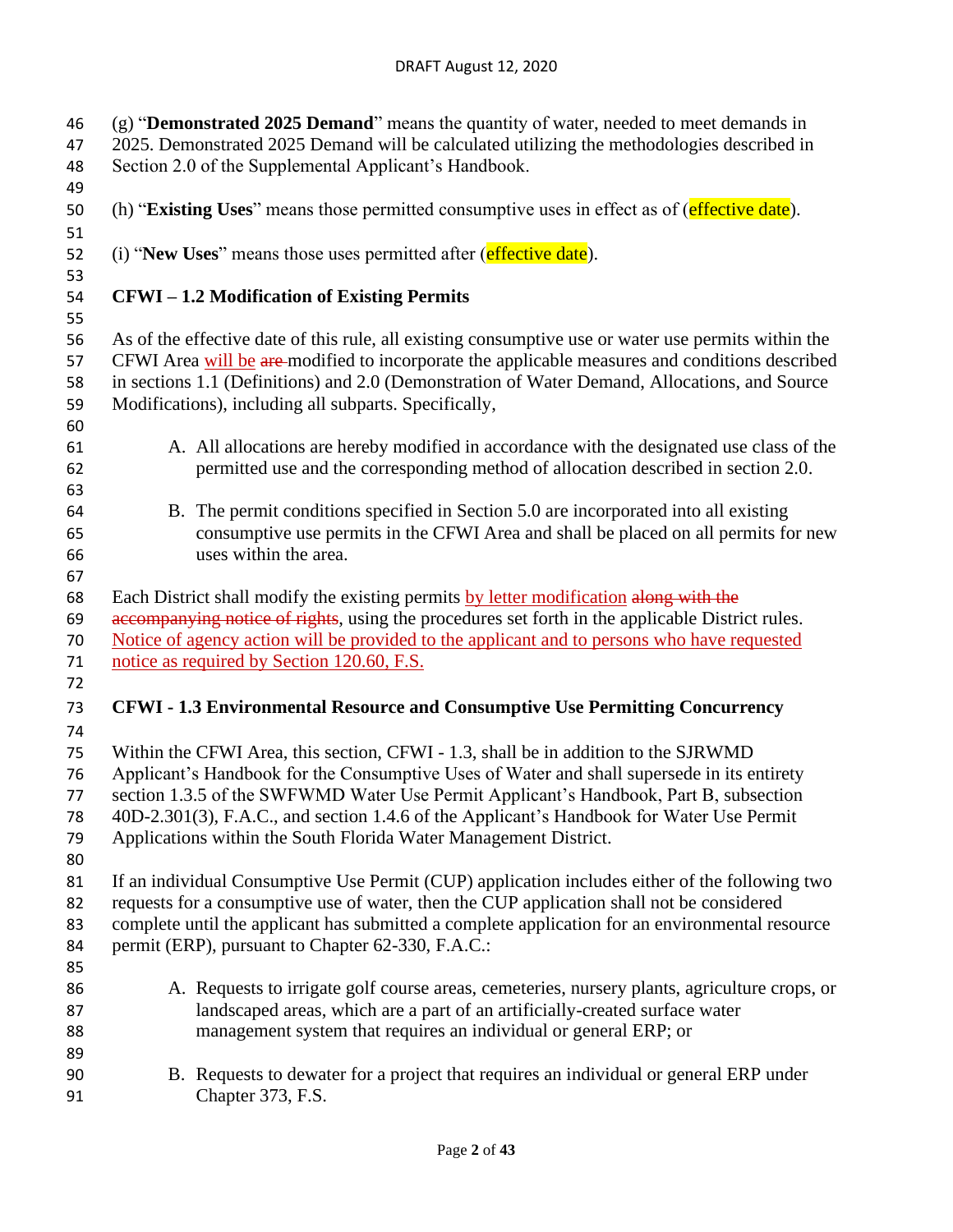| 92  |                                                                                                       |  |  |  |
|-----|-------------------------------------------------------------------------------------------------------|--|--|--|
| 93  | In all other cases, the District can take final agency action on the CUP application without regard   |  |  |  |
| 94  | for the status of the ERP application.                                                                |  |  |  |
| 95  |                                                                                                       |  |  |  |
| 96  | The requirement to submit a complete application for an ERP shall not apply to:                       |  |  |  |
| 97  |                                                                                                       |  |  |  |
| 98  | A. Requests for a consumptive use of water associated with phosphate mining with an                   |  |  |  |
| 99  | approved reclamation plan pursuant Chapter 378, F.S.;                                                 |  |  |  |
| 100 |                                                                                                       |  |  |  |
| 101 | B. Requests for a consumptive use of water associated with an ERP project that qualifies              |  |  |  |
| 102 | for a general permit under Section 403.814(12), F.S.; or                                              |  |  |  |
| 103 |                                                                                                       |  |  |  |
| 104 | C. A CUP application that does not meet the conditions for issuance in Rule 62-41.301,                |  |  |  |
| 105 | F.A.C.                                                                                                |  |  |  |
| 106 |                                                                                                       |  |  |  |
| 107 | CFWI - 2.0 Demonstration of Water Demand, Allocations, and Source Identification                      |  |  |  |
| 108 |                                                                                                       |  |  |  |
| 109 | Within the CFWI Area, sections, CFWI - $2.0 - 2.6$ , inclusive of all subsections, supersedes, 2.2.   |  |  |  |
| 110 | (excepting 2.2.2.5. through 2.2.2.5.1 B, 2.2.3.2 through 2.2.3.2.2, 2.2.5.5 through 2.2.5.5.5,        |  |  |  |
| 111 | 2.2.6.1 through 2.2.6.1.2, 2.2.8 through 2.2.8.2, 2.2.9, and 2.3(e) of the SJRWMD Applicant's         |  |  |  |
| 112 | Handbook; sections 2.0, 2.1.1. (excepting 2.1.1.4), 2.3 (excepting 2.3.7), 2.4.1, 2.4.3 (excepting    |  |  |  |
| 113 | 2.4.3.1.1 and 2.4.3.1.7), 2.4.4 (excepting 2.4.4.1.), 2.4.5 (excepting 2.4.5.1), 2.4.6 (excepting     |  |  |  |
| 114 | 2.4.6.1), and 2.4.7 (excepting 2.4.7.1), of the SWFWMD Applicant's Handbook; and sections             |  |  |  |
| 115 | 2.0, 2.2.3, 2.2.4.A, 2.2.4.B, 2.3 (including Section 2.3.2.B only as to dewatering associated with    |  |  |  |
| 116 | mining projects, and excepting D.1., E.1., F.1., G.) of the SFWMD Applicant's Handbook.               |  |  |  |
| 117 |                                                                                                       |  |  |  |
| 118 | To receive a permit, an applicant must demonstrate that the proposed water use is a reasonable-       |  |  |  |
| 119 | beneficial use of water, as required by Section 373.223, F.S., as further explicated in the           |  |  |  |
| 120 | conditions for issuance in Rule 62-41.301, F.A.C. The proposed withdrawal of water must be            |  |  |  |
| 121 | supported by information that provides reasonable assurance that the withdrawal quantities are        |  |  |  |
| 122 | necessary to supply a certain reasonable demand. Only the portion of demand for which an              |  |  |  |
| 123 | applicant can provide such reasonable assurance will be permitted. Additional or alternative          |  |  |  |
| 124 | provisions are required for uses within the Southern and Dover/Plant City Water Use Caution           |  |  |  |
| 125 | Areas in accordance with Rule 62-41.305, F.A.C.                                                       |  |  |  |
| 126 |                                                                                                       |  |  |  |
| 127 | An applicant's allocation reflects a consideration of factors including demands and, as               |  |  |  |
| 128 | applicable, treatment losses, reclaimed water and other sources of water, conservation, and water     |  |  |  |
| 129 | purchased, sold, or transferred, and documented historical information. When necessary to             |  |  |  |
| 130 | prevent water resource impacts or implementing projects that add new sources of water,                |  |  |  |
| 131 | allocations can be expressed in increments over the permit term.                                      |  |  |  |
| 132 |                                                                                                       |  |  |  |
| 133 | In no case, however, will the allocation be greater than the total rated capacity of all existing and |  |  |  |
| 134 | proposed withdrawal facilities.                                                                       |  |  |  |
| 135 |                                                                                                       |  |  |  |
| 136 | Each permit issued by the District shall identify the source of withdrawal, the use type, and the     |  |  |  |
| 137 | location of the withdrawal.                                                                           |  |  |  |
|     |                                                                                                       |  |  |  |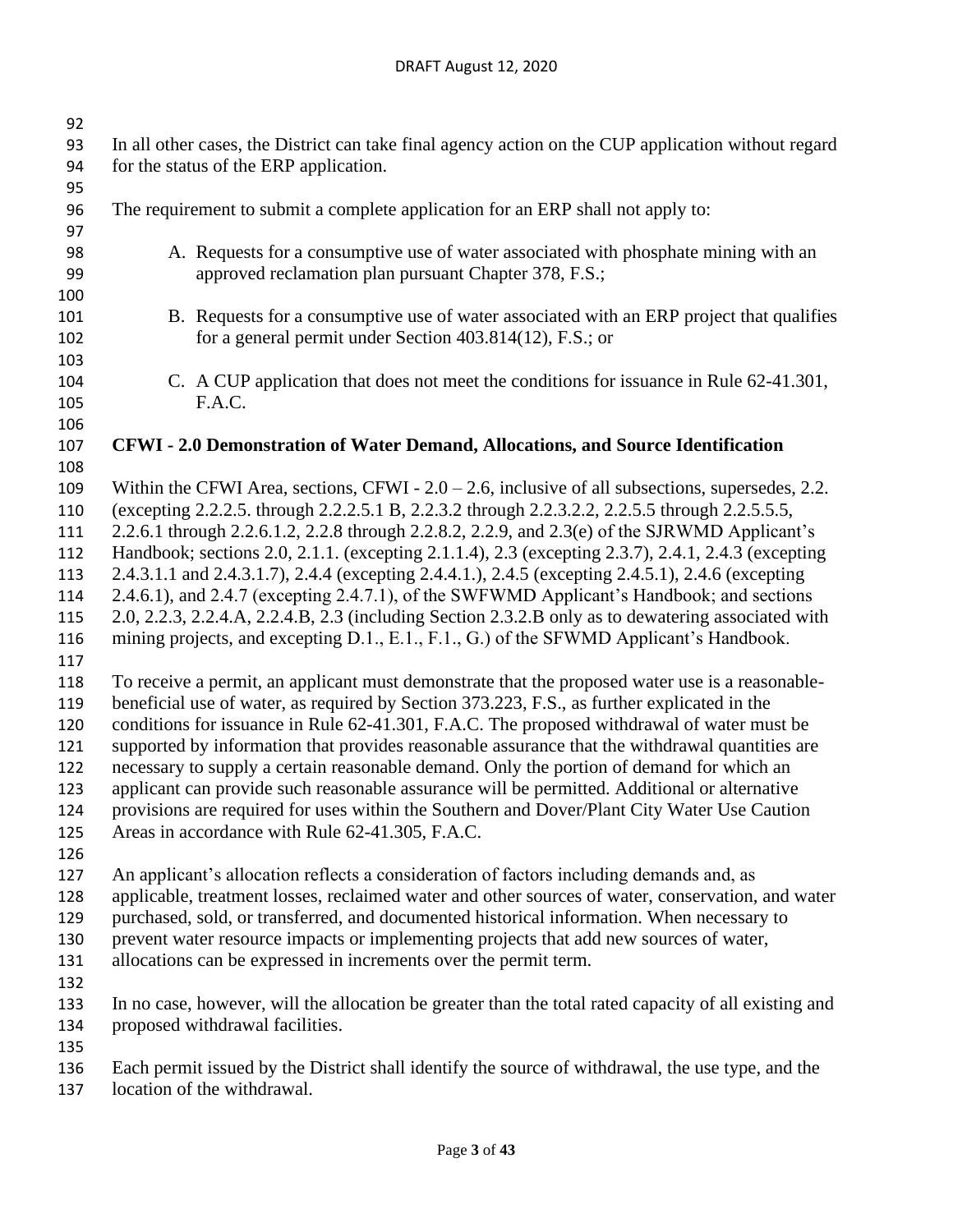**CFWI - 2.1 Allocation Expression** Applicants shall request quantities in gallons per day (gpd) or million gallons per day (mgd) for each component of demand according to the demand components listed for each use type. **CFWI - 2.1.1 Annual Quantity** The annual quantity is determined by calculating the total quantity of water to be withdrawn over a 12-month period. A daily average is calculated by dividing the annual quantity by 365. The annual average quantity must equal the quantities required by each demand component for the particular use. **CFWI - 2.1.2 Peak Month**  The peak month allocation represents the greatest quantity permitted to be used in any single month. The peak month allocation is determined by dividing the month of highest water use by the number of days in that month for the associated use type. For agricultural and landscape/ recreation use types, the peak month allocation is determined by identifying the peak month demand under the 2-in-10 year drought. **CFWI - 2.2 Public Water Supply Use Type CFWI - 2.2.1 Public Water Supply Demand Calculation and Components** Generally, public supply demand will be calculated using the average gross per capita rate for the most recent five years as applied to the applicants' service areas' residential population served. See section 2.2.3.2. Alternative methodologies may be used if there is reasonable assurance that the methodology is appropriate for the service area and that the withdrawal quantities requested are necessary to supply the proposed demand. Examples of alternative methodologies are utility-level growth rates for applicants with a large number of dwelling units occupied by non-residents or reasonable design per capita for new developments. 173 Within the Southern Water Use Caution Area, section 2.3.7 and 2.4.8.4 of the SWFWMD 174 Applicant's Handbook shall apply in addition to the requirements in this section. Application of 175 the requirements in this Section shall not result in a greater allocation than what would be 176 provided under section 2.3.7 and 2.4.8.4 of the SWFWMD Applicant's Handbook.be used to determine an applicant's demand; however, allocations from the Upper Floridan Aquifer shall be 178 determined using section 2.8 of the CFWI Supplemental Applicant's Handbook. Demand quantities shall be based on raw water demand. Applicants shall request total water quantities in gallons per day (gpd) or million gallons per day (mgd) for each demand component,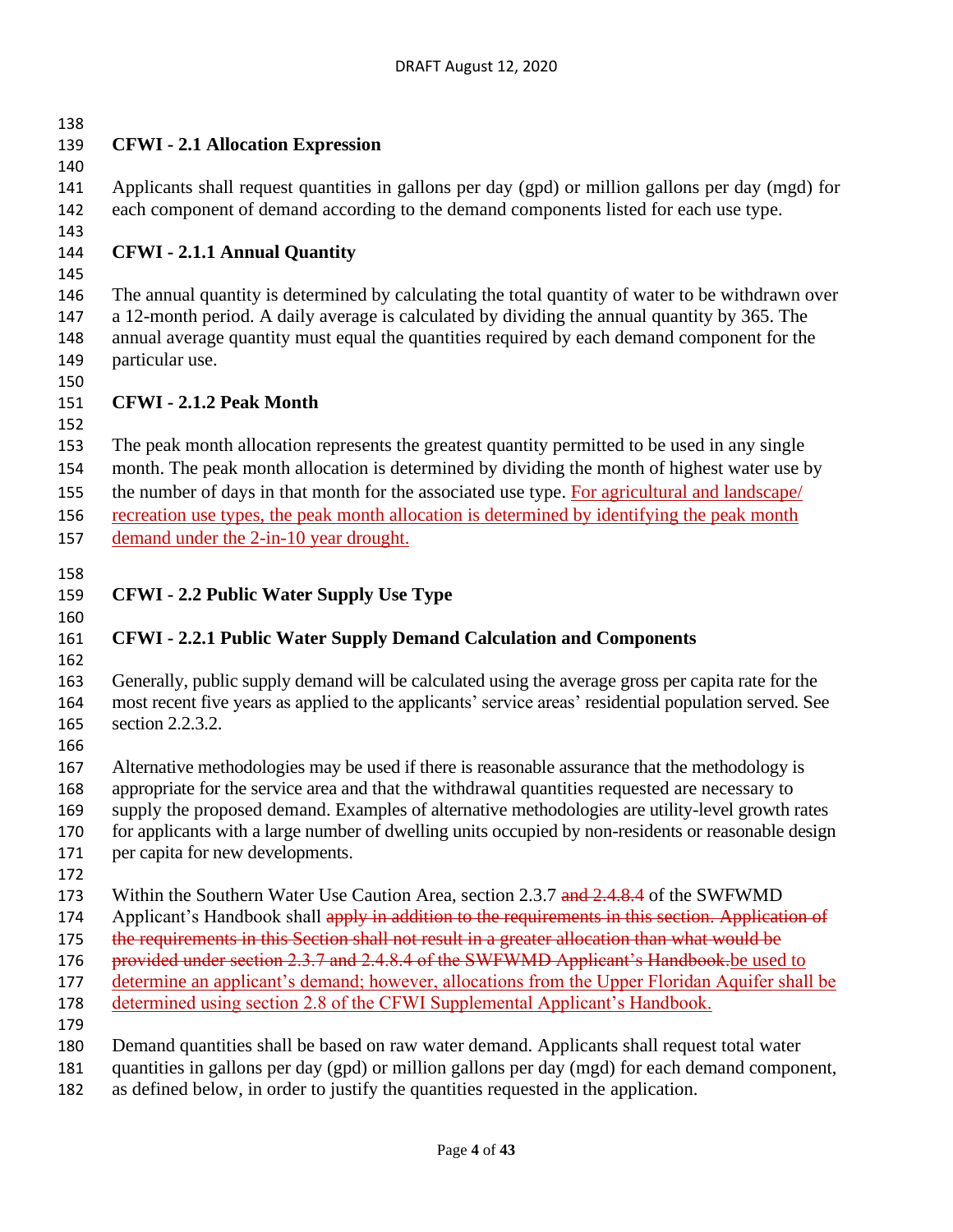| 183        |                                                                                                   |                                                                                                                                                                                                   |  |  |  |
|------------|---------------------------------------------------------------------------------------------------|---------------------------------------------------------------------------------------------------------------------------------------------------------------------------------------------------|--|--|--|
| 184        |                                                                                                   | A. Residential use shall be divided into single-family residential use (including mobile                                                                                                          |  |  |  |
| 185        |                                                                                                   | homes) and multi-family residential use.                                                                                                                                                          |  |  |  |
| 186        |                                                                                                   | B. Non-Residential or Other Metered use shall include all uses other than residential                                                                                                             |  |  |  |
| 187        |                                                                                                   | accounted for by meter.                                                                                                                                                                           |  |  |  |
| 188        |                                                                                                   | C. Estimated Unmetered use shall include estimates of unmetered uses that are tracked                                                                                                             |  |  |  |
| 189        |                                                                                                   | by the applicant.                                                                                                                                                                                 |  |  |  |
| 190        |                                                                                                   | D. Treatment losses shall include significant treatment process losses associated with                                                                                                            |  |  |  |
| 191        |                                                                                                   | making the water potable, such as reject water in desalination, membrane cleaning or                                                                                                              |  |  |  |
| 192        |                                                                                                   | back-flush quantities associated with sand filtration systems. Treatment losses are                                                                                                               |  |  |  |
| 193        |                                                                                                   | calculated as raw water into the plant minus treated water out of the plant.                                                                                                                      |  |  |  |
| 194        |                                                                                                   | E. Water losses are equal to the total water plant input minus all accounted uses                                                                                                                 |  |  |  |
| 195        |                                                                                                   | described in A. through D. above. Water losses shall not exceed 10% of total                                                                                                                      |  |  |  |
| 196        |                                                                                                   | distribution quantities.                                                                                                                                                                          |  |  |  |
| 197        |                                                                                                   | F. Exports / Imports shall include the quantity of water delivered to other entities                                                                                                              |  |  |  |
| 198        |                                                                                                   | through agreements or contracts and the duration of the water service delivery. For                                                                                                               |  |  |  |
| 199        |                                                                                                   | those utilities which purchase supplemental water from another utility, the volume of                                                                                                             |  |  |  |
| 200        |                                                                                                   | water historically purchased (or contracted to be purchased for proposed uses) for an                                                                                                             |  |  |  |
| 201        |                                                                                                   | average and maximum daily basis and the duration of the agreement / contract shall                                                                                                                |  |  |  |
| 202        |                                                                                                   | be provided.                                                                                                                                                                                      |  |  |  |
| 203        |                                                                                                   |                                                                                                                                                                                                   |  |  |  |
| 204        |                                                                                                   | CFWI - 2.2.2 Public Water Supply Population Projections for the Residential Demand                                                                                                                |  |  |  |
| 205        | Component                                                                                         |                                                                                                                                                                                                   |  |  |  |
| 206        |                                                                                                   |                                                                                                                                                                                                   |  |  |  |
| 207        | The applicant must provide population projections for those who will be served by the public      |                                                                                                                                                                                                   |  |  |  |
| 208        | supply system.                                                                                    |                                                                                                                                                                                                   |  |  |  |
| 209        |                                                                                                   |                                                                                                                                                                                                   |  |  |  |
| 210<br>211 |                                                                                                   | To determine future population to be served, population data should be derived from the most<br>recent county-level/parcel level forecast of population based on published University of Florida, |  |  |  |
| 212        |                                                                                                   | Bureau of Economic and Business Research (BEBR) - Medium projections for target year(s).                                                                                                          |  |  |  |
| 213        | Other accepted sources of population data that may be used to supplement BEBR medium              |                                                                                                                                                                                                   |  |  |  |
| 214        |                                                                                                   | projections to evaluate the population projections include:                                                                                                                                       |  |  |  |
| 215        |                                                                                                   | The current Comprehensive Land Use Plan developed under Part II, Chapter 163, F.S.;                                                                                                               |  |  |  |
| 216        | $\bullet$                                                                                         | Historic growth rate at utility-level based on an average of five years of historic                                                                                                               |  |  |  |
| 217        | population times the base year served dwelling unit population (estimate of total                 |                                                                                                                                                                                                   |  |  |  |
| 218        |                                                                                                   | residential dwelling units multiplied by the estimate of persons per household). The base                                                                                                         |  |  |  |
| 219        |                                                                                                   | year would be defined as the last full year. Average of five years historic population                                                                                                            |  |  |  |
| 220        |                                                                                                   | would include the base year and four years prior;                                                                                                                                                 |  |  |  |
| 221        | $\bullet$                                                                                         | The current CFWI Regional Water Supply Plan; and                                                                                                                                                  |  |  |  |
| 222        | $\bullet$                                                                                         | Regional Planning Council Data and Special population studies.                                                                                                                                    |  |  |  |
| 223        |                                                                                                   |                                                                                                                                                                                                   |  |  |  |
| 224        |                                                                                                   |                                                                                                                                                                                                   |  |  |  |
| 225        |                                                                                                   | If an applicant proposes an adjustment to the BEBR-medium projection or utility level growth<br>rate, the applicant must provide reasonable assurance through specific data and analysis that the |  |  |  |
| 226        | adjustment better predicts population growth rate due to significant changes in factors affecting |                                                                                                                                                                                                   |  |  |  |
| 227        |                                                                                                   | the applicant's service area's population growth rates (either up or down) in the most recent five                                                                                                |  |  |  |
| 228        | years that would render a five-year average not representative for projecting over the requested  |                                                                                                                                                                                                   |  |  |  |
|            |                                                                                                   |                                                                                                                                                                                                   |  |  |  |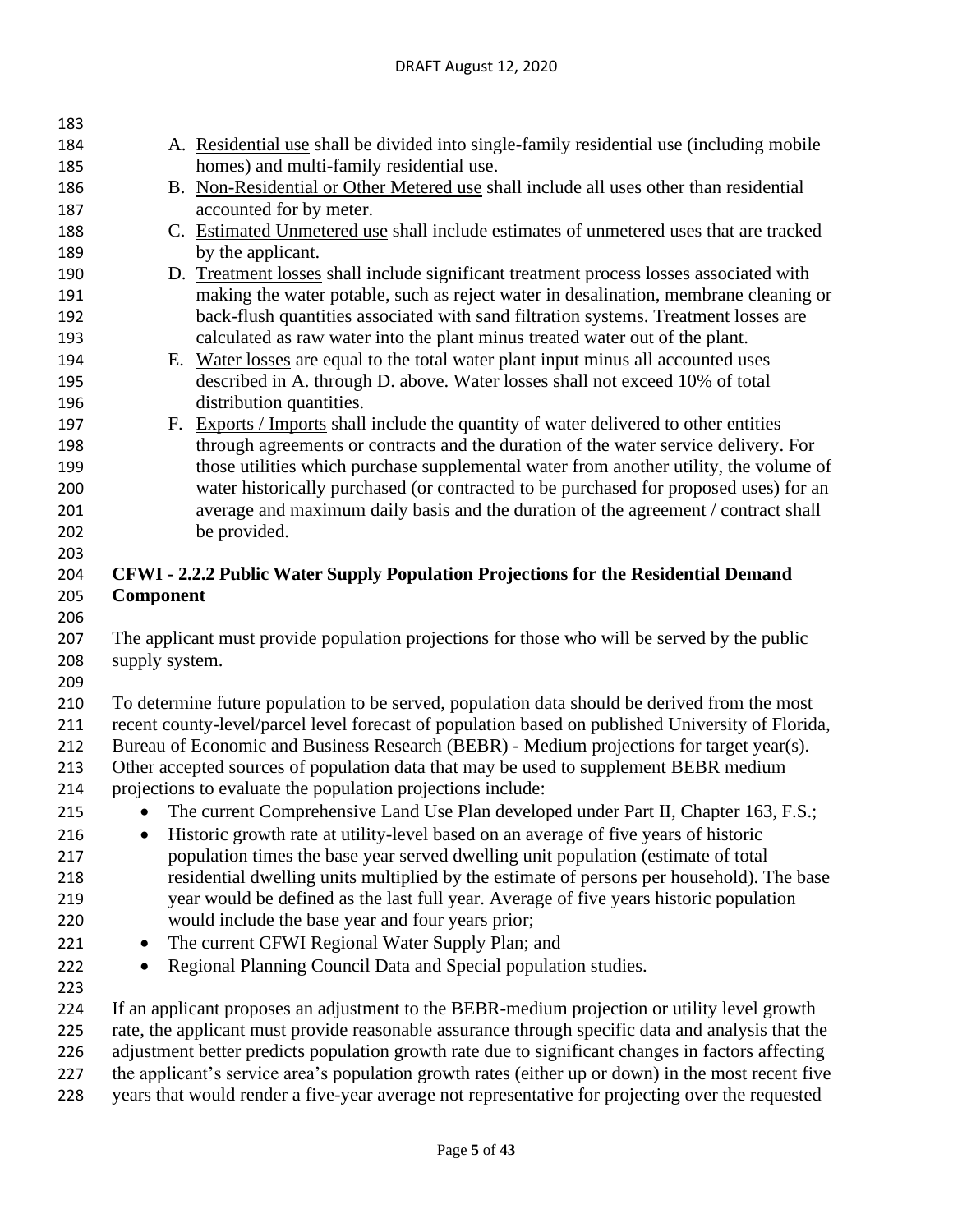permit duration. The specific data and analysis should include an alternate five-year average calculation.

 Public supply entities that provide water supply for predominantly commercial uses that do not support a permanent population are excluded from these calculations and demand projections

- shall be evaluated using best available information.
- 

For all methods, seasonal service area population may be used, if applicable, and, if used, shall

 be estimated using methods recommended by either the Department of Economic Opportunity or proposed by the utility and approved by the District. Applicants may also identify tourist

 population, if known. In addition, the population to be served can be a mixture of permanent and non-permanent population as long as it is consistently used.

# **CFWI - 2.2.3 Per Capita Daily Water Use**

 The per capita use rate that is the most representative of anticipated demands, considering the water conservation plans required by the Districts, shall be identified and used for water demand projection purposes.

### **CFWI - 2.2.3.1 Uniform Method for Calculating Gross Per Capita Daily Water Use**

250 Gross Per Capita is defined as:  $(WD + IM - EX) / RP$  Where:

- 
- 252 WD = ground water, surface water and stormwater withdrawals.
- 253 IM = water imported/purchased from other supplier(s). Irrigation water, excluding Reclaimed Water, provided to the applicant's service area by a separate utility shall be counted as imported water
- 256 EX = water exported/sold to other supplier(s)
- RP = Residential Population (for a Utility Service Area) is based upon total residential dwelling units served, which include Single Family Residential, Multi-Family Residential (apartments, townhomes, condos, duplexes) and Mobile Homes, multiplied by a utility- specific estimate of persons per household. The applicant shall provide reasonable assurance that the utility specific persons per household figure used demonstrates a reasonable method for determining persons per household within its service area. Examples of typically reliable data include census-based averages, BEBR persons per household estimates, and utility documented surveys.
- 

- **CFWI - 2.2.3.2 Uniform Method for Calculating Residential Per Capita Daily Water Use**
- Residential Per Capita is defined as Total Residential Water Use (or Water Use by Dwelling Units) divided by Service Area Residential Population (RP).
- 

- **CFWI - 2.2.4 Defining the Public Water Supply Service Area**
- A. Public Service Commission Service Territory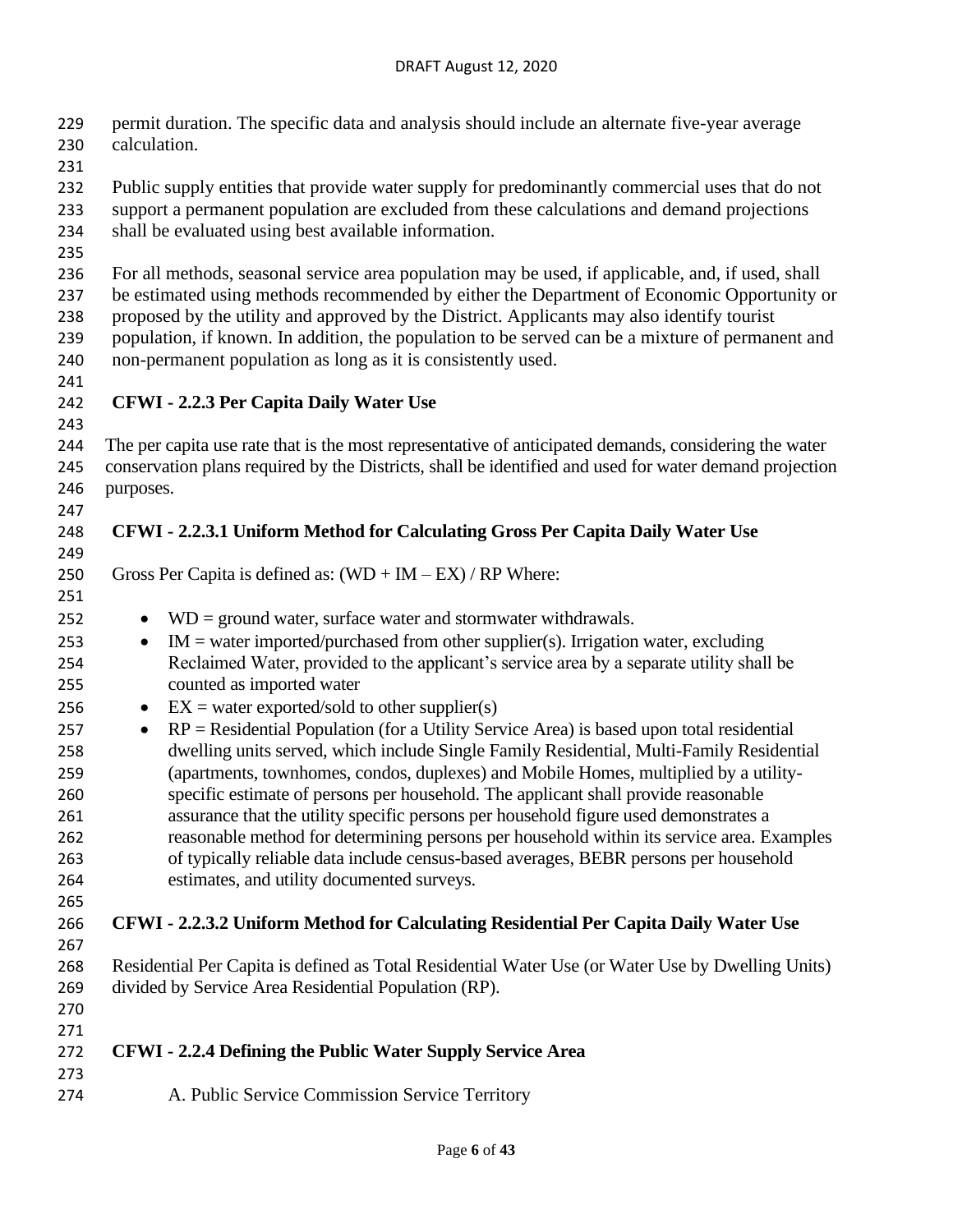| 275 |                                                                                               |
|-----|-----------------------------------------------------------------------------------------------|
| 276 | If the applicant is regulated by the Public Service Commission (PSC), the service area        |
| 277 | should be that area for which the utility has obtained a certificate from the PSC that the    |
| 278 | applicant intends to serve during the requested permit duration. If the projected future      |
| 279 | service area is larger than the area certificated at the time of application, the applicant   |
| 280 | will solicit the opinion of the PSC as to the ability of the applicant to serve the area and  |
| 281 | provide the PSC's response to the District. If the PSC determines that the applicant is       |
| 282 | capable of serving the area, the projected service area will be used in the demand            |
| 283 | calculation. If used, a special condition to the permit shall require the permittee receive a |
| 284 | certificate from the PSC for the expansion within two years of permit issuance. If a          |
| 285 | permittee will not serve a new demand located within either the existing or proposed          |
| 286 | service area, the permitted allocation is subject to modification.                            |
| 287 |                                                                                               |

B. Local Government Franchise

 If the applicant is regulated by a local government, the service territory should be that area for which the applicant has obtained a franchise that the applicant intends to serve during the requested permit duration.

 If the projected future service area is larger than the area franchised at the time of application, the applicant will solicit the opinion of the local government as to the ability of the applicant to serve the area and provide the local government's response to the District.

 If the local government determines that the applicant is capable of serving the area the projected service area will be used in the demand calculation. If used, a special condition to the permit shall require the permittee receive a franchise from the local government for expansion within two years.

C. Unregulated Service Territory

 If the applicant is not regulated by either local government or the PSC, the projected service area must: (1) conform to the area that the utility can reasonably serve within the permit duration; and (2) not already be within another entity's established service area. If the applicant is claiming service areas outside of its legal boundaries or within the legal boundaries of another utility, an explanation, with supporting documentation, must be provided in the application.

D. Conflicting Service Territories

 If, during review of a permit application, conflicting service area claims arise between applicants or between an applicant and public supplier permittee, the users must resolve the dispute between themselves, or seek resolution before the PSC, the local government, or through a body with substantive jurisdiction to resolve the conflict, whichever is applicable to the applicant. An applicant may amend its application to either remove the services areas in dispute or to include an allocation based only on the non-disputed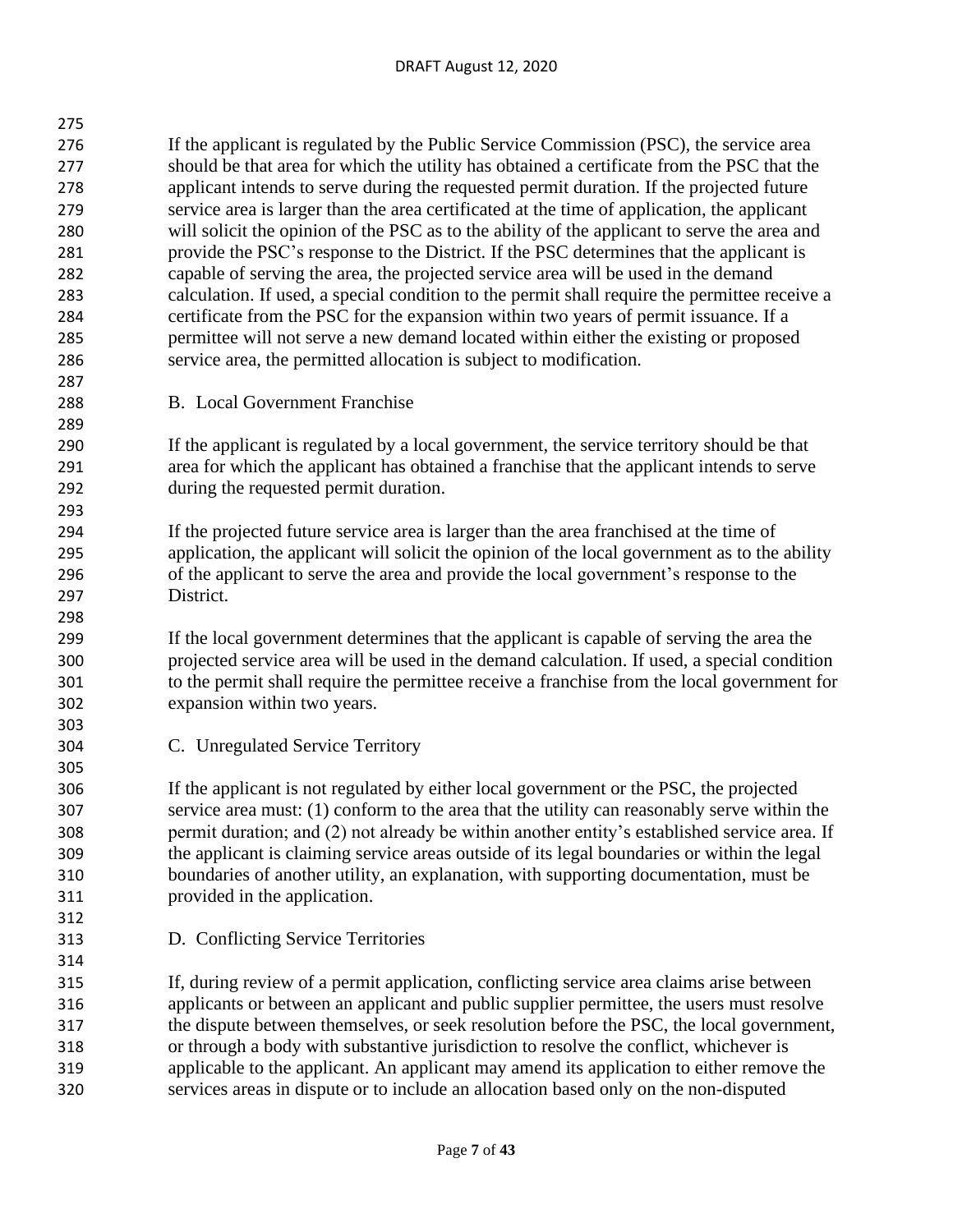| 321 | portions of the projected service areas; otherwise, the District will allocate based on the    |  |  |  |  |
|-----|------------------------------------------------------------------------------------------------|--|--|--|--|
| 322 | non-disputed portions of the projected service area.                                           |  |  |  |  |
| 323 |                                                                                                |  |  |  |  |
| 324 | CFWI - 2.3 Industrial/Commercial/Institutional/Electric Power Generation (ICI) Use Type        |  |  |  |  |
| 325 |                                                                                                |  |  |  |  |
| 326 | <b>CFWI - 2.3.1 ICI Demand Components</b>                                                      |  |  |  |  |
| 327 |                                                                                                |  |  |  |  |
| 328 | Reasonable demand is based on the amount of water needed to perform an ICI process in an       |  |  |  |  |
| 329 | efficient, non-wasteful and economic manner. To demonstrate the quantities applied for are     |  |  |  |  |
| 330 | reasonable, applicants must identify the quantities needed for each demand component listed    |  |  |  |  |
|     |                                                                                                |  |  |  |  |
| 331 | below. Applicants shall request quantities in gallons per day (gpd) or million gallons per day |  |  |  |  |
| 332 | (mgd) for each demand component.                                                               |  |  |  |  |
| 333 |                                                                                                |  |  |  |  |
| 334 | Applicants for ICI use must identify the demand for the following demand components:           |  |  |  |  |
| 335 | A. Processing and manufacturing, which includes water lost in processing and                   |  |  |  |  |
| 336 | manufacturing where water is an input in the process.                                          |  |  |  |  |
| 337 | B. Office and personnel use, which includes personal and sanitary use.                         |  |  |  |  |
| 338 | C. Landscaping and irrigation                                                                  |  |  |  |  |
| 339 | D. Other needs. All "other needs" shall be specified in the application along with             |  |  |  |  |
| 340 | supporting documentation to meet the conditions for issuance pursuant to 62-41.301,            |  |  |  |  |
| 341 | F.A.C.                                                                                         |  |  |  |  |
| 342 |                                                                                                |  |  |  |  |
| 343 | <b>CFWI - 2.3.2 ICI Demand Calculation by Demand Component</b>                                 |  |  |  |  |
| 344 |                                                                                                |  |  |  |  |
| 345 | The applicant shall calculate demands under this section by preparing a water balance for the  |  |  |  |  |
|     |                                                                                                |  |  |  |  |
| 346 | types of activities associated with the application. The water balance may be in the form of a |  |  |  |  |
| 347 | spreadsheet or flow diagram, indicating all sources and losses. An example water balance       |  |  |  |  |
| 348 | diagram is provided in Design Aid 1.                                                           |  |  |  |  |
| 349 |                                                                                                |  |  |  |  |
| 350 | CFWI - 2.3.2.1 Processing, Manufacturing, and Power Generation                                 |  |  |  |  |
| 351 |                                                                                                |  |  |  |  |
| 352 | The water balance shall include the below information.                                         |  |  |  |  |
| 353 |                                                                                                |  |  |  |  |
| 354 | A. The Applicant shall provide a written account of where water is used in                     |  |  |  |  |
| 355 | manufacturing or processing; where and in what quantities water is lost in                     |  |  |  |  |
| 356 | manufacturing or processing; and where and in what quantities water is disposed in             |  |  |  |  |
| 357 | the manufacturing or processing.                                                               |  |  |  |  |
| 358 | All water sources that input to activity must be listed $-e.g.,$ groundwater<br>1.             |  |  |  |  |
| 359 | from wells, groundwater from dewatering, surface water withdrawals,                            |  |  |  |  |
| 360 | collected rainfall, recycled or reused water.                                                  |  |  |  |  |
| 361 | The amount of water used from all sources should equal the sum of the<br>2.                    |  |  |  |  |
| 362 | water used, lost and disposed.                                                                 |  |  |  |  |
| 363 |                                                                                                |  |  |  |  |
| 364 | B. The Applicant shall list all uses and losses including, as applicable:                      |  |  |  |  |
| 365 | Water used to wash product.<br>1.                                                              |  |  |  |  |
|     | 2.<br>Evaporation from settling/recirculation ponds.                                           |  |  |  |  |
| 366 |                                                                                                |  |  |  |  |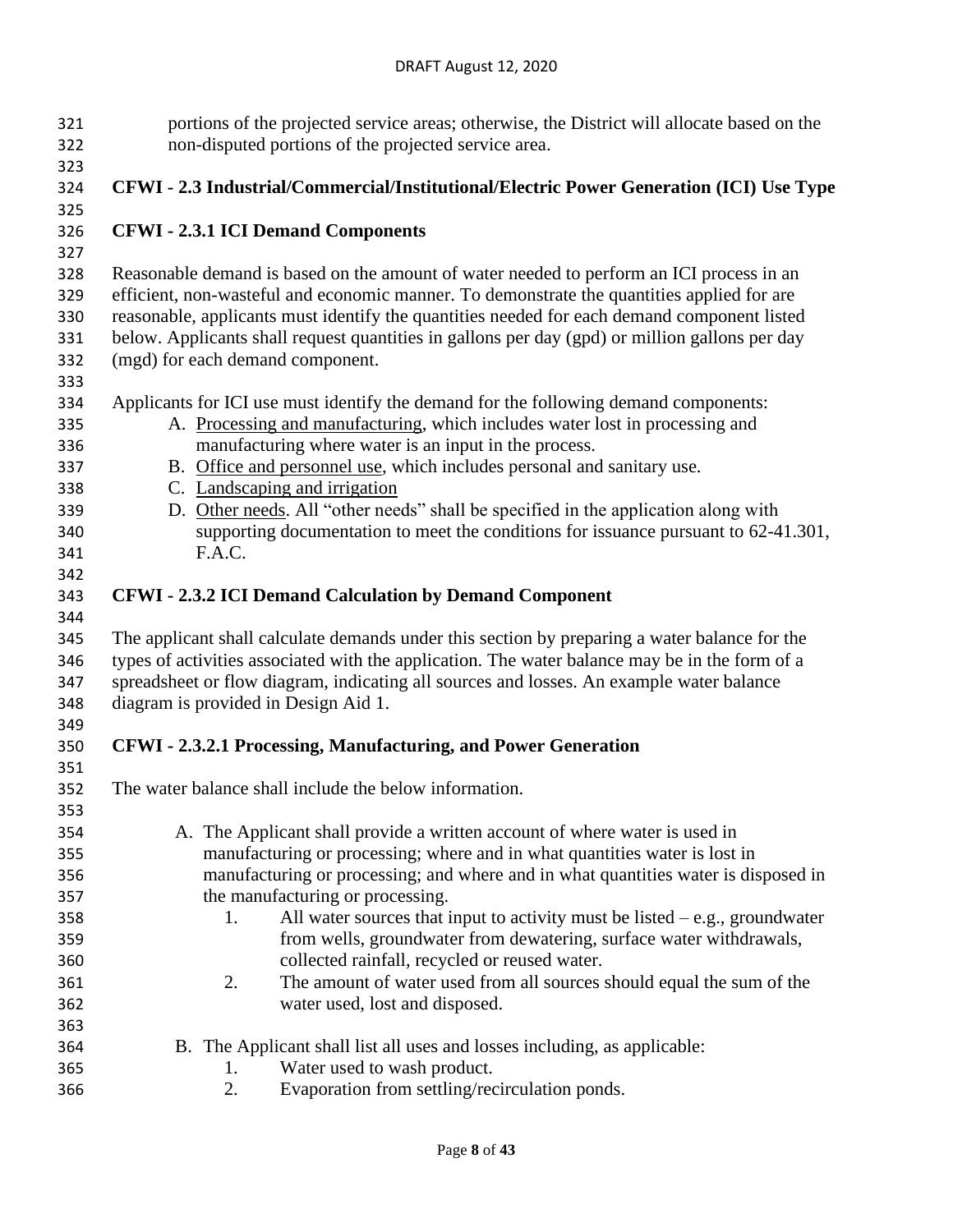| 367 | 3.                                                                                             | Water retained and shipped with product.                                                          |  |  |  |
|-----|------------------------------------------------------------------------------------------------|---------------------------------------------------------------------------------------------------|--|--|--|
| 368 | 4.                                                                                             | Water used to separate or beneficiate the product.                                                |  |  |  |
| 369 | 5.                                                                                             | Water used to transport the product (slurry).                                                     |  |  |  |
| 370 | 6.                                                                                             | Animal needs.                                                                                     |  |  |  |
| 371 | 7.                                                                                             | Draining or filling augmentation of ponds, pools, flumes and aquatic                              |  |  |  |
| 372 |                                                                                                | habitats necessary for processing and manufacturing.                                              |  |  |  |
| 373 |                                                                                                |                                                                                                   |  |  |  |
| 374 |                                                                                                | C. The Applicant shall identify the final disposal of all water including, as applicable:         |  |  |  |
| 375 | 1.                                                                                             | Off-site discharges.                                                                              |  |  |  |
| 376 | 2.                                                                                             | Disposal/recharge through percolation ponds.                                                      |  |  |  |
| 377 | 3.                                                                                             | Disposal by spray irrigation.                                                                     |  |  |  |
| 378 | 4.                                                                                             | Water entrained in materials.                                                                     |  |  |  |
| 379 | 5.                                                                                             | Recycling of wastewater.                                                                          |  |  |  |
| 380 |                                                                                                |                                                                                                   |  |  |  |
| 381 | CFWI - 2.3.2.2 Personal use                                                                    |                                                                                                   |  |  |  |
| 382 |                                                                                                |                                                                                                   |  |  |  |
| 383 |                                                                                                | Personal water use includes water needed for personal use such as restroom facilities and for     |  |  |  |
| 384 |                                                                                                | drinking, bathing, cooking, sanitation, and cleaning. Based on the information provided,          |  |  |  |
| 385 |                                                                                                | demands for personal use shall then be calculated using gallons per employee/contractor or        |  |  |  |
| 386 |                                                                                                | visitor needed based on best available information from typically reliable data sources such as   |  |  |  |
| 387 |                                                                                                | US Department of Energy, AWWA Research Foundation, Pacific Institute, Conserve Florida on-        |  |  |  |
| 388 |                                                                                                | line library, or US Environmental Protection Agency.                                              |  |  |  |
| 389 |                                                                                                |                                                                                                   |  |  |  |
| 390 |                                                                                                | A. In determining the number of employees/contractors, if applicable, the applicant shall         |  |  |  |
| 391 |                                                                                                | use the average number of employees/contractors per shift, number of shifts per                   |  |  |  |
| 392 |                                                                                                | workday, and number of workdays per year.                                                         |  |  |  |
| 393 |                                                                                                |                                                                                                   |  |  |  |
| 394 |                                                                                                | B. If an applicant is requesting an allocation for this demand component for visitors, the        |  |  |  |
| 395 |                                                                                                | applicant shall use the annual average number of visitors for the most recent five                |  |  |  |
| 396 |                                                                                                | years. Alternative methodologies can be used if an applicant presents reasonable                  |  |  |  |
| 397 | assurance that the methodology is appropriate for the use and that the withdrawal              |                                                                                                   |  |  |  |
| 398 | quantities requested are necessary to supply the proposed need or demand.                      |                                                                                                   |  |  |  |
| 399 |                                                                                                |                                                                                                   |  |  |  |
| 400 | <b>CFWI</b> - 2.3.2.3 Landscape Irrigation                                                     |                                                                                                   |  |  |  |
| 401 |                                                                                                |                                                                                                   |  |  |  |
| 402 |                                                                                                | Demands for landscaping and irrigation will be calculated by providing information utilizing the  |  |  |  |
| 403 | application of supplemental irrigation demands set forth in section 2.5.1.1.A.                 |                                                                                                   |  |  |  |
| 404 |                                                                                                |                                                                                                   |  |  |  |
| 405 | CFWI - 2.3.2.4 Other needs                                                                     |                                                                                                   |  |  |  |
| 406 |                                                                                                |                                                                                                   |  |  |  |
| 407 |                                                                                                | An applicant shall provide reasonable assurance that all "other needs" requested, such as outside |  |  |  |
| 408 | use, air conditioning, and unaccounted uses, meet the conditions for issuance pursuant to Rule |                                                                                                   |  |  |  |
| 409 | 62-41.301, F.A.C.                                                                              |                                                                                                   |  |  |  |
| 410 |                                                                                                |                                                                                                   |  |  |  |
| 411 |                                                                                                | <b>CFWI</b> - 2.4 Mining and Mining Dewatering Use Type                                           |  |  |  |
| 412 |                                                                                                |                                                                                                   |  |  |  |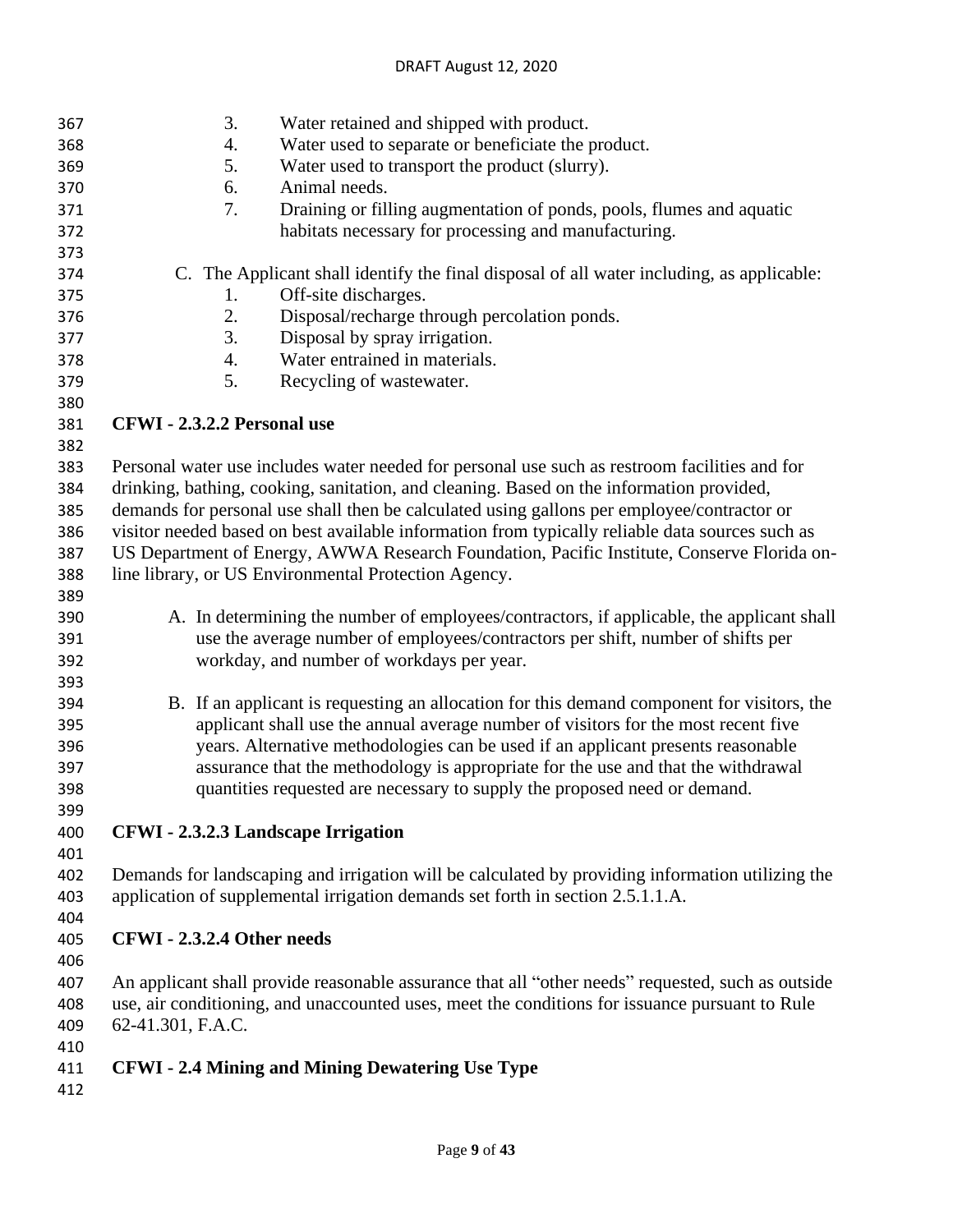| 413<br>414                                                         | <b>CFWI - 2.4.1 Mining and Mining Dewatering Demand Components</b>                                                                                                                                                                                                                                                                                                                                                                                                                                                                                                                                                                                                                                                                                                                                                                                             |  |  |  |
|--------------------------------------------------------------------|----------------------------------------------------------------------------------------------------------------------------------------------------------------------------------------------------------------------------------------------------------------------------------------------------------------------------------------------------------------------------------------------------------------------------------------------------------------------------------------------------------------------------------------------------------------------------------------------------------------------------------------------------------------------------------------------------------------------------------------------------------------------------------------------------------------------------------------------------------------|--|--|--|
| 415<br>416<br>417<br>418<br>419<br>420                             | The reasonable-beneficial need for a requested allocation must be based on the amount of water<br>needed to extract subsurface materials or control surface water or groundwater when performing<br>activities such as excavation or construction as well as moving, handling and processing the<br>extracted material. Applicants must demonstrate that the quantities applied for relate to<br>reasonable mining, processing, and mining dewatering needs.                                                                                                                                                                                                                                                                                                                                                                                                   |  |  |  |
| 421<br>422<br>423<br>424<br>425<br>426<br>427<br>428               | To demonstrate the quantities applied for are reasonable, an applicant must identify the quantities<br>needed for each demand component. Typically, requested quantities are based on historical<br>information or comparable uses or projected future use, where available. Applicants shall request<br>quantities in gallons per day (gpd) or million gallons per day (mgd) for each demand component.<br>Applicants for mining and mining dewatering use must identify the demand for the following<br>demand components:                                                                                                                                                                                                                                                                                                                                   |  |  |  |
| 429<br>430<br>431<br>432<br>433<br>434<br>435<br>436<br>437        | A. Mining, mining dewatering, and processing<br>B. Office and personnel use, including water for personal needs such as drinking,<br>bathing, cooking, sanitation, or cleaning.<br>C. Landscaping and irrigation,<br>D. Other needs includes the total requested withdrawal quantity minus the quantity for<br>the demand components identified above. All "other needs" shall be specified in the<br>application along with supporting documentation to meet the conditions for issuance<br>pursuant to 62-41.301, F.A.C.                                                                                                                                                                                                                                                                                                                                     |  |  |  |
| 438<br>439                                                         | <b>CFWI</b> - 2.4.2 Mining and Mining Dewatering Demand Calculation                                                                                                                                                                                                                                                                                                                                                                                                                                                                                                                                                                                                                                                                                                                                                                                            |  |  |  |
| 440<br>441<br>442<br>443<br>444<br>445<br>446<br>447<br>448<br>449 | The applicant must prepare a water balance to calculate the proposed demands. The water<br>balance shall include all four demand components, if applicable, listed in 2.4.1, above. The water<br>balance may be in the form of a spreadsheet or flow diagram indicating all sources and losses.<br>The water balance must identify the demand for each of the following components as applicable:<br>A. Mining, mining dewatering, and processing<br>1. Provide a written account of where water is generated and used in the mining<br>and mining dewatering processes; where and in what quantities water is lost in<br>the mining and mining dewatering processes; where and in what quantities<br>water is disposed of or reused in the mining and mining dewatering processes;<br>and where and in what quantities water is used for processing extracted |  |  |  |
| 450<br>451<br>452<br>453<br>454<br>455<br>456                      | materials.<br>All water sources that input to activity must be listed $-e.g.,$<br>$\mathbf{i}$ .<br>groundwater from wells, groundwater from water table dewatering or<br>drainage for mining, surface water withdrawals, collected rainfall,<br>recycled or reused water.<br>The amount of water used from all sources should equal the sum of the<br>ii.<br>water used, lost and disposed.                                                                                                                                                                                                                                                                                                                                                                                                                                                                   |  |  |  |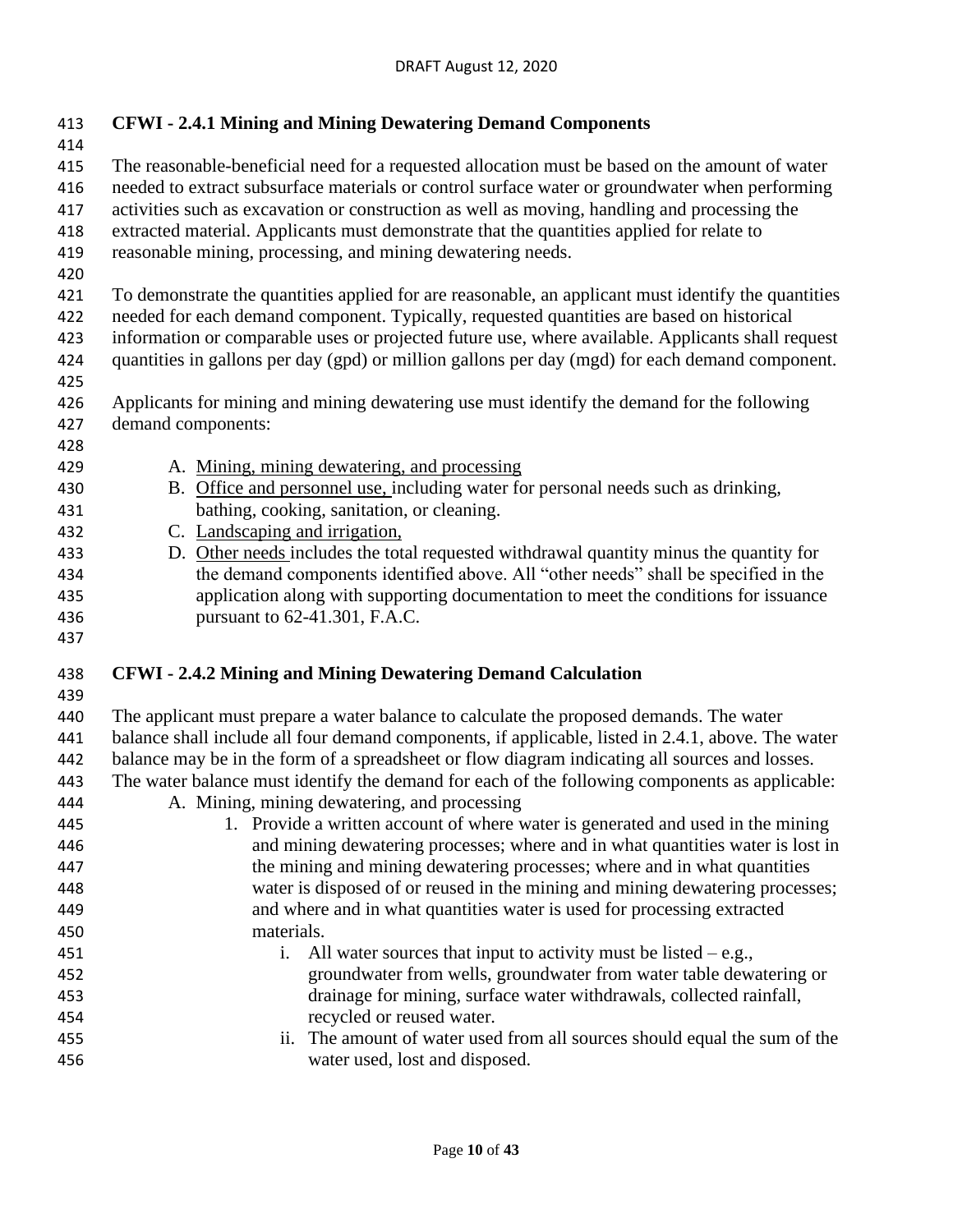#### DRAFT August 12, 2020

| 457 | iii. If processing of materials is associated with the mining or mining                                                                                                            |  |  |
|-----|------------------------------------------------------------------------------------------------------------------------------------------------------------------------------------|--|--|
| 458 | dewatering, a water balance diagram combining these activities is                                                                                                                  |  |  |
| 459 | preferred over separate water balances for each activity.                                                                                                                          |  |  |
| 460 | 2. Uses and losses must be listed including as applicable:                                                                                                                         |  |  |
| 461 | Water used to wash the product.<br>1.                                                                                                                                              |  |  |
| 462 | ii. Evaporation from settling/recirculation ponds.                                                                                                                                 |  |  |
| 463 | iii. Water retained and shipped with the product (product moisture).                                                                                                               |  |  |
| 464 | iv. Water used to separate or beneficiate the product.                                                                                                                             |  |  |
| 465 | v. Water used to transport the product (slurry).                                                                                                                                   |  |  |
| 466 | 3. The final disposal of all water then must be identified. Disposals include:                                                                                                     |  |  |
| 467 | Off-site discharges.<br>$\mathbf{i}$ .                                                                                                                                             |  |  |
| 468 | Disposal/recharge through percolation ponds.<br>$\overline{11}$ .                                                                                                                  |  |  |
| 469 | Disposal by spray irrigation.<br>iii.                                                                                                                                              |  |  |
| 470 | Water entrained in materials.<br>iv.                                                                                                                                               |  |  |
| 471 | Recycling of wastewater.<br>V.                                                                                                                                                     |  |  |
| 472 | The amount of water withdrawn should equal the sum of the system uses, losses and                                                                                                  |  |  |
| 473 | disposals.                                                                                                                                                                         |  |  |
| 474 |                                                                                                                                                                                    |  |  |
| 475 | B. Personal water use is water needed for personal use such as restroom facilities and for                                                                                         |  |  |
| 476 | drinking, bathing, cooking, sanitation, and cleaning office areas. Demands for                                                                                                     |  |  |
| 477 | personal use shall be calculated using section 2.3.2.2 above.                                                                                                                      |  |  |
| 478 |                                                                                                                                                                                    |  |  |
| 479 | C. Landscaping and irrigation. Demands for landscaping and irrigation will be calculated                                                                                           |  |  |
| 480 | as set forth in 2.5.1.1.A.                                                                                                                                                         |  |  |
| 481 |                                                                                                                                                                                    |  |  |
| 482 | D. Other needs. An applicant shall provide assurance that all "other needs" requested,                                                                                             |  |  |
| 483 | such as outside use, air conditioning, and unaccounted uses, meet the conditions for                                                                                               |  |  |
| 484 | issuance pursuant to 62-41.301, F.A.C.                                                                                                                                             |  |  |
| 485 |                                                                                                                                                                                    |  |  |
| 486 | <b>CFWI</b> - 2.5 Agricultural Use Type                                                                                                                                            |  |  |
| 487 |                                                                                                                                                                                    |  |  |
| 488 | Applicants must demonstrate that the quantities applied for relate to one or more of the following                                                                                 |  |  |
| 489 | use categories: irrigation, livestock, aquaculture, and other agricultural water needs.                                                                                            |  |  |
| 490 |                                                                                                                                                                                    |  |  |
| 491 | <b>CFWI</b> - 2.5.1 Agricultural Irrigation                                                                                                                                        |  |  |
| 492 |                                                                                                                                                                                    |  |  |
| 493 | For agricultural irrigation, the applicant must demonstrate that an irrigation system exists or is                                                                                 |  |  |
| 494 | proposed and capable of delivering the requested amount. For proposed systems, a schedule for                                                                                      |  |  |
| 495 | implementation of the irrigation system is required.                                                                                                                               |  |  |
| 496 |                                                                                                                                                                                    |  |  |
| 497 | Within Southern Water Use Caution Area (SWUCA), sections 2.1, 2.4.3.1.1 and 2.4.3.1.7 of the                                                                                       |  |  |
| 498 |                                                                                                                                                                                    |  |  |
| 499 | SWFWMD Applicant's Handbook shall apply in addition to the requirements in this Section be                                                                                         |  |  |
| 500 | used to determine an applicant's demand and allocation. Within the Dover/Plant City Water Use<br>Caution Area (DPCWUCA), sections 2.1 and 3.9.4 of the SWFWMD Applicant's Handbook |  |  |
|     | shall apply in addition to the requirements in this Section be used to determine an applicant's                                                                                    |  |  |
| 501 |                                                                                                                                                                                    |  |  |
| 502 | demand and allocation. Application of the requirements in this Section shall not result in a                                                                                       |  |  |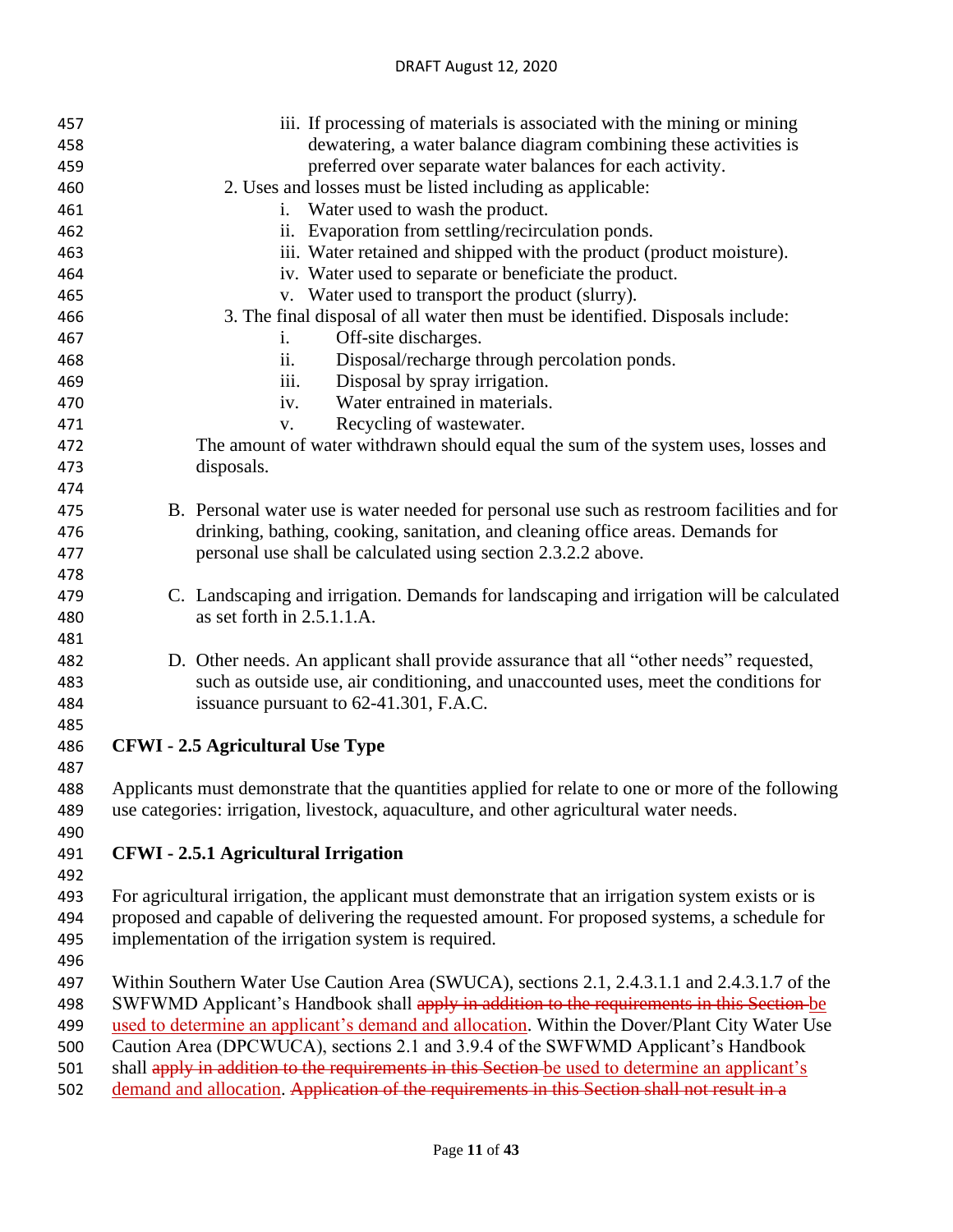| 503        | greater allocation than what would be provided under sections 2.1, 2.4.3.1.1 and 2.4.3.1.7 of the |                                                                                                                                                     |  |  |
|------------|---------------------------------------------------------------------------------------------------|-----------------------------------------------------------------------------------------------------------------------------------------------------|--|--|
| 504        | SWFWMD Applicant's Handbook within SWUCA or sections 2.1, 3.9.4 of the SWFWMD                     |                                                                                                                                                     |  |  |
| 505        | Applicant's Handbook within DPCWUCA.                                                              |                                                                                                                                                     |  |  |
| 506        |                                                                                                   |                                                                                                                                                     |  |  |
| 507        |                                                                                                   | A. The four major categories of agricultural irrigation-related water use are:                                                                      |  |  |
| 508        |                                                                                                   |                                                                                                                                                     |  |  |
| 509        |                                                                                                   | 1. Supplemental Irrigation: The supplemental irrigation requirement for                                                                             |  |  |
| 510        |                                                                                                   | agricultural uses is calculated as specified in Subsection 2.5.1.1. For improved                                                                    |  |  |
| 511        |                                                                                                   | pasture irrigation, see Section 2.5.1.2.                                                                                                            |  |  |
| 512        |                                                                                                   |                                                                                                                                                     |  |  |
| 513        | 2.                                                                                                | Field Preparation, Crop Establishment, And Heat Stress: If an allocation is                                                                         |  |  |
| 514<br>515 |                                                                                                   | requested for the purposes of field preparation, crop establishment, and heat<br>stress, quantities shall be calculated for water demands above the |  |  |
| 516        |                                                                                                   | supplemental irrigation crop requirements. These quantities will be based on a                                                                      |  |  |
| 517        |                                                                                                   | demonstrated demand, such as plant cooling and soil saturation for bed                                                                              |  |  |
| 518        |                                                                                                   | preparation.                                                                                                                                        |  |  |
| 519        |                                                                                                   | Quantities for heat stress protection shall be calculated based on the number of                                                                    |  |  |
| 520        |                                                                                                   | acres to be protected, the crop grown, the irrigation system used, and the hours                                                                    |  |  |
| 521        |                                                                                                   | of crop protection required. If the number of hours is not known, the peak                                                                          |  |  |
| 522        |                                                                                                   | quantity will be based on the best available data for crop protection recurrence                                                                    |  |  |
| 523        |                                                                                                   | and duration. The applicant may propose to use alternative factors if the                                                                           |  |  |
| 524        |                                                                                                   | factors described above are not applicable due to issues associated with the                                                                        |  |  |
| 525        |                                                                                                   | particular crop. In such a case, the applicant must provide reasonable                                                                              |  |  |
| 526        |                                                                                                   | assurance supporting the use of alternative factors. Typically reliable sources                                                                     |  |  |
| 527        |                                                                                                   | of information include information provided by the manufacturer of the                                                                              |  |  |
| 528        |                                                                                                   | system, or University of Florida Institute of Food and Agricultural Sciences                                                                        |  |  |
| 529        |                                                                                                   | (UF IFAS), Natural Resources Conservation Service (NRCS-USDA) and                                                                                   |  |  |
| 530        |                                                                                                   | Florida Department of Agriculture and Consumer Services (FDACS)                                                                                     |  |  |
| 531        |                                                                                                   | publications.                                                                                                                                       |  |  |
| 532        |                                                                                                   |                                                                                                                                                     |  |  |
| 533        | 3.                                                                                                | Other Water Uses: If an allocation is requested for chemigation and leaching                                                                        |  |  |
| 534        |                                                                                                   | of salts from the root zone, the total allocated inches per irrigated acre per                                                                      |  |  |
| 535        |                                                                                                   | season for these uses shall be no more than 10% (for low volume irrigation                                                                          |  |  |
|            |                                                                                                   | systems) and 5% (for overhead irrigation systems) of the requested                                                                                  |  |  |
| 536        |                                                                                                   |                                                                                                                                                     |  |  |
| 537        |                                                                                                   | supplemental irrigation requirement. Allocations requested must be specific to                                                                      |  |  |
| 538        |                                                                                                   | the crops grown.                                                                                                                                    |  |  |
| 539        |                                                                                                   |                                                                                                                                                     |  |  |
| 540        | 4.                                                                                                | Freeze Protection: Where freeze protection quantities are necessary, the                                                                            |  |  |
| 541        |                                                                                                   | quantities shall be calculated based on the system design capacity (pump                                                                            |  |  |
| 542        |                                                                                                   | capacity, number of acres, the planting density, the number of emitters, and                                                                        |  |  |
| 543        |                                                                                                   | the capacity of the emitters in gallons per minute) or other appropriate value,                                                                     |  |  |
| 544        |                                                                                                   | the crop to be protected, and the type of freeze protection utilized. The freeze                                                                    |  |  |
| 545        |                                                                                                   | protection allocation will be made based on a $\frac{1224}{120}$ -hour maximum daily                                                                |  |  |
| 546        |                                                                                                   | requirement per freeze event. In no case will the freeze protection allocation                                                                      |  |  |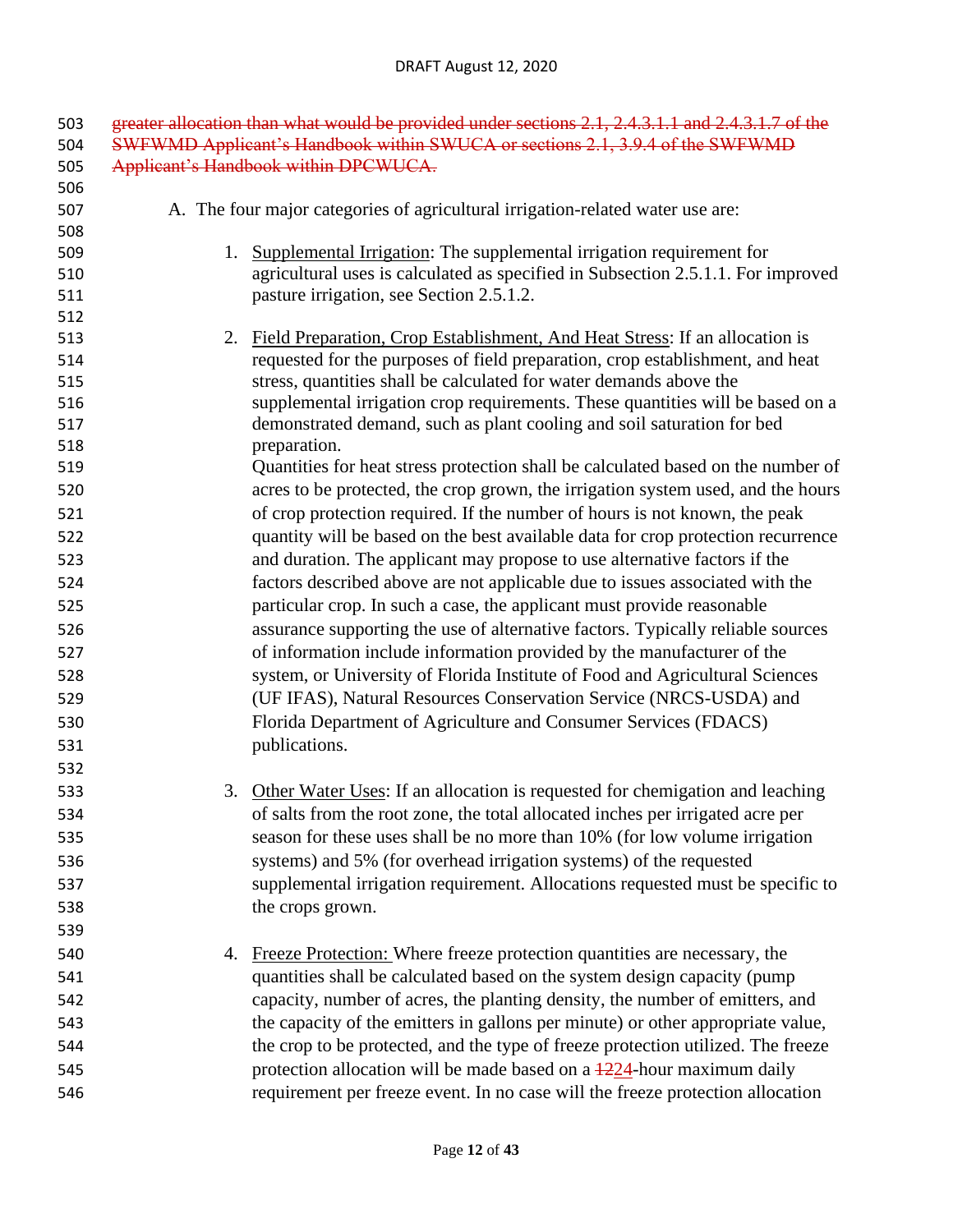| 547        | be greater than the total rated capacity of all existing and proposed withdrawal                                                                                             |  |  |
|------------|------------------------------------------------------------------------------------------------------------------------------------------------------------------------------|--|--|
| 548        | facilities. The applicant must provide reasonable assurance supporting freeze                                                                                                |  |  |
| 549        | protection values (mgd/acre) for its crop type(s). Typically reliable sources of                                                                                             |  |  |
| 550        | information include UF IFAS, NRCS-USDA and FDACS publications.                                                                                                               |  |  |
| 551        |                                                                                                                                                                              |  |  |
| 552        | B. Uses and Irrigation Allocation Rate                                                                                                                                       |  |  |
| 553        |                                                                                                                                                                              |  |  |
| 554        | Applicants intending to grow annual crops over the permit term shall submit an                                                                                               |  |  |
| 555        | application representing the most water-intensive crop scenario intended, considering                                                                                        |  |  |
| 556        | both annual average and peak month quantities needed. A permittee may then change                                                                                            |  |  |
| 557        | crop types during the permit term without modification, provided that (a) the crop                                                                                           |  |  |
| 558        | actually irrigated uses no more water than the most water-intensive crop permitted,                                                                                          |  |  |
| 559        | and (b) the quantity that the District permits for the acreage and crop actually                                                                                             |  |  |
| 560        | irrigated is not exceeded.                                                                                                                                                   |  |  |
| 561        |                                                                                                                                                                              |  |  |
| 562        | Acreage submitted to the District shall be based on area measurements rather than                                                                                            |  |  |
| 563        | other measurements such as rolls of plastic.                                                                                                                                 |  |  |
| 564        |                                                                                                                                                                              |  |  |
| 565        | Other non-irrigation system related water uses shall be permitted in accordance with the                                                                                     |  |  |
| 566        | appropriate use type set forth in this Supplemental Applicant's Handbook.                                                                                                    |  |  |
| 567        |                                                                                                                                                                              |  |  |
| 568        | <b>CFWI</b> - 2.5.1.1 Irrigation Demand Calculation                                                                                                                          |  |  |
| 569        |                                                                                                                                                                              |  |  |
| 570        | The reasonable demand for supplemental irrigation will be calculated as described in this section.                                                                           |  |  |
| 571        | Factors in determining the supplemental irrigation requirement include crop type, planted                                                                                    |  |  |
| 572        | acreage, irrigation method, soil type, planting dates, precipitation, evapotranspiration, and                                                                                |  |  |
| 573        | duration of growing season.                                                                                                                                                  |  |  |
| 574        |                                                                                                                                                                              |  |  |
| 575        | A. Supplemental Irrigation                                                                                                                                                   |  |  |
| 576        |                                                                                                                                                                              |  |  |
| 577        | The supplemental irrigation requirement is the amount of water needed for a particular                                                                                       |  |  |
| 578        | crop beyond the amount of water provided by effective rainfall.                                                                                                              |  |  |
| 579        |                                                                                                                                                                              |  |  |
| 580        | In determining reasonable need, the District will determine the supplemental irrigation                                                                                      |  |  |
| 581        | requirements for both drought and average annual conditions. Drought allocation will be                                                                                      |  |  |
| 582        | considered the amount of supplemental irrigation required during a two in ten year                                                                                           |  |  |
| 583        | rainfall condition. Average annual allocation will be considered the amount of                                                                                               |  |  |
| 584        | supplemental irrigation required during a five in ten year rainfall condition. This quantity                                                                                 |  |  |
| 585        | does not include crop protection.                                                                                                                                            |  |  |
| 586        |                                                                                                                                                                              |  |  |
| 587        | The method used to develop supplemental irrigation requirements must provide                                                                                                 |  |  |
| 588        | reasonable assurance supporting the requested quantity for the supplemental irrigation                                                                                       |  |  |
| 589        | requirement for its crop type(s). The applicant must demonstrate that the proposed                                                                                           |  |  |
| 590        | method accurately determines supplemental irrigation water use needs based on site-                                                                                          |  |  |
|            |                                                                                                                                                                              |  |  |
| 591<br>592 | specific conditions, exemplified by the type of crop grown, the irrigation method<br>employed, the season in which the water is used to grow the crop, general crop location |  |  |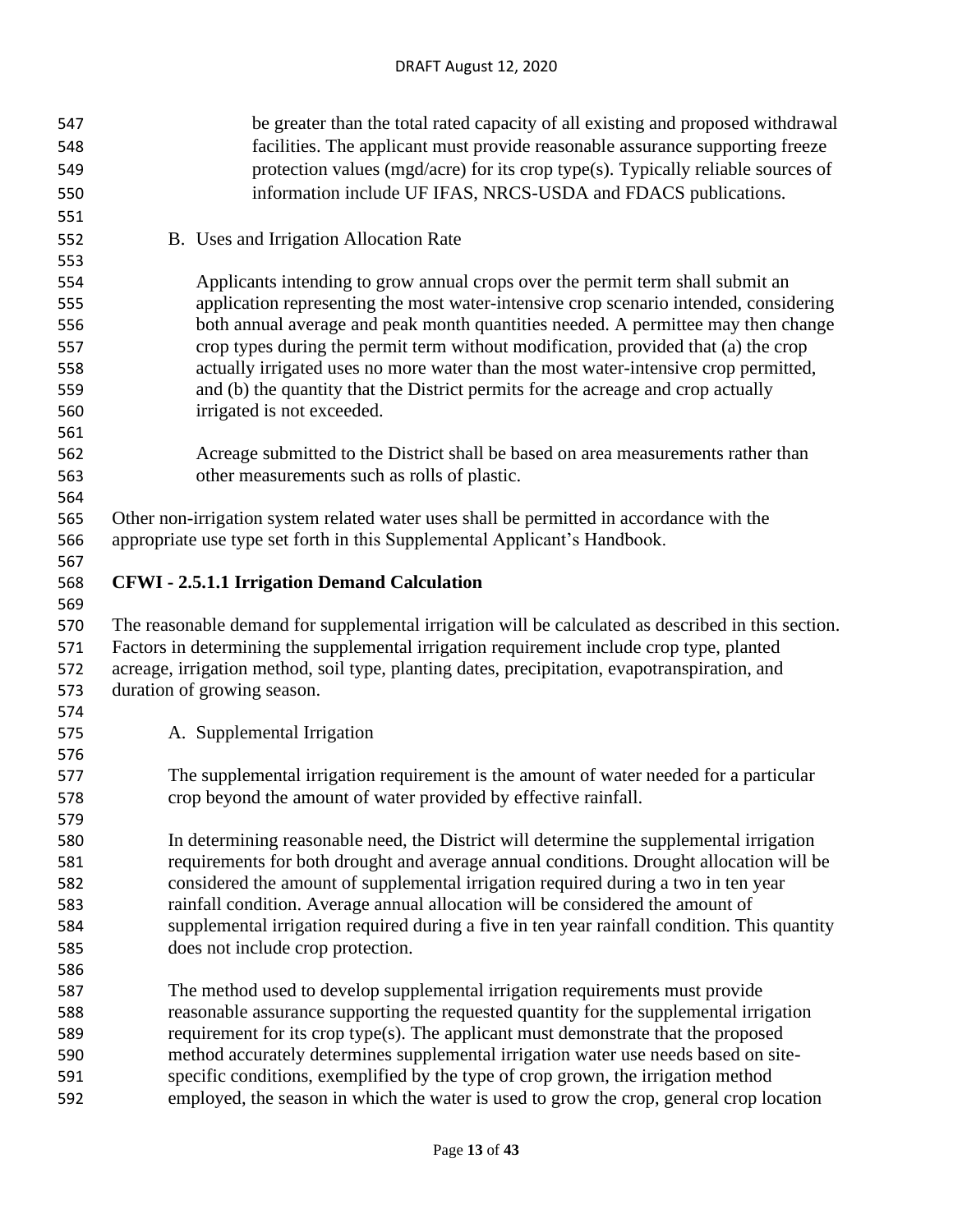#### DRAFT August 12, 2020

 including soil type, historical pumping data of permittee, historical pumping data of a particular crop type, and associated atmospheric conditions. Typically reliable sources of information and supplemental irrigation models include UF IFAS, NRCS-USDA, FDACS and Water Management District publications as well as CFWI AFSIRS, GWRAPPS, AGMOD, and the Modified Blaney Criddle Method. Individual Water Management District Supplemental Applicant's Handbook Design Aids and associated supplemental irrigation requirement tools may also be used to determine supplemental irrigation requirements for all crop types.

601 602

604

613

616

603 B. System Efficiency

 Applicants shall use efficient practices for the irrigation system selected. Accepted system efficiency is provided in Table 2-1. The applicant may use an alternative method to determine system efficiency if the system efficiencies in Table 2-1 are not applicable due to factors associated with the particular irrigation system. Only factors that are permanent and maintainable for the entire permit duration may be considered. In such a case, the applicant must provide reasonable assurance supporting an alternative system efficiency. Typical reliable sources of information include information provided by the manufacturer of the system or UF IFAS, NRCS-USDA and FDACS publications.

#### 614 **Table 2-1. Irrigation Application Efficiencies Used to Determine the Supplemental**  615 **Irrigation Requirement**

| <b>System</b>                                                  | <b>Method</b>                                                                                                                                                                   | Efficiency $(\% )$ | <b>Multiplier</b><br>(=100/Efficiency) |  |
|----------------------------------------------------------------|---------------------------------------------------------------------------------------------------------------------------------------------------------------------------------|--------------------|----------------------------------------|--|
| Micro, Drip                                                    | Micro-irrigation Drip, Overhead Drip,<br>Low Volume, Drip - With Plastic,<br>Drip-Without Plastic, Drip Irrigation                                                              | 85%                | 1.18                                   |  |
|                                                                | (Surface and Subsurface), Drip Tape                                                                                                                                             |                    |                                        |  |
| Micro, Spray                                                   | Spray Jet Spinners, Low Volume<br>Spray, Micro Sprinkler, Sprinkler<br>(Under Tree)                                                                                             | 80%                | 1.25                                   |  |
| Center Pivot with<br>drip hoses                                | Center Pivot with drip hoses                                                                                                                                                    | 80%                | 1.25                                   |  |
| Center<br>Pivot/Linear Move<br>with<br>Sprinkler<br>Irrigation | Pivot/Linear<br>Center<br>Move<br>with<br>Sprinkler Irrigation                                                                                                                  | 75%                | 1.33                                   |  |
| Sprinkler*                                                     | Overhead Sprinkler, Overhead<br>(multiple sprinkler), Sprinkler (Over<br>Plant), Impact Sprinkler, High Center<br>Rotary Action Sprinkler (Example -<br><b>Wobblers Brand</b> ) | 75%                | 1.33                                   |  |
| Volume<br>Gun or<br>Traveling<br>Gun<br>System                 | Traveling Gun, Walking Gun, Large<br>Gun Sprinkler, Volume Gun, Portable<br>Gun, End Gun                                                                                        | 70%                | 1.43                                   |  |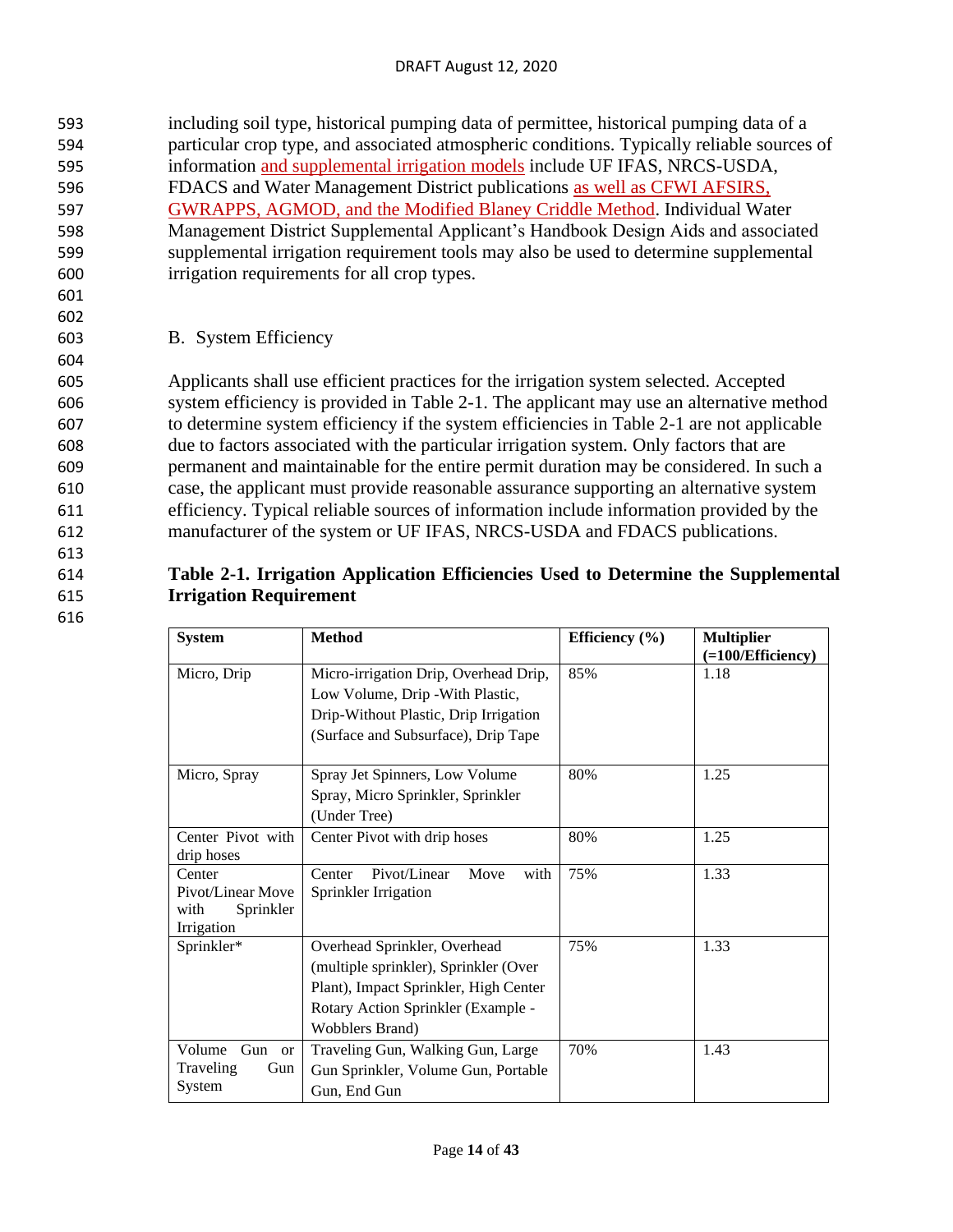|     | Fully<br>Seepage<br>Enclosed                                                            | Seepage Fully Enclosed                                                                                                     | 75% | 1.33 |  |
|-----|-----------------------------------------------------------------------------------------|----------------------------------------------------------------------------------------------------------------------------|-----|------|--|
|     | Perforated<br>Drain                                                                     | Perforated Pipe (Example - Irridrain                                                                                       | 75% | 1.33 |  |
|     | Systems                                                                                 | Brand), Perforated Drain Tiles                                                                                             |     |      |  |
|     |                                                                                         |                                                                                                                            |     |      |  |
|     | Seepage                                                                                 | Semi-Closed Ditch, Semi-Closed                                                                                             | 50% | 2.00 |  |
|     |                                                                                         | Furrow, Seepage/Furrow, Sub-                                                                                               |     |      |  |
|     |                                                                                         | irrigation, Semi-closed Flow-                                                                                              |     |      |  |
|     |                                                                                         | Through, Flood/Seepage, Seepage -                                                                                          |     |      |  |
|     |                                                                                         | Existing Citrus, Hay, Pasture,                                                                                             |     |      |  |
|     |                                                                                         | Seepage – With Plastic, Seepage –                                                                                          |     |      |  |
|     |                                                                                         | Without Plastic, Crown Flood                                                                                               |     |      |  |
|     |                                                                                         | Seepage                                                                                                                    |     |      |  |
| 617 |                                                                                         | *System efficiency requirements for container nursery with overhead sprinklers are identified in 2.5.1.1.C. <sup>1</sup> D |     |      |  |
| 618 |                                                                                         |                                                                                                                            |     |      |  |
| 619 |                                                                                         | C. Container Nursery and Citrus Irrigation System Efficiency                                                               |     |      |  |
| 620 |                                                                                         |                                                                                                                            |     |      |  |
| 621 |                                                                                         | The accepted standard irrigation system efficiency will be required of all initial applicants                              |     |      |  |
| 622 |                                                                                         | whose irrigation systems are not constructed. Upon permit renewal or when acreage is                                       |     |      |  |
| 623 |                                                                                         | added to a permit during modification, the standard irrigation system for citrus will be                                   |     |      |  |
| 624 |                                                                                         | required for new acreage. New acreage includes: (1) acres not previously proposed for                                      |     |      |  |
| 625 |                                                                                         | irrigation and (2) acres previously proposed for irrigation and still proposed for irrigation,                             |     |      |  |
| 626 |                                                                                         | but for which the permittee did not construct irrigation system under its current permit.                                  |     |      |  |
| 627 |                                                                                         |                                                                                                                            |     |      |  |
| 628 |                                                                                         | Container Nursery: The accepted irrigation methodology for nursery container                                               |     |      |  |
| 629 |                                                                                         | projects is a micro-irrigation system, overspray irrigation tailwater recovery                                             |     |      |  |
| 630 |                                                                                         | system, or other specific design elements capable achieving the equivalent                                                 |     |      |  |
| 631 |                                                                                         | efficiency of micro-spray irrigation system.                                                                               |     |      |  |
| 632 |                                                                                         |                                                                                                                            |     |      |  |
| 633 |                                                                                         | <b>Citrus:</b> The accepted irrigation system efficiency for citrus projects is 80% or higher. The                         |     |      |  |
| 634 |                                                                                         | allocation shall reflect this system efficiency even if the system itself has a lower                                      |     |      |  |
| 635 | efficiency.                                                                             |                                                                                                                            |     |      |  |
| 636 |                                                                                         |                                                                                                                            |     |      |  |
| 637 |                                                                                         | D. Container Nursery System Efficiency                                                                                     |     |      |  |
| 638 |                                                                                         |                                                                                                                            |     |      |  |
| 639 |                                                                                         | The optimal irrigation methodology for nursery container projects is a micro-irrigation                                    |     |      |  |
| 640 |                                                                                         | system, overspray irrigation tailwater recovery system, or other specific design elements                                  |     |      |  |
| 641 | capable achieving the equivalent efficiency of overhead irrigation system to the extent |                                                                                                                            |     |      |  |
| 642 |                                                                                         | economically, environmentally, and technically feasible. A different efficiency standard                                   |     |      |  |
| 643 |                                                                                         | may apply on a case by case basis taking into consideration the container sizes and                                        |     |      |  |
| 644 |                                                                                         | quantity thereof and when all irrigation system optimization efforts have been applied.                                    |     |      |  |
| 645 |                                                                                         |                                                                                                                            |     |      |  |
| 646 |                                                                                         | <b>CFWI</b> - 2.5.1.2 Improved Pasture Irrigation                                                                          |     |      |  |
| 647 |                                                                                         |                                                                                                                            |     |      |  |
| 648 |                                                                                         | For improved pasture irrigation, the applicant shall demonstrate that an irrigation system exists                          |     |      |  |

618<br>619

620

627

632<br>633

635 636

638

645

647

649 or is proposed and is capable of delivering the requested amount. For proposed systems, a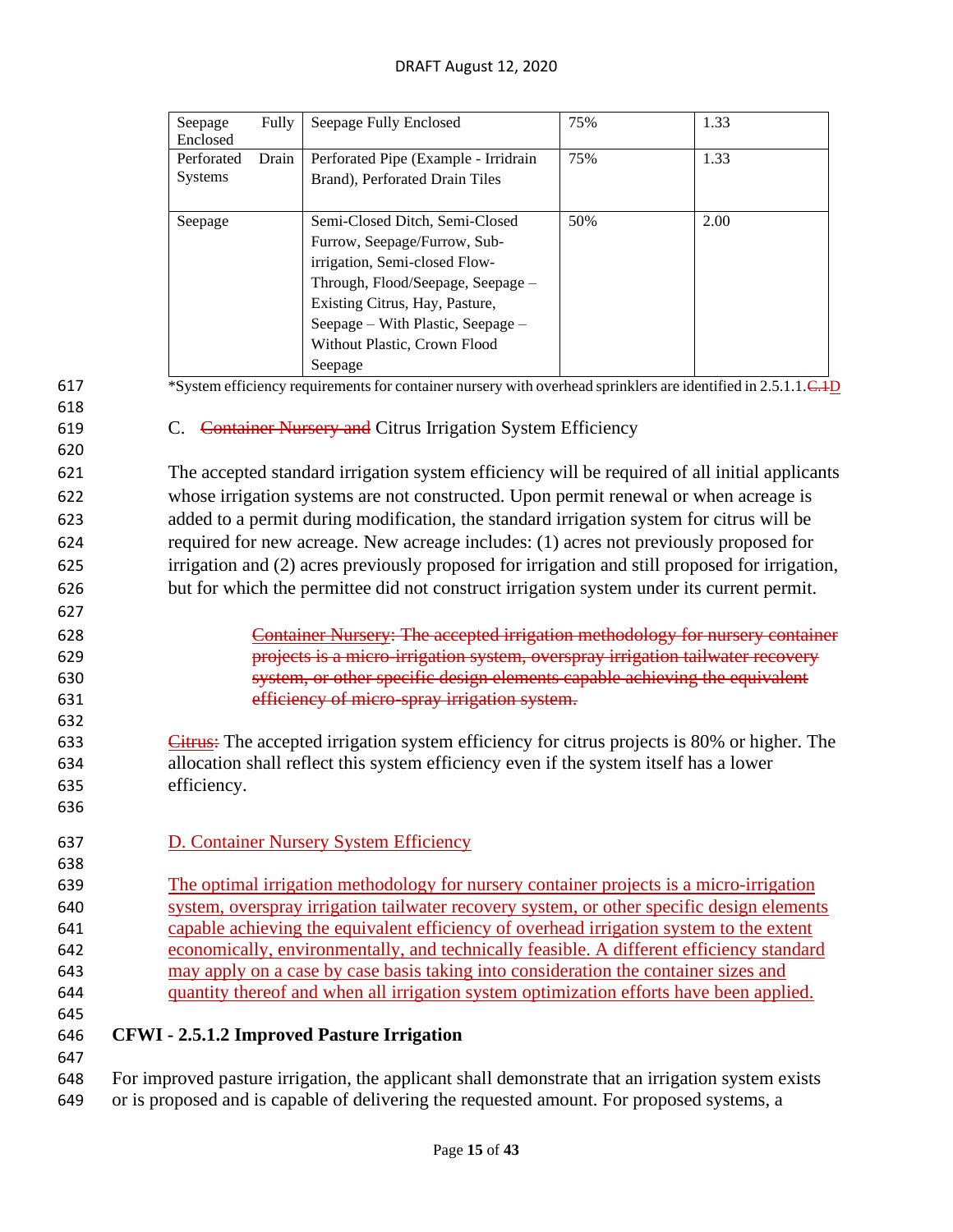reasonable assurance of the amount of improved pasture acreage reasonably expected to be irrigated in any given growing season as the basis for the net irrigated acreage. In determining the reasonable irrigation allocation for improved pasture, the following requirements shall apply: A. Overhead sprinkler irrigation: The allocation will be based on the number of acres of pasture grass that will be irrigated, and the irrigation equipment efficiency associated with overhead sprinklers (Table 2-1). 

schedule for implementation of the irrigation system is required. The applicant shall provide

 B. Subirrigation: The allocation will be based on the amount of water needed to maintain water levels of the irrigation canals that comprise the water delivery system. The applicant shall calculate the demands based on the number of acres of pasture grass that will be irrigated and supplemental irrigation demands as described in section 2.5.1.1 The irrigated acreage shall be determined from the extent to which the water is distributed to the root zone of the pasture grass.

 Irrigation systems constructed with lateral ditch spacing of 400 feet or less are considered to provide irrigation to all the acreage incorporated within the system. For irrigation systems where lateral ditch spacing is greater than 400 feet, the applicant must provide site specific information that supports adequate water table management required for the irrigation allocation requested. For an existing system, site specific information is not required and are considered to have adequate water table management required for the irrigation allocation requested unless documentation demonstrates otherwise. For irrigation systems that consist of main ditches without laterals, or laterals with a spacing greater than is sufficient to provide irrigation to all the pasture grass, the irrigated acreage will be calculated by multiplying the length of the ditches by the effective irrigation area as determined by soil and pasture grass type. If the above lateral ditch spacing is not applicable due to soil and pasture grass type, the applicant must provide reasonable assurance supporting lateral ditch spacing greater than 400 feet. Applications to irrigate unimproved pasture will not be approved.

#### **CFWI - 2.5.2 Livestock**

The reasonable demand for livestock use will be derived by multiplying the estimated total

number of animals by gallons needed per day per animal. The livestock water use will be

determined using the gallons needed per day per animal identified in Table 2-2.

| <b>Animal</b>          | Use per<br>animal<br>(gpd)  |
|------------------------|-----------------------------|
| <b>Beef Cattle</b>     | 12                          |
| Chickens               | 0.10                        |
| Dairy Cattle (Milking) | 150                         |
| Dairy Cattle (Dry)     | 20                          |
| Goats                  | $\mathcal{D}_{\mathcal{L}}$ |
| Hogs                   |                             |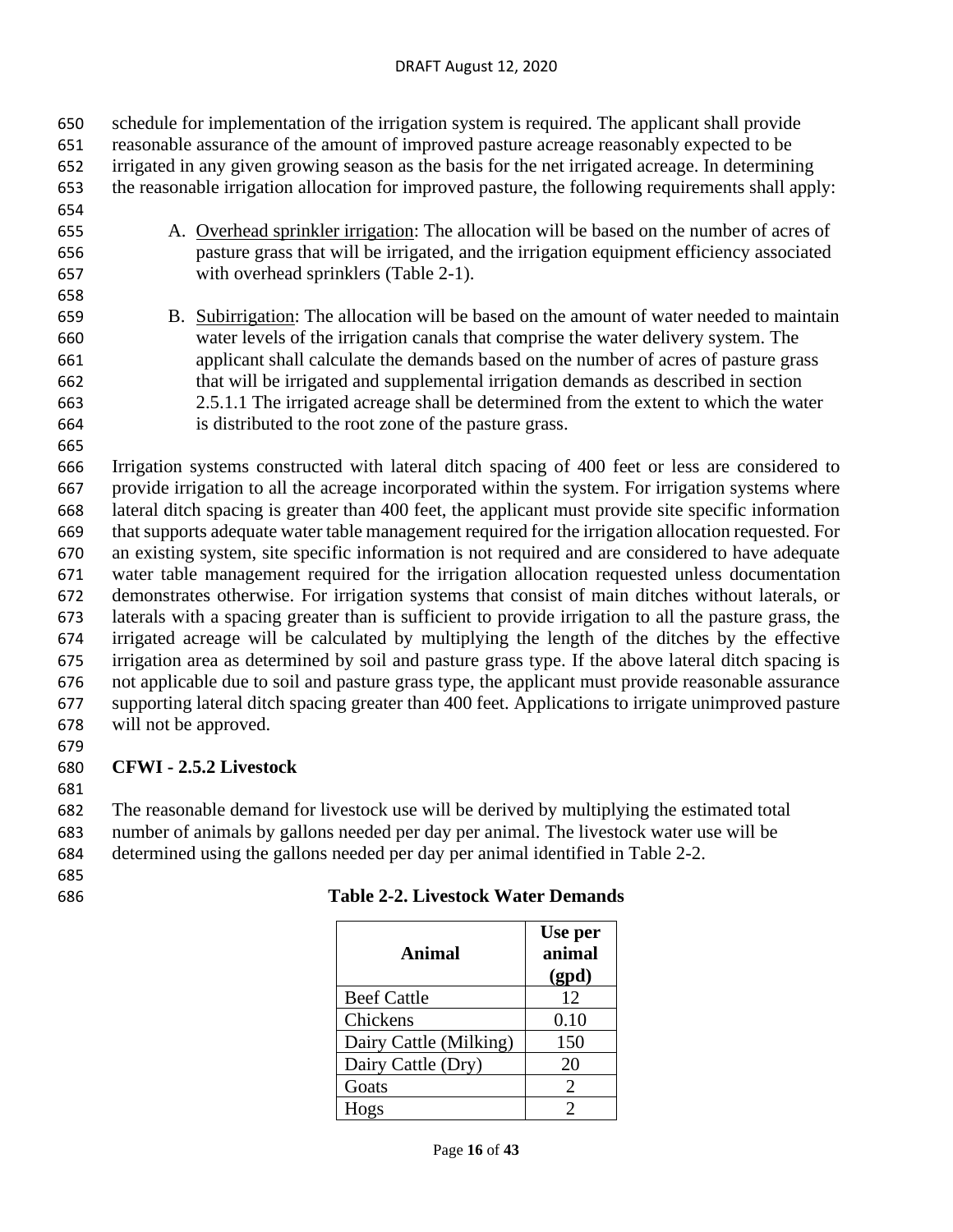#### DRAFT August 12, 2020

| Horses  |     |
|---------|-----|
| Rabbits | .05 |
| Sheep   |     |
| Turkeys |     |

 If the above livestock water use values are not applicable due to the proposed livestock operations, or for livestock other than those listed above, the applicant must provide reasonable assurance supporting its values (gpd/animal) for its livestock. Typically reliable sources of information include UF IFAS, NRCS-USDA or FDACS publications.

#### **CFWI - 2.5.3 Aquaculture**

 The reasonable demand for aquaculture is determined by the number and volume of ponds and tanks and their filling and recirculation requirements and other factors that may contribute to maintaining necessary water levels or water quality. In instances where there are discernable water sources and losses, applicants should rely on a water balance method for demonstrating reasonable demand. All water sources that input to the activity must be listed in the water balance. The amount of water used from all sources should equal the sum of the water used, lost, and disposed.

### **CFWI - 2.5.4 Other Agricultural Water Demands**

 The reasonable demand for other agricultural uses, such as crop washing and processing for distribution, cooling of animals or product, spray tanks, non-potable shop needs, or disease control spray stations, is determined based on supporting information provided by the applicant. The applicant must provide reasonable assurance supporting the requested allocation in order to demonstrate that it is a reasonable-beneficial use. Typically reliable sources of information include UF IFAS, NRCS-USDA or FDACS publications.

# **CFWI – 2.5.5 Irrigation Pumpage Compliance**

If the Permittee exceeds the allocated supplemental irrigation quantities, upon request by the

- District, the Permittee must submit a report that includes reasons why the allocated quantities
- were exceeded, measures taken to meet the allocated quantities, and a plan to bring the permit
- into compliance. The District will evaluate information submitted by Permittees who exceed
- their allocated quantities to determine whether there is good cause for the exceedance. Permittees
- may justify an exceedance by documenting unusual water needs, such as weather conditions
- creating greater irrigation needs than normal. However, even with such documentation, phased
- reductions in water use will be required unless the District determines that water usage was
- reasonable under the circumstances reported and that further reductions are not feasible. The
- permittee must seek a permit modification if it desires to implement any increase in allocated
- quantities.
- 
- **CFWI - 2.6 Landscape/Recreation Use Type**
-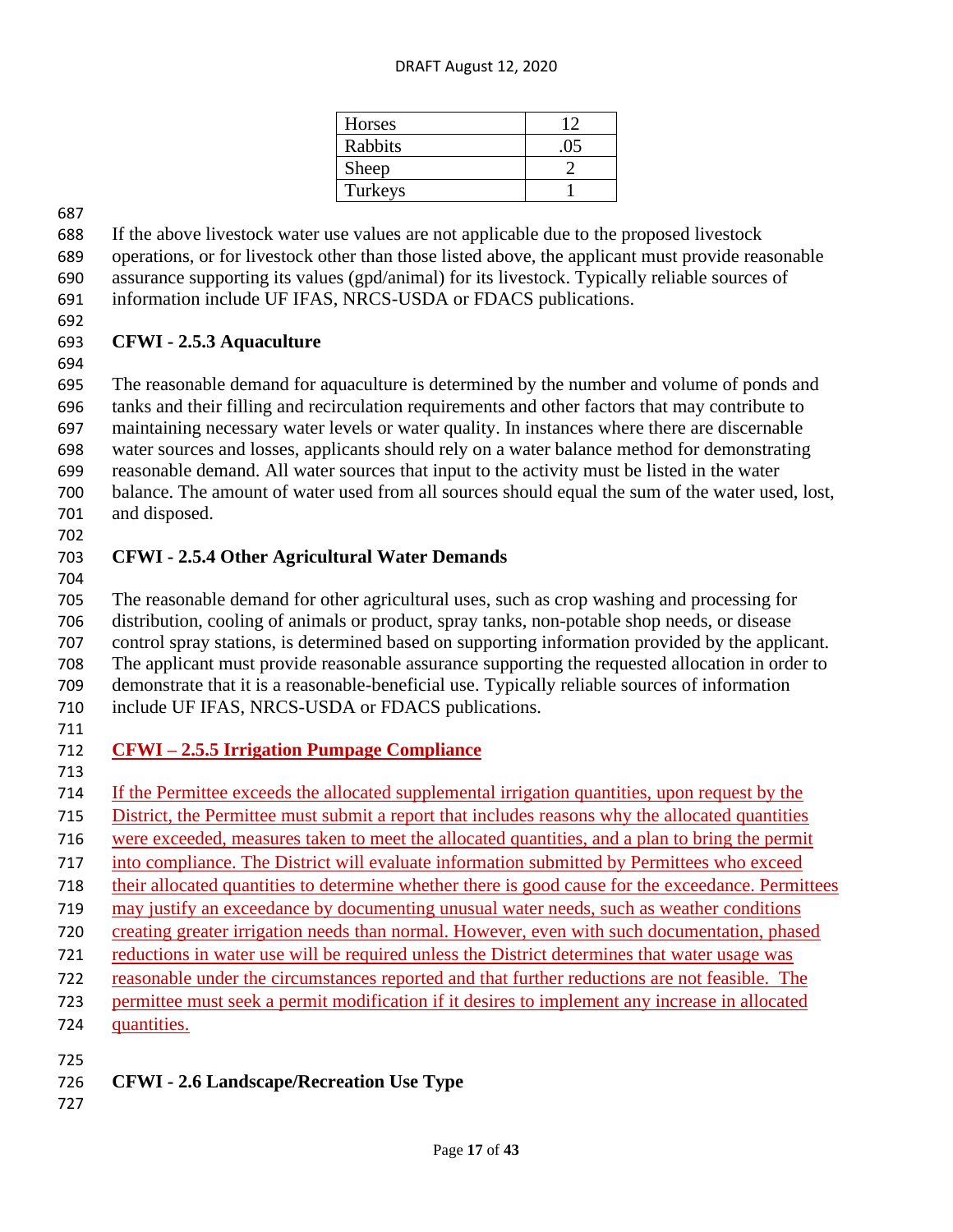- Landscape Irrigation includes the outside watering of shrubbery, trees, lawns, grass, ground
- covers, vines, gardens and other such flora, not intended for resale, which are planted and are
- situated in such diverse locations as residential and recreation areas, cemeteries, public,
- commercial and industrial establishments, ballfields, and public medians and rights of way.
- 
- The reasonable need for a recreational or landscape irrigation use is based on the amount of
- water needed to supply the supplemental irrigation requirements of the type of turf or landscape
- grown. In determining reasonable need, the District will determine the supplemental irrigation
- requirements for both drought and average annual conditions. Drought allocation will be
- considered the amount of supplemental irrigation required during a two in ten year rainfall
- condition. Average annual allocation will be considered the amount of supplemental irrigation required during a five in ten year rainfall condition.
- 
- The supplemental irrigation requirement for landscape and recreation irrigation projects,
- including golf courses, shall be calculated pursuant to 2.5.1.1.A and B.
- 
- Non-irrigation recreational demands shall be calculated pursuant to 2.3.
- 

# **CFWI - 2.7 Annual Conservation Goal Within the CFWI**

 As part of an application for renewal of an existing consumptive use permit, a modification of an existing consumptive use permit with an increased allocation, or an application for a new consumptive use permit, the permit applicant shall provide an annual conservation goal that is consistent with the Central Florida Water Initiative regional water supply plan. These annual conservation goal requirements are separate and distinct from any other conservation requirements of the permit and do not supersede any sections of the Districts applicants' handbooks, except that section 2.7.2 of the CFWI Supplemental Applicant's Handbook shall supersede sections 2.4.8.2, 4.4.4.2, and 4.4.5 of the SWFWMD Applicant's Handbook. Nonetheless, annual conservation goals should not be inconsistent with the conservation requirements of the permit. An annual conservation goal is consistent with the CFWI regional water supply plan if it includes activities or actions that prevent or reduce unnecessary uses and improve and/or maintain already achieved efficiencies of use. For all use types except public supply permits with an annual average daily quantity of 100,000 gpd or greater, the annual conservation goal shall be met by developing and implementing an Annual Conservation Goal Implementation Plan as set forth in section 2.7.1. The annual conservation goal for public supply permittees is set forth in section 2.7.2.

- 
- Agricultural users shall meet the requirements of an annual conservation goal by developing and implementing an Annual Conservation Goal Implementation Plan (ACGIP) as set forth in section 2.7.1. and report in accordance with that section. In lieu of an ACGIP, agricultural users with a total allocation less than 100,000 gallons per day may enroll in an adopted FDACS BMP program applicable to their commodity and implement the BMPs annually. Agricultural users that utilize the FDACS BMPs as their annual conservation goal shall maintain documentation supporting the enrollment and implementation of selected BMPs. The permittee shall report to the District its progress toward achieving the conservation goals in any compliance report required pursuant to 772 Section 373.236, F.S., or, if a compliance report is not required pursuant to Section 373.236, F.S.,
- as part of any application to renew or modify the permit.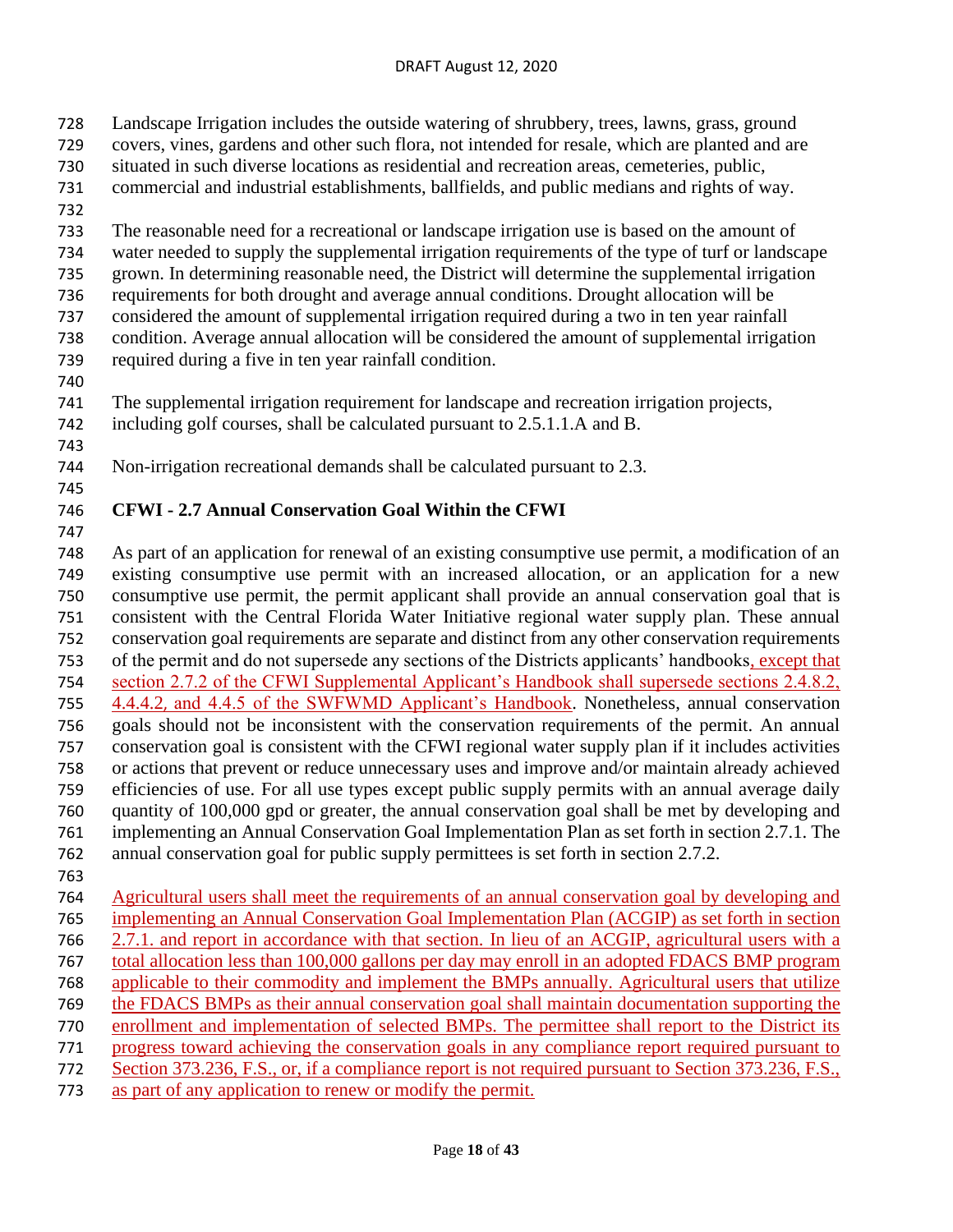# **CFWI - 2.7.1 Annual Conservation Goal Implementation Plan**

 An Annual Conservation Goal Implementation Plan (ACGIP) must be developed and submitted as part of the application for a renewal of an existing consumptive use permit, a modification of an existing consumptive use permit with an increased allocation, or an application for a new consumptive use permit. The ACGIP must contain annual conservation goals for at least five years (current year plus four additional years) or through the end of the permit, whichever is shorter; 782 identify the person(s) or positions(s) responsible for overseeing implementation of the goal(s); and contain an annual record of whether each listed annual goal was met. An ACGIP is iterative and may be modified by the permittee without the need to modify the permit; however, all versions of the ACGIP must be kept up to date, and must be signed and dated and maintained at the permittee's principal place of business through the term of the permit (inclusive of any extension).

 The permittee shall report to the District its progress toward achieving the conservation goals within the ACGIP in any compliance report required pursuant to Section 373.236, F.S., or, if a compliance report is not required pursuant to Section 373.236, F.S., as part of any application to renew or modify the permit.

 For many conservation efforts, a single year's conservation implementation results in multi-year annual water savings with proper maintenance and operation that may extend beyond the permit term. Facility design, certain device or irrigation infrastructure replacement, and similar conservation activities typically do not occur on an annual basis. However, these designs and activities will produce benefits over multiple years and may produce benefits over multiple permit terms. In such a situation, the annual conservation goal shall not be interpreted to require the applicant/permittee to implement new practices in each year. Rather, the applicant/permittee may fulfill the requirements of this rule and the ACGIP by maintaining such practices.

 In its sole discretion, an applicant may incorporate the ACGIP as part of the conservation plan within its permit. In such a case, any changes to the ACGIP would require modification of the permit.

The annual conservation goals in an ACGIP must include either of the following:

 A. Conservation Best Management Practices (BMPs) and conservation programs. The applicant/permittee shall list any applicable practice(s), measure(s), program(s), device replacement(s), or other actions that improve or maintain expected water use efficiency that it intends to implement for each year included in the ACGIP. The applicant shall propose to maintain and operate installed water conserving designs or features as part of this approach.

 For each conservation BMP and conservation program listed, the applicant must include a brief statement of the applicant's implementation strategy. Examples of brief statements include, but need not be limited to, FDACS BMP program being implemented, geographic target areas, use sectors targeting (residential, commercial, irrigation customers, etc.), media strategies, and other similar factors in developing a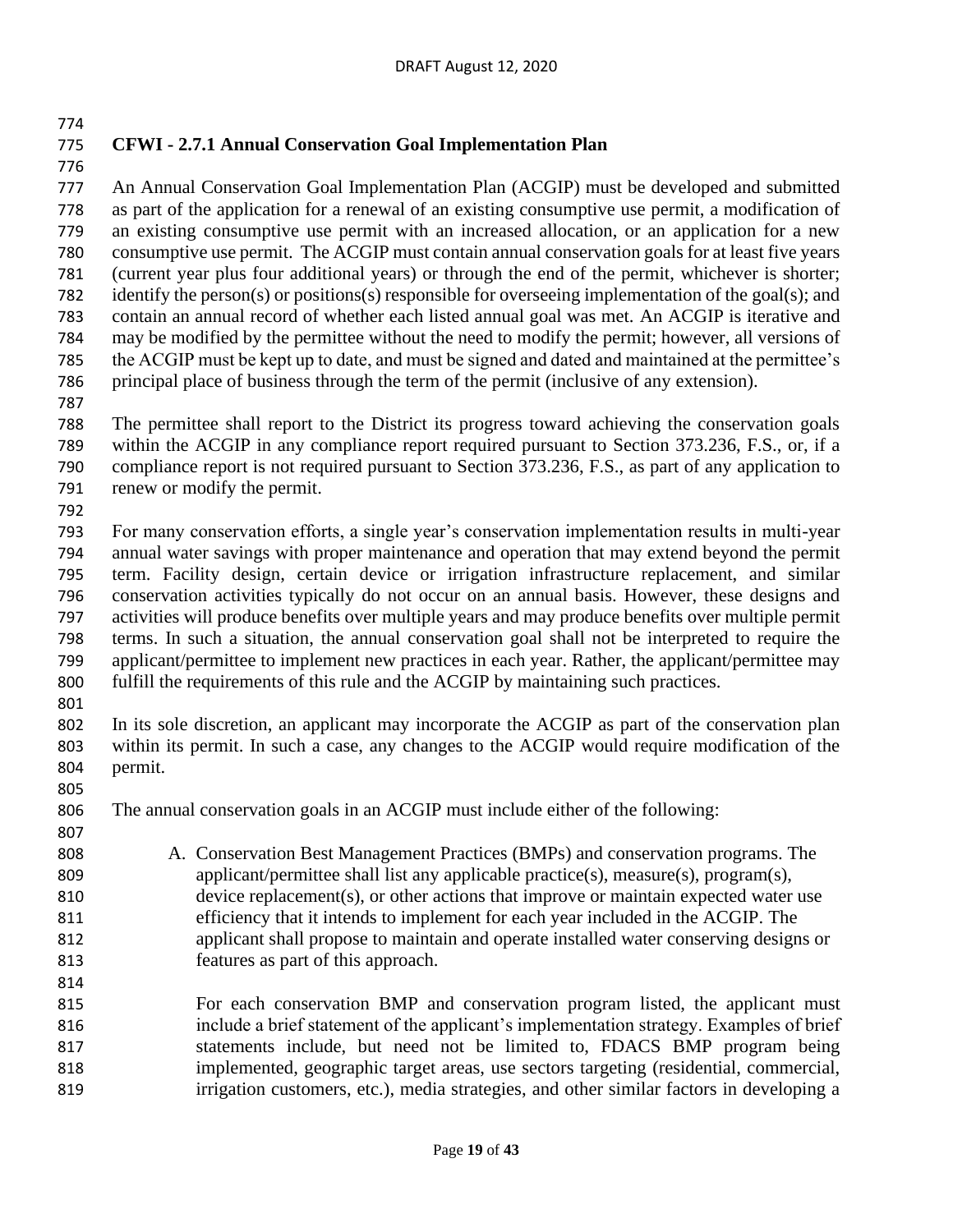- conservation BMP. If devices are proposed as a BMP (such as rain sensors, toilet rebates, etc.), the number expected to be funded should be included as part of the strategy.
- For each conservation BMP and conservation program, the applicant must list components of the permittee's implementation strategy for the BMP or program. The applicant shall include an estimated water savings, where applicable, based on best available information from appropriate data sources.
- B. Other metrics. Alternatively, the applicant/permittee shall identify other annual measurable conservation benefits that demonstrate an improvement or maintenance of the applicant/permittee's projected water use efficiency due to the applicant/permittee's conservation program. This may include benefits associated with facility or manufacturing designs that improve or maintain the permittee's water use efficiency.
- 

 An example ACGIP template is provided as Design Aid 2. This template is not incorporated by reference in Chapter 62-41, F.A.C., and applicants are not required to use it.

### **CFWI - 2.7.2 Residential Per Capita Water Use Goal**

- For public supply use only, an applicant must implement an end-of-permit residential per capita water use goal. Residential per capita water use goal shall be calculated using the following formula:
- Total Residential Water Use (or Water Use by Dwelling Units) divided by Service Area Residential Population.

845 A public supply permittee with an annual average daily quantity of 100,000 gpd or greater shall track its progress toward achieving the end-of-permit residential per capita water as a distinct metric within an annual report outlined in Section 2.7.3.1.A. All other public supply permittees shall address the residential per capita water use goal in their ACGIP.

# **CFWI - 2.7.3 Public Supply Use Type Annual Conservation Goal**

- Public supply permittees with an annual average daily quantity of 100,000 gpd or greater shall meet the requirements of the annual conservation goal by demonstrating yearly progress toward an end-of-permit per capita daily water use rate of no greater than 100 gpd. The per capita daily water use rate may be calculated using one of the following progressive formulas:
- A. Gross Per Capita Water Use Rate, as defined in Section 2.2.3.1. B. Adjusted Gross Per Capita Water Use Rate 861  $(WD + IM - EX - TL - SU - GC - EM)$ 862 RP Where: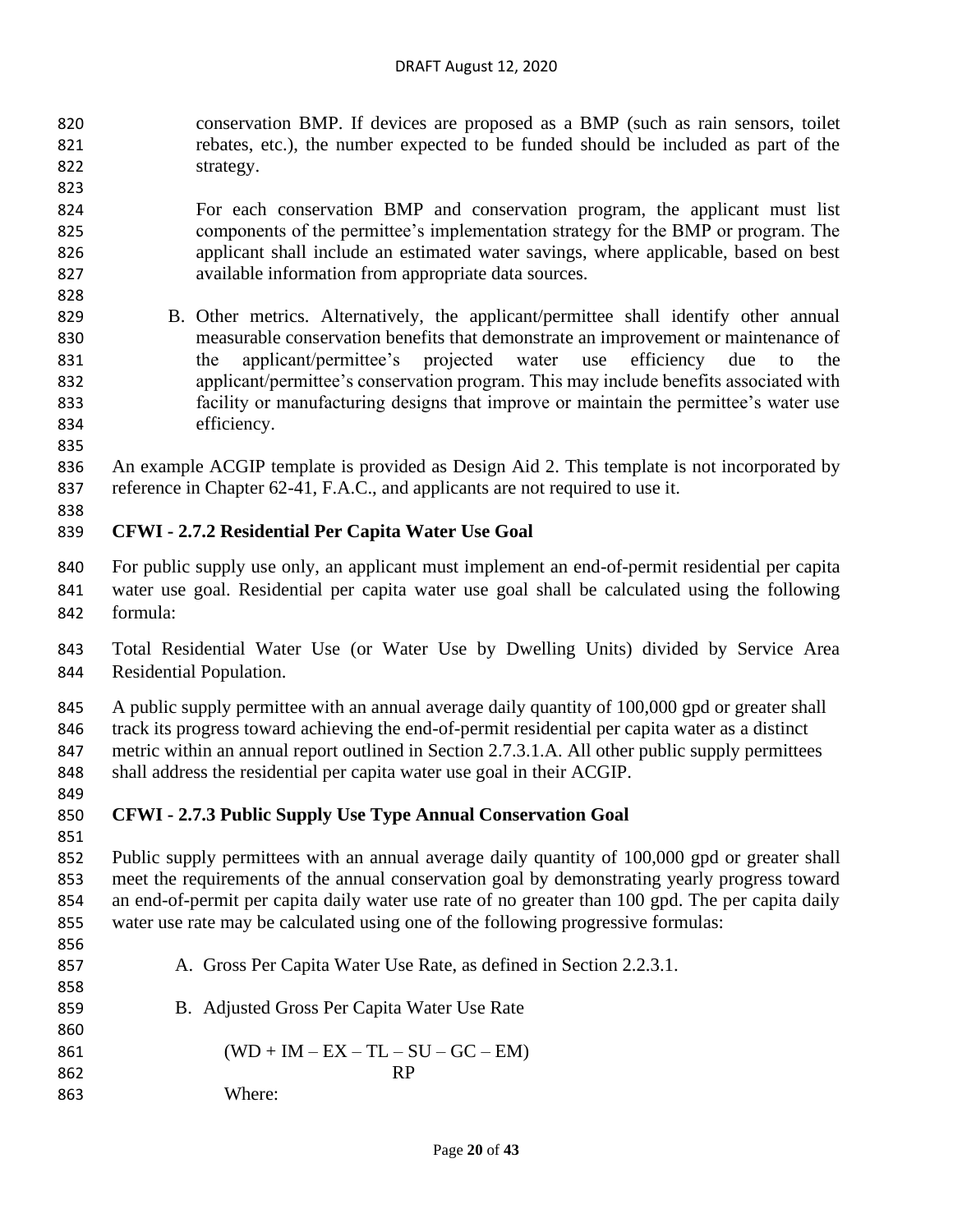| 864 | WD, IM, EX, and RP are defined in Section 2.2.3.1., and TL is defined in            |
|-----|-------------------------------------------------------------------------------------|
| 865 | Section 2.2.1.                                                                      |
| 866 | $SU =$ Significant uses associated with an Industrial/Commercial facility or        |
| 867 | other non-residential, non-governmental facility that is supplied with              |
| 868 | 25,000 gpd or more of water on an annual average basis (calculated for a            |
| 869 | calendar year), or whose water use comprises more than 5% of the utility's          |
| 870 | annual water use (calculated for a calendar year). If a facility consists of one    |
| 871 | or more buildings under common ownership, maintenance, and                          |
| 872 | management control at a single site or campus, individual components of             |
| 873 | the facility may be combined to meet the significant use threshold.                 |
| 874 | However, facilities that are not related under common ownership,                    |
| 875 | maintenance, and management control shall not be combined to meet the               |
| 876 | significant use threshold.                                                          |
| 877 | $GC =$ Separately metered golf course irrigation quantities from ground             |
| 878 | water, surface water, reclaimed water or stormwater provided to golf                |
| 879 | courses inside the service area. The quantities provided may be deducted            |
| 880 | only if they are included in the permitted quantities for the service area and      |
| 881 | reported as WD in the Annual Report described below. The GC withdrawal              |
| 882 | quantities deducted shall not exceed those actually provided, or those that         |
| 883 | would be permitted for use, whichever is less.                                      |
| 884 | $EM =$ Quantities permitted and used for environmental mitigation as a<br>$\bullet$ |
| 885 | condition of the permit, provided that such quantities are separately metered       |
| 886 | and reported as WD in the Annual Report described below.                            |
| 887 |                                                                                     |
| 888 | C. Compliance Per Capita Water Use Rate                                             |
| 889 |                                                                                     |
| 890 | $\underline{(WD+IM-EX-TL-SU-GC-EM-ST-RW)}$                                          |
| 891 | <b>RP</b>                                                                           |
| 892 |                                                                                     |
| 893 | Where:                                                                              |
| 894 | WD, IM, EX, TL, SU, GC, EM, and RP are defined above.                               |
| 895 | $ST =$ Separately metered and reported stormwater quantities captured by the        |
| 896 | Permittee that are included in the utility's permitted quantities for uses          |
| 897 | inside the service area other than for golf course irrigation. The stormwater       |
| 898 | withdrawal quantities deducted shall not exceed the quantities actually             |
| 899 | provided, or those that would be permitted for the use by the District,             |
| 900 | whichever is less. Stormwater quantities deducted as GC use above may not           |
| 901 | be included in this deduction for stormwater. The surface withdrawal points         |
| 902 | from the stormwater catchments shall be permitted on the provider's water           |
| 903 | use permit and must be reported as WD in the Annual Report described                |
| 904 | below to be deducted. The stormwater deduction shall not be taken where             |
| 905 | the quality of the ground water source to be permitted or replaced is of lower      |
| 906 | water quality but is suitable for the intended use, unless the use of the           |
| 907 | stormwater in such cases reduces adverse impact to the water resources.             |
|     |                                                                                     |

 • RW = Standard deduction of 50%, or if the Applicant chooses, up to the limit of the actual amount of reclaimed water that has received at least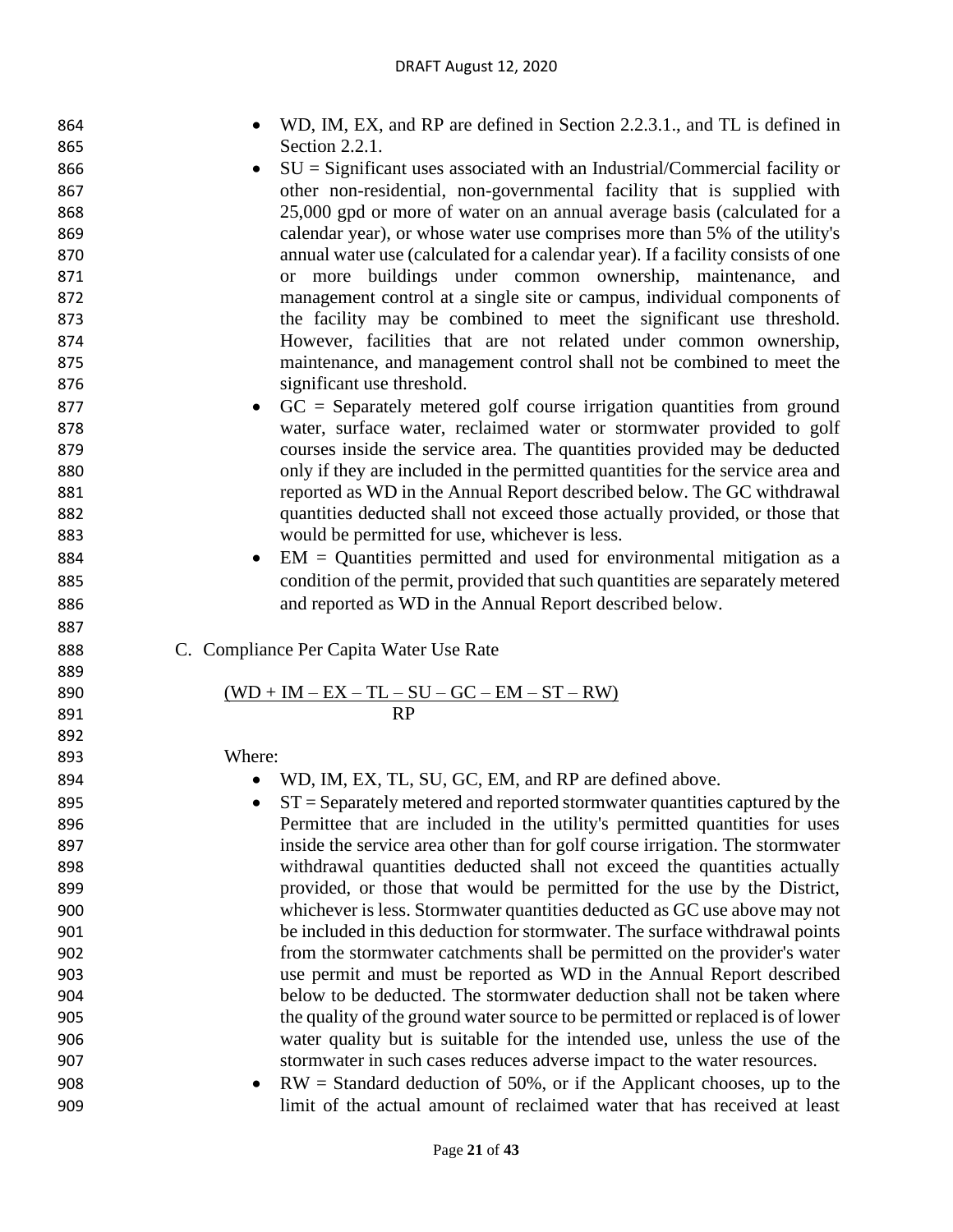| 910        | secondary treatment and is provided to directly replace an existing or                                                                                                  |
|------------|-------------------------------------------------------------------------------------------------------------------------------------------------------------------------|
| 911        | potential use of higher quality water. To be deducted, it must first be                                                                                                 |
| 912        | provided to any metered use located outside the utility potable service area                                                                                            |
| 913        | boundary and then to any single-site separately-metered use within the                                                                                                  |
| 914        | utility potable service area boundary that uses 25,000 gpd or more on an                                                                                                |
| 915        | annual average basis during the per capita reporting period, except that no                                                                                             |
| 916        | deduction shall be taken for quantities used for:                                                                                                                       |
| 917        | Residential irrigation (single family, multi-family or mobile home),<br>$\circ$                                                                                         |
| 918        | <b>or</b>                                                                                                                                                               |
| 919        | Common area irrigation, including entranceways, parking lots,<br>$\circ$                                                                                                |
| 920        | irrigated areas within roadway rights-of-ways (e.g., road and                                                                                                           |
| 921        | sidewalk medians), open spaces, community areas, and public parks.                                                                                                      |
| 922        | This deduction shall not be taken if the reclaimed water replaces existing                                                                                              |
| 923        | demand on the Permittee's potable system. Any deduction over the standard                                                                                               |
| 924        | 50% reclaimed water per capita credit must be substantiated with verifiable                                                                                             |
|            | and corresponding reductions in the supplied WUP pumpage (all deductions                                                                                                |
| 925        |                                                                                                                                                                         |
| 926        | subject to District approval).                                                                                                                                          |
| 927        | CFWI - 2.7.3.1 Compliance with Per Capita Daily Water Use Rate                                                                                                          |
| 928        | A. Annual Report                                                                                                                                                        |
| 929        |                                                                                                                                                                         |
| 930        | For all public supply permits with an annual average daily quantity of 100,000 gpd or                                                                                   |
| 931        | greater, compliance with the Residential Per Capita Water Use Goal and the Public                                                                                       |
| 932        | Supply Annual Conservation Goal shall be monitored via an Annual Report that each                                                                                       |
| 933        | Permittee must submit to the district by April 1 of each year.                                                                                                          |
| 934        |                                                                                                                                                                         |
| 935        | For the Public Supply Annual Conservation Goal, quantities included in the calculation                                                                                  |
| 936        | of Gross Per Capita Water Use, Adjusted Per Capita Water Use, and Compliance Per<br>Capita Water Use in Section 2.7.3 shall be documented and reported by the Permittee |
| 937<br>938 | in the Annual Report for the reporting period included in the permit as follows:                                                                                        |
| 939        |                                                                                                                                                                         |
| 940        | WD (Withdrawals) – Documentation shall consist of pumpage records in                                                                                                    |
| 941        | annual average gpd as metered at the well head(s), wellfield departure point,                                                                                           |
| 942        | surface water intake facility, stormwater facility or reclaimed water lines. The                                                                                        |
| 943        | pumpage records shall be totalized for a total withdrawal quantity for the                                                                                              |
| 944        | reporting period.                                                                                                                                                       |
| 945        |                                                                                                                                                                         |
| 946        | IM (Imported Water) – Documentation shall consist of a summary report of<br>2.                                                                                          |
| 947        | the water purchased or otherwise obtained in bulk from another utility for                                                                                              |
| 948        | potable use in the service area in annual average gpd, and the supplier's WUP                                                                                           |
| 949        | $number(s)$ , or consumptive use permit number if the supplier is in another                                                                                            |
| 950        | water management district. Quantities shall be determined at the departure                                                                                              |
| 951        | point from the supplier's service area. Irrigation water imported into the                                                                                              |
| 952        | service area from another utility must be documented separately according to                                                                                            |
| 953        | the use type (for example, commercial, residential, recreational/aesthetic).                                                                                            |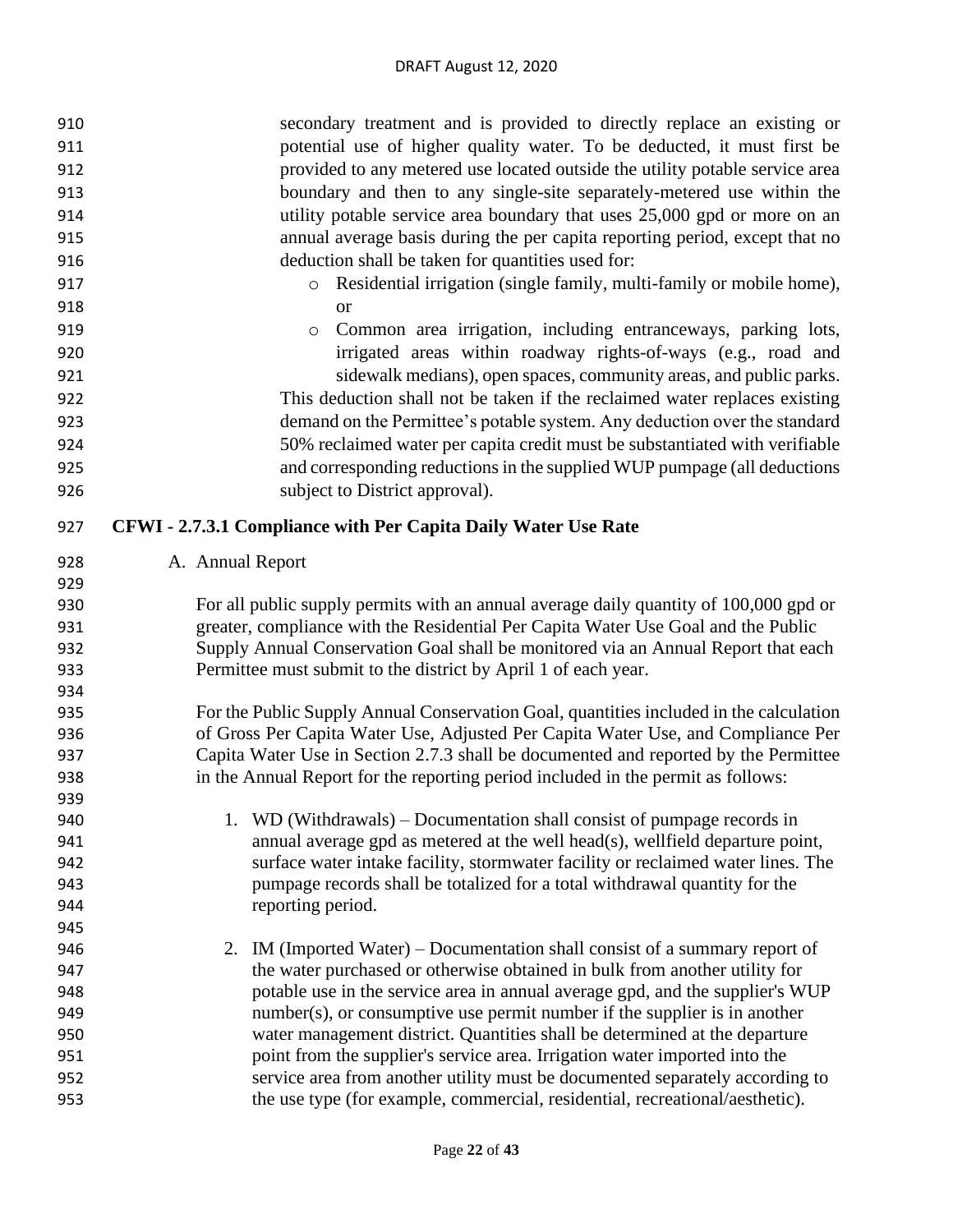#### DRAFT August 12, 2020

| 954 |                                                                                       |
|-----|---------------------------------------------------------------------------------------|
| 955 | 3. EX (Exported Water) – Documentation shall consist of annual average gpd            |
| 956 | transferred in bulk quantities to another utility, and the recipient's WUP            |
| 957 | number(s), or permit number if the recipient is in another water management           |
| 958 | district. Quantities shall be determined at the departure point from the              |
| 959 | exporting Permittee's service area. Water supplied to wholesale public supply         |
| 960 | customers that are not required to obtain a Wholesale Public Supply Water             |
| 961 | Use Permit that are included in this category shall be identified by customer         |
| 962 | name and quantity.                                                                    |
| 963 |                                                                                       |
| 964 | 4. TL (Treatment Losses) – Documentation shall consist of the annual average          |
| 965 | gpd lost in routine treatment for potability. Examples of treatment losses types      |
| 966 | are desalination reject, membrane cleaning and sand filtration backwash.              |
| 967 | Treatment losses are calculated as raw water into the plant minus treated water       |
| 968 | out of the plant. Treated water volume delivered to the distribution system           |
| 969 | includes water from withdrawals plus imports, minus exports, minus treatment          |
| 970 | losses. Treatment loss and line flushing quantities shall be separately               |
| 971 | calculated and documented.                                                            |
| 972 |                                                                                       |
| 973 | 5. SU (Significant Uses) – Documentation shall consist of:                            |
| 974 | the type of Industrial/Commercial use.<br>i.                                          |
| 975 | ii. the customer's name and mailing address.                                          |
| 976 | iii. the customer's contact person's name, email address and telephone                |
| 977 | number.                                                                               |
| 978 | iv. annual average daily quantities provided.                                         |
| 979 | supporting meter readings or bills.<br>V.                                             |
| 980 | vi. a conservation plan that describes the Permittee's specific water                 |
| 981 | conservation programs for significant users.                                          |
| 982 | vii. a water audit that documents the type(s) of water uses that occur                |
| 983 | within the significant user's facility, quantities used per type, and leak            |
| 984 | detection and other water conservation activities undertaken by the                   |
| 985 | user.                                                                                 |
| 986 |                                                                                       |
| 987 | 6. GC (Golf Courses) – Documentation shall include a report on the permitted and      |
| 988 | separately metered quantities from ground water, surface water, reclaimed and         |
| 989 | stormwater sources used for golf course irrigation. To deduct these quantities,       |
| 990 | the quantities must be authorized for golf course irrigation in the permit for        |
| 991 | which per capita is being calculated.                                                 |
| 992 |                                                                                       |
| 993 | 7. EM (Environmental Mitigation) – Documentation shall include a report on the        |
| 994 | permitted and used quantities for the reporting period in gpd for environmental       |
| 995 | mitigation as required by the permit for which per capita is being calculated.        |
| 996 |                                                                                       |
| 997 | ST (Stormwater) – Documentation shall include a report on the separately<br>8.        |
| 998 | metered stormwater quantities generated and used in the service area that are         |
| 999 | included in the utility's permit for the service area for uses other than golf course |
|     |                                                                                       |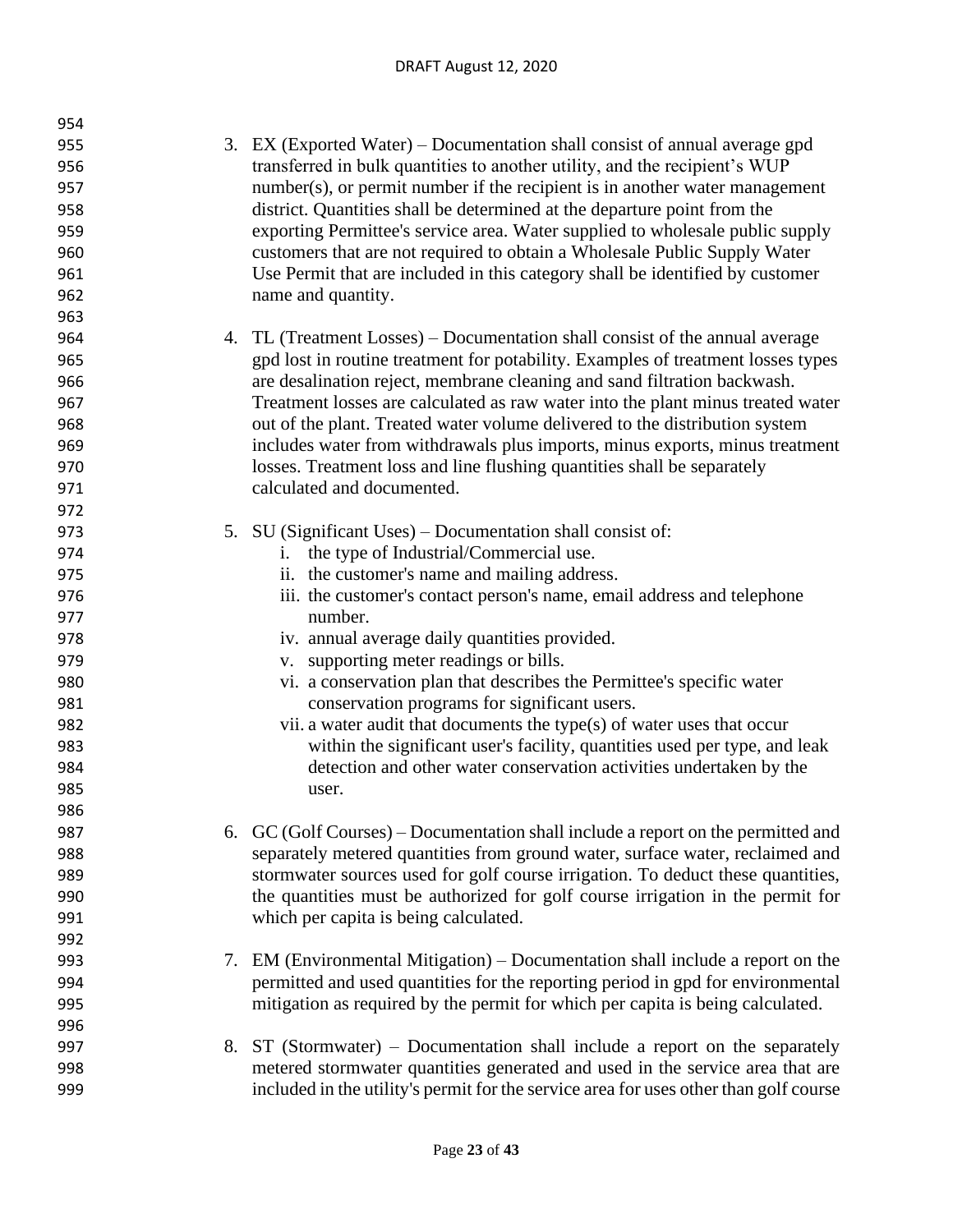| 1000 | irrigation. If the stormwater quantities are not reported as WD, they may not be             |
|------|----------------------------------------------------------------------------------------------|
| 1001 | deducted. The report shall include the number of connections by use type (e.g.,              |
| 1002 | residential, commercial, recreation aesthetic, etc.)                                         |
| 1003 |                                                                                              |
| 1004 | 9. RW (Reclaimed Water Credit) – Documentation shall include a report on                     |
| 1005 | separately metered reclaimed water quantities generated by:                                  |
| 1006 | Name of the customer;                                                                        |
| 1007 | ii. Account number;                                                                          |
| 1008 | iii. Customer service address;                                                               |
| 1009 | iv. Quantities provided during the reporting period in average gpd;                          |
| 1010 | v. Claimed deduction during the reporting period in average gpd;                             |
| 1011 | vi. Meter size;                                                                              |
| 1012 | vii. Whether the use is inside or outside of the potable service area                        |
| 1013 | boundary; and                                                                                |
| 1014 | Description of the use (may not include residential or common area<br>viii.                  |
| 1015 | irrigation as described in Section 2.7.3).                                                   |
| 1016 |                                                                                              |
| 1017 | An example Annual Report template is provided as Design Aid 3. This template is not          |
| 1018 | incorporated by reference in Chapter 62-41, F.A.C., and applicants are not required to use   |
| 1019 | it.                                                                                          |
| 1020 |                                                                                              |
| 1021 | B. Documentation of Per Capita Daily Water Use Calculations for the Annual Report            |
| 1022 | If the Permittee achieves the 100 gpd per capita water use rate goal using any of the        |
| 1023 | methods set forth in Section 2.7.3, they will be deemed in compliance with the per capita    |
| 1024 | requirement.                                                                                 |
| 1025 | The District will evaluate the information submitted by Permittees, including those          |
| 1026 | operating under a Goal-based Water Conservation Plan, who have a Compliance Per Capita       |
| 1027 | Water Use Rate greater than 100 gpd. Permittees may justify lack of achievement by           |
| 1028 | documenting any unusual water needs, such as unusual plant establishment needs.              |
| 1029 | However, justification for non-compliance does not constitute a waiver of the District's     |
| 1030 | authority to enforce the terms and conditions of the Permit. Phased reductions in water use  |
| 1031 | shall be required unless the applicant demonstrates that water usage was reasonable under    |
| 1032 | the circumstances reported and that further reductions are not technically, environmentally, |
| 1033 | or economically feasible, or a variance has been granted from the Public Supply Annual       |
| 1034 | Conservation Goal. For such Permittees, individual water conservation requirements shall     |
| 1035 | be developed on a case-by-case basis.                                                        |
| 1036 | C. Phase-In Where a Per Capita Daily Water Use Rate of 100 GPD is Exceeded as of             |
| 1037 | December 31, 2023                                                                            |
| 1038 | Existing Permittees with a three-year Compliance Per Capita Water Use Rate greater than      |
| 1039 | 100 gpd as of December 31, 2023 shall achieve a Compliance Per Capita Water Use Rate         |
| 1040 | of 100 gpd as set forth below, or earlier if the Permittee deems it feasible. The three-year |
| 1041 | Compliance Per Capita Water Use Rate shall be calculated as the average of the               |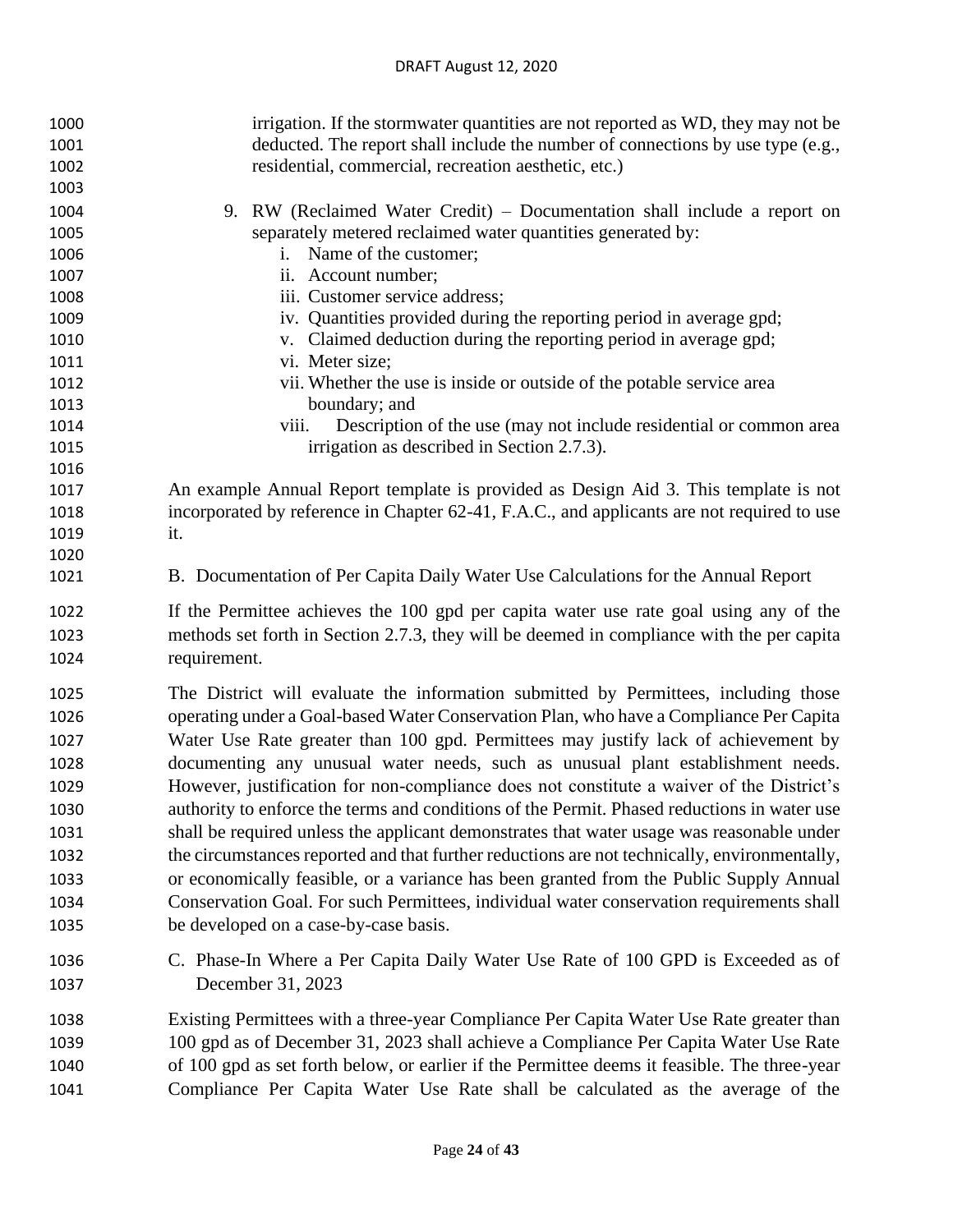Compliance Per Capita Water Use Rates documented in the Annual Report for 2023 and the two years prior.

| 1044 |                                | 1. By July 1, 2024, the Permittee shall submit to the district a plan that identifies               |
|------|--------------------------------|-----------------------------------------------------------------------------------------------------|
| 1045 |                                | conservation or water supply project(s) that will be developed and                                  |
| 1046 |                                | implemented to achieve the Compliance Per Capita Water Use Rate of 100                              |
| 1047 |                                | gpd.                                                                                                |
| 1048 |                                |                                                                                                     |
| 1049 |                                | 2. By December 31, 2033, the Permittee shall achieve a per capita rate not                          |
| 1050 |                                | greater than the midpoint between the three-year average Compliance Per                             |
| 1051 |                                | Capita Water Use Rate calculated as of 2023 and 100 gpd.                                            |
| 1052 |                                |                                                                                                     |
| 1053 |                                | 3. By December 31, 2043, the Permittee shall achieve a Compliance Per Capita                        |
| 1054 |                                | Water Use Rate that is not greater than 100 gpd.                                                    |
| 1055 |                                |                                                                                                     |
| 1056 |                                | 4. The time frames set forth in this section may be adjusted downward                               |
| 1057 |                                | proportional to the permit duration for permits less than 20 years.                                 |
| 1058 |                                |                                                                                                     |
| 1059 |                                | 5. A Permittee that does not achieve a Compliance Per Capita Water Use Rate                         |
| 1060 |                                | that is less than or equal to 100 gpd by December 31, 2043, may submit                              |
| 1061 |                                | documentation to the District that demonstrates that water usage was                                |
| 1062 |                                | reasonable under the circumstances reported and that further reductions are                         |
| 1063 |                                | not technically, environmentally or economically feasible, or a variance has                        |
| 1064 |                                | been granted from the Public Supply Annual Conservation Goal.                                       |
| 1065 |                                |                                                                                                     |
| 1066 |                                | <b>CFWI</b> - 2.8 Allocations from the Upper Floridan Aquifer                                       |
| 1067 |                                |                                                                                                     |
| 1068 |                                | The following requirements shall apply to all applicants proposing to withdraw water from           |
| 1069 |                                | the Upper Floridan aquifer. Withdrawals from wells that are open to both the Upper and Lower        |
| 1070 |                                | Floridan aquifers shall be treated as an Upper Floridan aquifer withdrawal and will also be         |
| 1071 | subject to these requirements. |                                                                                                     |
| 1072 |                                |                                                                                                     |
| 1073 |                                | CFWI - 2.8.1 Agricultural, Recreational, or Landscape Irrigation                                    |
| 1074 |                                |                                                                                                     |
| 1075 |                                | Self-supplied agricultural, recreational, or landscape irrigation uses whose allocation is based on |
| 1076 |                                | the amount of water needed to supply the supplemental irrigation requirements of the type of        |
| 1077 |                                | crop, turf or landscape grown are limited to the quantity of water from the Upper Floridan          |
| 1078 |                                | aquifer as calculated in Sections 2.5 and 2.6.                                                      |

# **CFWI - 2.8.2 All Other Use Types**

- For all other use types, an applicant shall be restricted to a maximum allocation in an amount no greater than its Demonstrated 2025 Demand. Any reductions in current allocations necessary to meet this limitation shall be made from a permittee's current allocation from the Upper Floridan aquifer. Allocations for withdrawals from alternative water supplies will not be reduced. Permit durations shall not be affected for allocations limited to the Demonstrated 2025 Demand.
-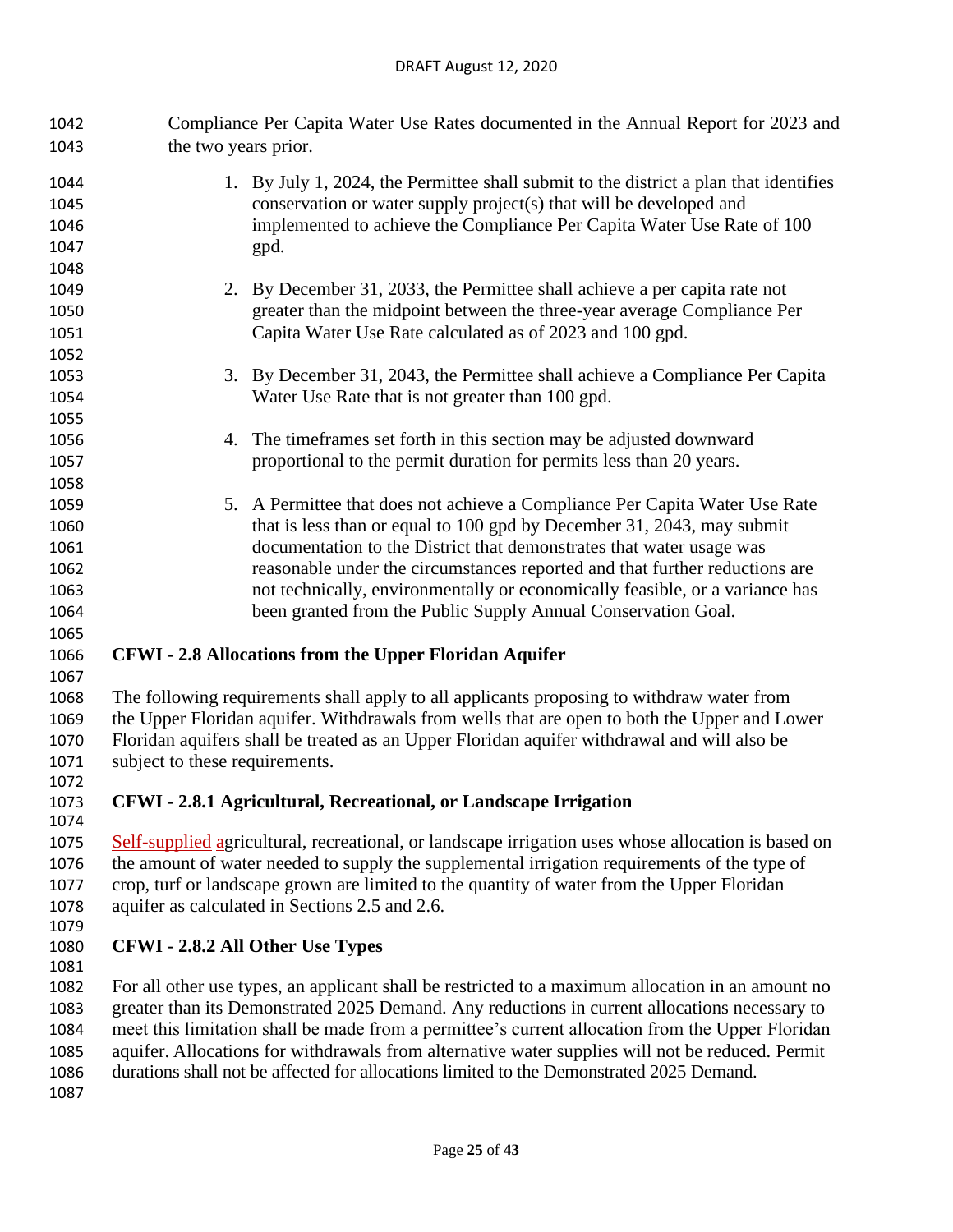If additional water use from a lower quality source or alternative water supply is needed to meet

- current or future demands as calculated in Sections 2.2, 2.3, or 2.4, the applicant shall provide a
- plan pursuant to Section 2.8.3 to ensure reasonable assurance the conditions for issuance are met
- for those additional quantities.
- In determining allocations from the Upper Floridan aquifer, the limitations within this subsection shall not restrict the District's consideration of any conservation, water resource or water supply
- development projects completed by an applicant or permittee after December 31, 2015.
- 

## **CFWI - 2.8.2.1 Exceptions:**

 The restrictions in subsections 2.8.1 and 2.8.2 on groundwater allocations shall not limit permitted groundwater withdrawals from:

- A. Aquifer storage and recovery wells that receive only surface water, stormwater, or reclaimed water, when the volume of water withdrawn does not exceed the volume of water injected; or
- B. An injection/recovery wellfield that injects surface water, stormwater, or reclaimed water that is not required under District rules to be provided to other uses, through one or more wells for storage within an aquifer zone and subsequently recovers it through wells from the same aquifer zone and in the same wellfield, when the volume of water withdrawn does not exceed the volume of water injected; or
- C. A recharge/recovery project that receives only surface water, stormwater, or reclaimed water that is not provided to users in accordance with District rules, when the volume of water recovered does not exceed the volume of water recharged, and the drawdown due to recovery of water from the Upper Floridan aquifer will be offset in the:
- 1114 1114 1. surficial aquifer by recharge from the project, and
- 2. Floridan aquifer by recharge from the project, except immediately adjacent to 1116 the recovery well(s).

# **CFWI - 2.8.3 Allocations from the Upper Floridan Aquifer Above the Demonstrated 2025 Demand**

By December 31, 2023, any permittee or applicant seeking a permit duration extending beyond

2025 whose projected water demand will exceed its Demonstrated 2025 Demand shall submit a

 plan to the District describing how the remainder of their demand will be met (e.g., impact offsets, substitution credits, alternative water supply development). The plan shall propose projects and

- identify a schedule for implementation. Annual updates detailing progress shall be provided to the
- District. The annual status reports shall include work completed to date, expenditures, and any
- anticipated changes in timelines.
- An applicant may obtain an allocation for additional water from the Upper Floridan aquifer over

the applicant's Demonstrated 2025 Demand, as identified below: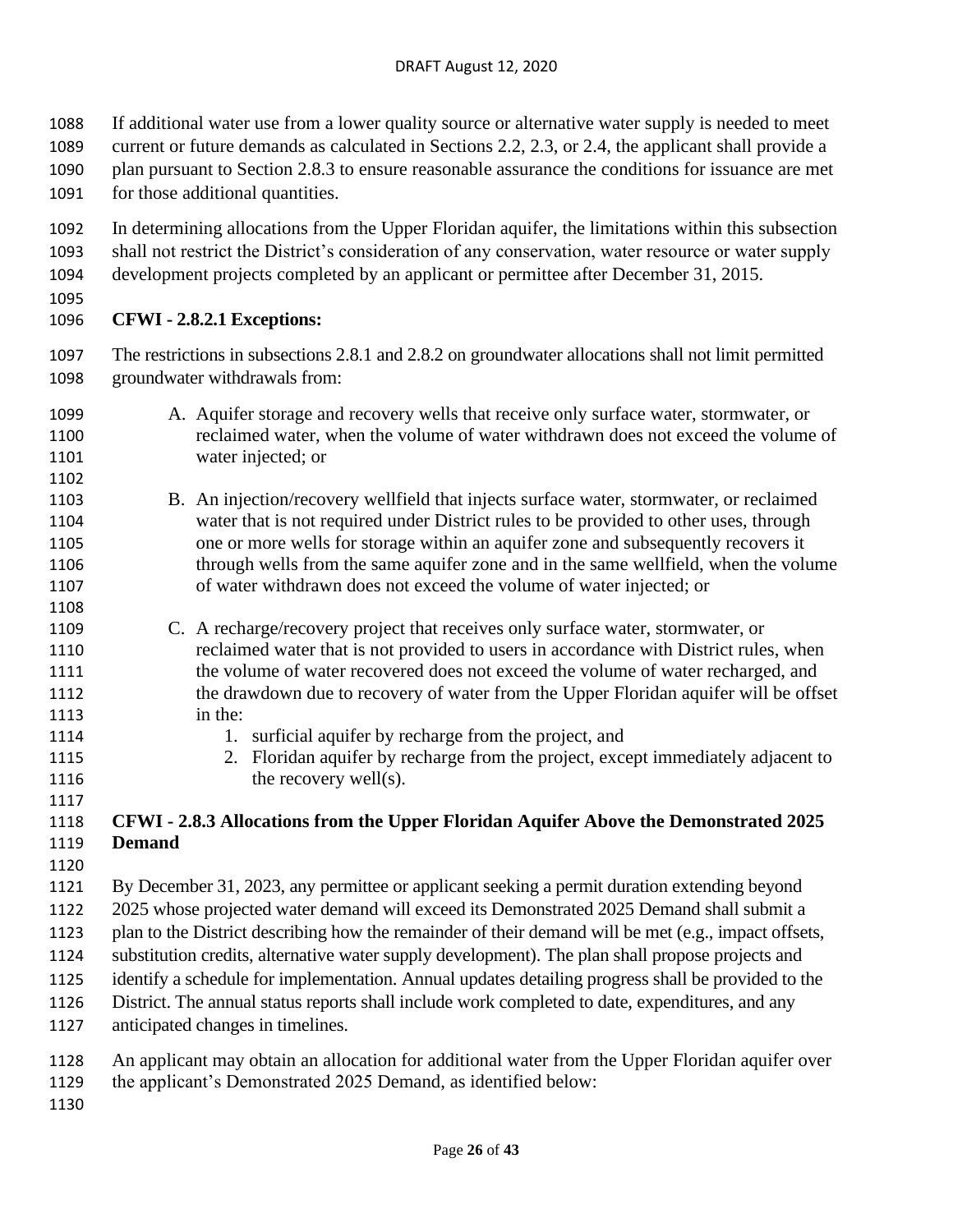#### **CFWI - 2.8.3.1 Temporary Allocations**

 A "temporary allocation" is water temporarily required to meet the applicant's reasonable demands while implementing an offset (see subsection 2.8.3.2 below), a substitution credit or land use transition (see subsection 2.8.3.3, below), or an alternative water supply (See subsection 2.8.3.4, below). Temporary allocations are not available to new uses of the Upper Floridan aquifer. The permit will be conditioned with dates and milestones for development of the alternative water supply or offset. A temporary allocation shall be reduced to be consistent with this subsection when the alternative source is projected to be available, consistent with permit conditions.

 The permit conditions governing the quantity and duration for the temporary allocation shall be based on expected due diligence of the applicant, as determined by applying the factors in A through C, below, to implement the project in an expeditious manner, not to exceed five years unless specifically approved by the Governing Board. The duration shall be determined considering the following factors: 

- A. The projected time period for design, receipt of necessary authorizations, and construction of the alternative supply or offset;
- B. The timing of demands to be met from the alternative supply or offset;
- C. Other factors that indicate the reasonable period required to develop the alternative 1154 supply or offset.

#### **CFWI - 2.8.3.2 Implementation of Offsets**

 The applicant may propose the implementation of offsets. In the applicant selects this option, the applicant shall propose, identify a schedule for implementation, and construct and operate adequate offsets to eliminate the projected increase in volume of withdrawals from the Upper Floridan aquifer beyond the applicant's Demonstrated 2025 Demand. An offset will be approved if the applicant's modeling shows the offset prevents an increase in volume of groundwater withdrawn from the Upper Floridan aquifer over the applicant's Demonstrated 2025 Demand. Offsets include the use of impact offsets [Subsection 62-40.416(7), F.A.C.], recharge systems and seepage barriers.

#### **CFWI - 2.8.3.3 Substitution Credits or Land Use Transitions**

The applicant may propose the implementation of substitution credits or retirement of existing

consumptive use permits. If the applicant selects this option, the applicant shall identify

terminated or reduced CUP allocations as stated below. The request will be approved if the

applicant's modeling demonstrates that the requested allocation does not cause an increase in

 volume of withdrawals from the Upper Florida aquifer over the applicant's Demonstrated 2025 1174 Demand due to the reduction or elimination of other CUPs that existed on [rule effective date].

The applicant must demonstrate that water is available by providing documentation of the

implementation of a substitution credit [Subsection 62-40.416(8), F.A.C.] or other modification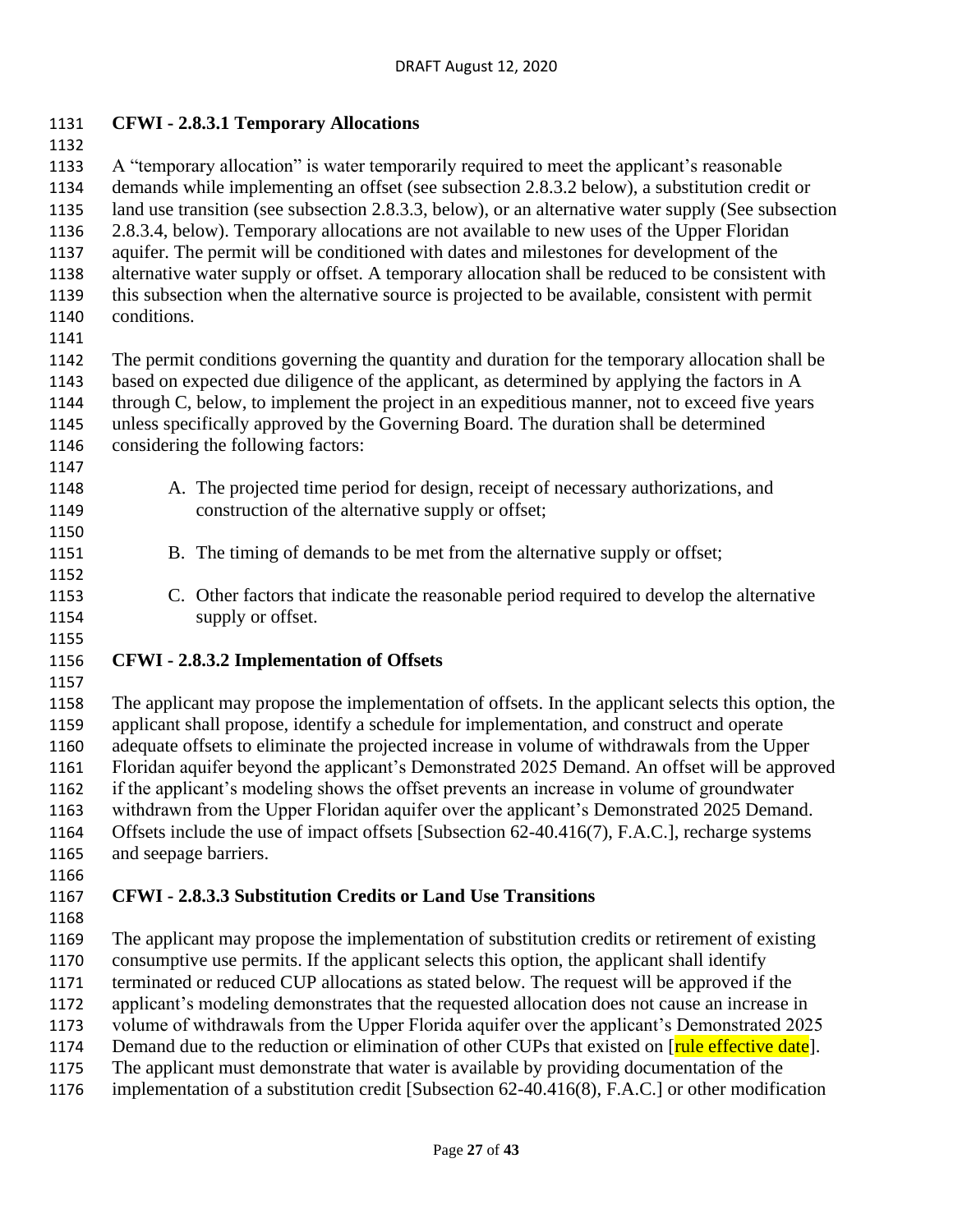- or retirement of the historic consumptive use permit before issuance of the proposed permit
- under this rule.
- 
- For agricultural, recreational, and landscape irrigation uses, the retired quantity will be based on
- the average annual allocation which is the amount of supplemental irrigation required during a
- five in ten rainfall condition. For all other use types, the retired quantity will be based on the
- Demonstrated 2025 Demand or actual permitted allocation, whichever is less.
- 

## **CFWI - 2.8.4 Development of Alternative Water Supplies**

- To meet projected water demands in excess of an applicant's Demonstrated 2025 Demand, the applicant may propose an alternative water supply. If the applicant selects this option, the
- applicant shall propose, identify a schedule for implementation, and construct and operate
- alternative water supplies, as defined in Section 373.019(1), F.S. An alternative water supply will
- be approved if it is adequate to meet the reasonable increased demands and modeling
- demonstrates it will not cause an increased volume of the withdrawal from the Upper Floridan
- aquifer over the Demonstrated 2025 Demand.
- 

# **CFWI - 2.8.5 Conservation**

- In determining the amount of offsets that must be developed as set forth in subsection 2.8.3.2 and
- 2.8.3.3 above, the applicant may subtract the portion of its demand that the applicant
- demonstrates will be satisfied by water conservation.

## **CFWI - 2.8.6 New Uses**

 In addition to meeting the conditions for issuance, applications for new uses that request the use of groundwater from the Upper Floridan aquifer for a duration beyond 2025 shall be met from the implementation of the methods described subsections 2.8.3.2, 2.8.3.3 and 2.8.4.

# **CFWI - 2.8.7 Competing Applications**

- In adopting these rules, the agencies acknowledge the increasing stress on the water resources in the
- CFWI and the mandate of the legislature to foster the development of additional water supplies and
- avoid the adverse effects of competition. However, these rules do not abrogate the rights of the
- Governing Board or of any other person under Section 373.233, F.S. The CFWI regulatory
- framework provides a comprehensive strategy for allocations of available groundwater and
- expeditious development of supplemental water supply projects to minimize competition and
- thereby provide greater certainty of outcome than competition.

# **CFWI - 2.9 Use of Lowest Quality Water Source**

- 
- Except when the use is for those activities described below, applicants must provide reasonable
- assurance that the proposed use (or portion of the proposed use) will be met with the lowest
- quality water source that is suitable for the purpose and is technically, economically, and
- environmentally feasible.
-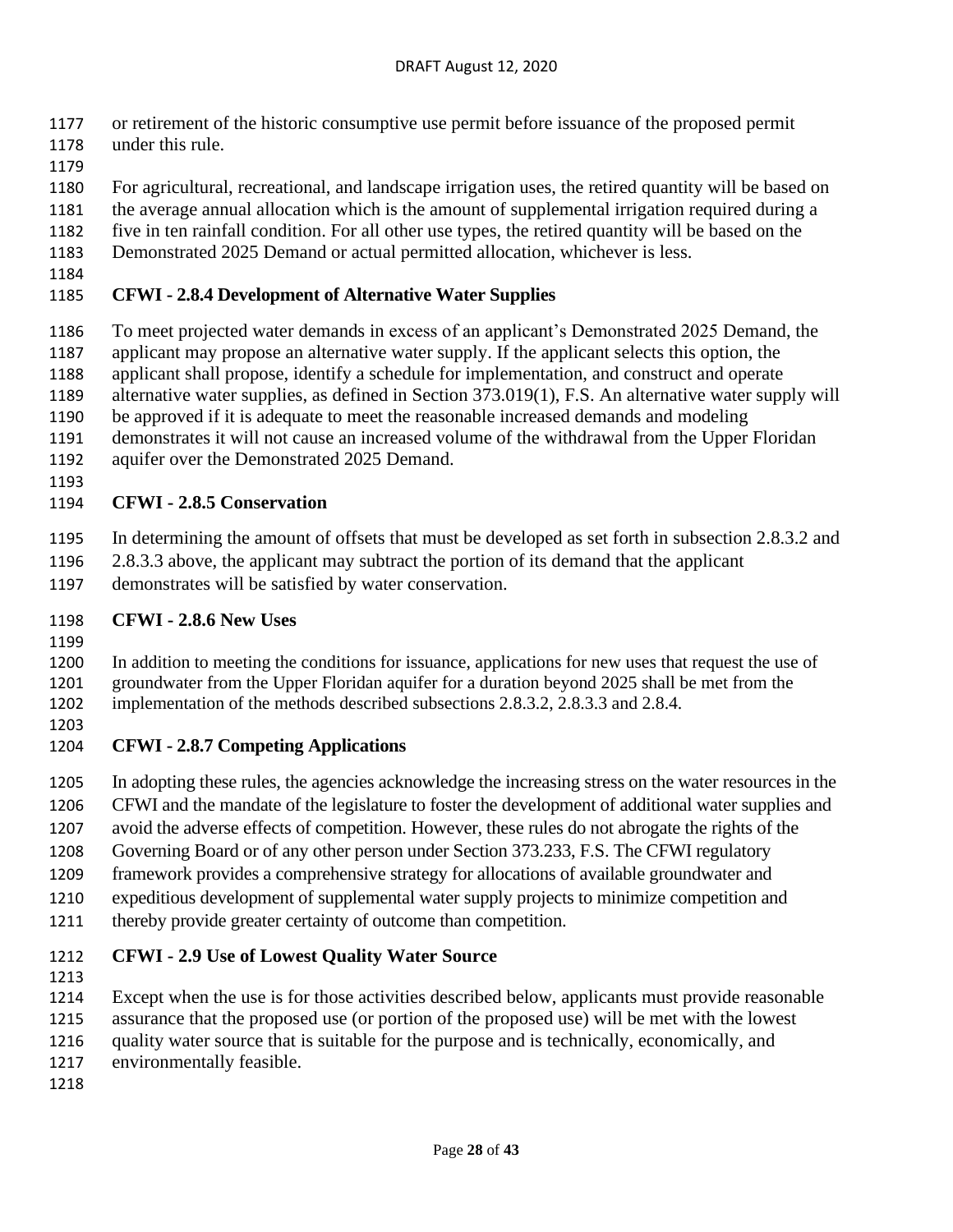| 1219<br>1220 | The following uses are exempt from this section: water used for washing hands during and after<br>harvest activities; water that is applied in any manner that directly contacts produce during or |  |  |
|--------------|----------------------------------------------------------------------------------------------------------------------------------------------------------------------------------------------------|--|--|
| 1221         | after harvest activities (for example, water that is applied to produce for washing or cooling                                                                                                     |  |  |
| 1222         | activities, and water that is applied to harvest crops to prevent dehydration before cooling); and                                                                                                 |  |  |
| 1223         | water used to make ice that directly contacts produce during or after harvest activities.                                                                                                          |  |  |
| 1224         |                                                                                                                                                                                                    |  |  |
| 1225         | It is possible that the unavailability of higher quality sources may necessitate the development of                                                                                                |  |  |
| 1226         | lowest quality sources and appropriate treatment to meet projected demands, including the                                                                                                          |  |  |
| 1227         | demands resulting from the activities listed above. Nothing in this section shall prohibit an                                                                                                      |  |  |
| 1228         | applicant from applying to use a lowest quality water source for those listed above.                                                                                                               |  |  |
| 1229         |                                                                                                                                                                                                    |  |  |
| 1230         | <b>CFWI - 2.9.1 Technical Feasibility</b>                                                                                                                                                          |  |  |
| 1231         |                                                                                                                                                                                                    |  |  |
| 1232         | The applicant shall submit the following information for use in evaluating the technical                                                                                                           |  |  |
| 1233         | feasibility for any lowest quality water source:                                                                                                                                                   |  |  |
| 1234         |                                                                                                                                                                                                    |  |  |
| 1235         | A. Whether a lowest quality water source exists and is available at the project site.                                                                                                              |  |  |
| 1236         | B. Whether the source is offered to or controlled by the applicant;                                                                                                                                |  |  |
| 1237         | C. Whether the applicant is capable of accessing the source;                                                                                                                                       |  |  |
| 1238         | D. Whether the use of the lowest quality source is consistent with allowed under existing                                                                                                          |  |  |
| 1239         | state or federal law,                                                                                                                                                                              |  |  |
| 1240         | E. The quality, quantity, and reliability of the lowest quality water source,                                                                                                                      |  |  |
| 1241         | The crop/turf type being irrigated, including factors such as saline sensitivity.<br>F.                                                                                                            |  |  |
| 1242         | Typically reliable sources of information include the UF IFAS and FDACS                                                                                                                            |  |  |
| 1243         | publications; and                                                                                                                                                                                  |  |  |
| 1244<br>1245 | G. Any other relevant information, which may include market criteria, including foreign<br>market requirements, provided by the applicant.                                                         |  |  |
| 1246         |                                                                                                                                                                                                    |  |  |
| 1247         | For reclaimed water, the following additional information shall also be used:                                                                                                                      |  |  |
| 1248         |                                                                                                                                                                                                    |  |  |
| 1249         | H. The type of reuse system and level of treatment afforded by the applicable reuse                                                                                                                |  |  |
| 1250         | utility.                                                                                                                                                                                           |  |  |
| 1251         | Whether the Department has permitted the reuse facility that will provide the<br>Ι.                                                                                                                |  |  |
| 1252         | reclaimed water supply and/or has permitted the use or discharge of the reclaimed                                                                                                                  |  |  |
| 1253         | water to the receiving waterbody, if applicable.                                                                                                                                                   |  |  |
| 1254         | The water quality parameters of the reclaimed water for the constituents that are<br>J.                                                                                                            |  |  |
| 1255         | pertinent to the intended use.                                                                                                                                                                     |  |  |
| 1256         | K. Whether the proposed use is located within a mandatory reuse zone.                                                                                                                              |  |  |
| 1257         | L. Whether the proposed use is in an area that is or may be served with reclaimed water                                                                                                            |  |  |
| 1258         | by a reuse utility within five years from the date of application. To demonstrate this                                                                                                             |  |  |
| 1259         | criterion, the applicant shall provide written documentation from the applicable reuse                                                                                                             |  |  |
| 1260         | utility addressing the availability of reclaimed water. The applicant shall request from                                                                                                           |  |  |
| 1261         | the reuse utility a letter stating that reclaimed service is not available, or providing the                                                                                                       |  |  |
| 1262         | following information:                                                                                                                                                                             |  |  |
| 1263         | 1. If reclaimed water is not available at the property boundary, the applicant                                                                                                                     |  |  |
| 1264         | shall provide the following:                                                                                                                                                                       |  |  |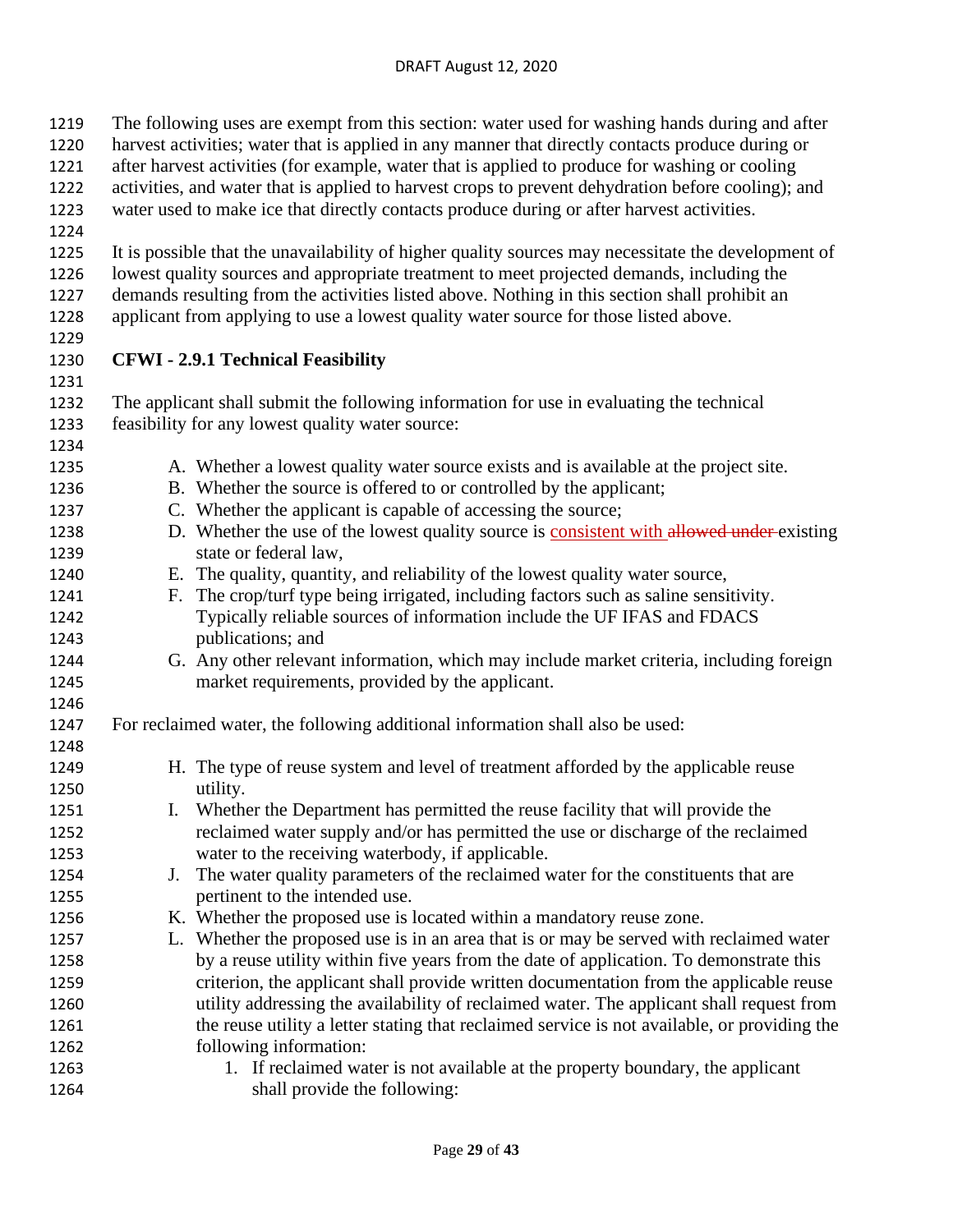| 1265 | An estimate of the distance in feet from the applicant's property<br>i.                          |
|------|--------------------------------------------------------------------------------------------------|
| 1266 | boundary to the nearest potential connection point to a reuse line.                              |
| 1267 | The date the reuse utility anticipates bringing the connection to the<br>ii.                     |
| 1268 | applicant's property boundary.                                                                   |
| 1269 | 2. If reclaimed water is available at the property boundary, the applicant shall                 |
| 1270 | provide:                                                                                         |
| 1271 | The peak, minimum, and annual average daily quantity in gallons per<br>i.                        |
| 1272 | day of reclaimed water supply available from the nearest potential                               |
| 1273 | connection point, as well as expected average monthly quantities.                                |
| 1274 | ii. The reliability of the potential reclaimed water supply (i.e., on-demand                     |
| 1275 | 24/7, or bulk-interruptible diurnal or seasonal, length of supply                                |
| 1276 | agreement).                                                                                      |
| 1277 | iii. The typical operating pressures at which the reuse utility will provide                     |
| 1278 | reclaimed water at the nearest connection point to the applicant's                               |
| 1279 | property boundary, including any typical seasonal or other fluctuations                          |
| 1280 | in the operating pressure.                                                                       |
| 1281 | Reuse utilities shall provide a written response to requests for documentation by                |
| 1282 | permit applicants no later than thirty (30) days after receipt of the request. If a reuse        |
| 1283 | utility fails to respond to a request for documentation within thirty (30) days, the             |
| 1284 | applicant shall furnish the District with a copy of its request, proof of receipt by the         |
| 1285 | reuse utility, and a statement attesting that the reuse utility failed to provide the            |
| 1286 | requested information. Upon the failure of a reuse utility to respond to a request for           |
| 1287 | documentation, the applicant shall complete the feasibility evaluation utilizing the             |
| 1288 | best available information.                                                                      |
| 1289 |                                                                                                  |
| 1290 | <b>CFWI - 2.9.2 Environmental Feasibility</b>                                                    |
| 1291 |                                                                                                  |
| 1292 | The environmental feasibility of using a lowest quality water source shall be evaluated based on |

 whether the use of a lowest quality water source would result in adverse environmental impacts. For example, the use of a lowest quality water source must be consistent with the recovery or prevention strategy of a waterbody with an established Minimum Flow or Minimum Water Level.

# **CFWI - 2.9.3 Economic Feasibility**

 An applicant must provide an assessment of the economic feasibility if the lowest quality water source is technically and environmentally feasible and the applicant asserts the use of the lowest quality water source is not economically feasible. The applicant shall submit the following information for the Districts to consider in evaluating the economic feasibility of using a lowest quality water source: 

- A. The costs and benefits of using the lowest quality water source as compared to the higher quality water source, including the amount of lowest quality source water that can be produced or used relative to the cost;
- B. Impact on rates or charges associated with the applicant's operation to account for costs associated with using the lowest quality water source; and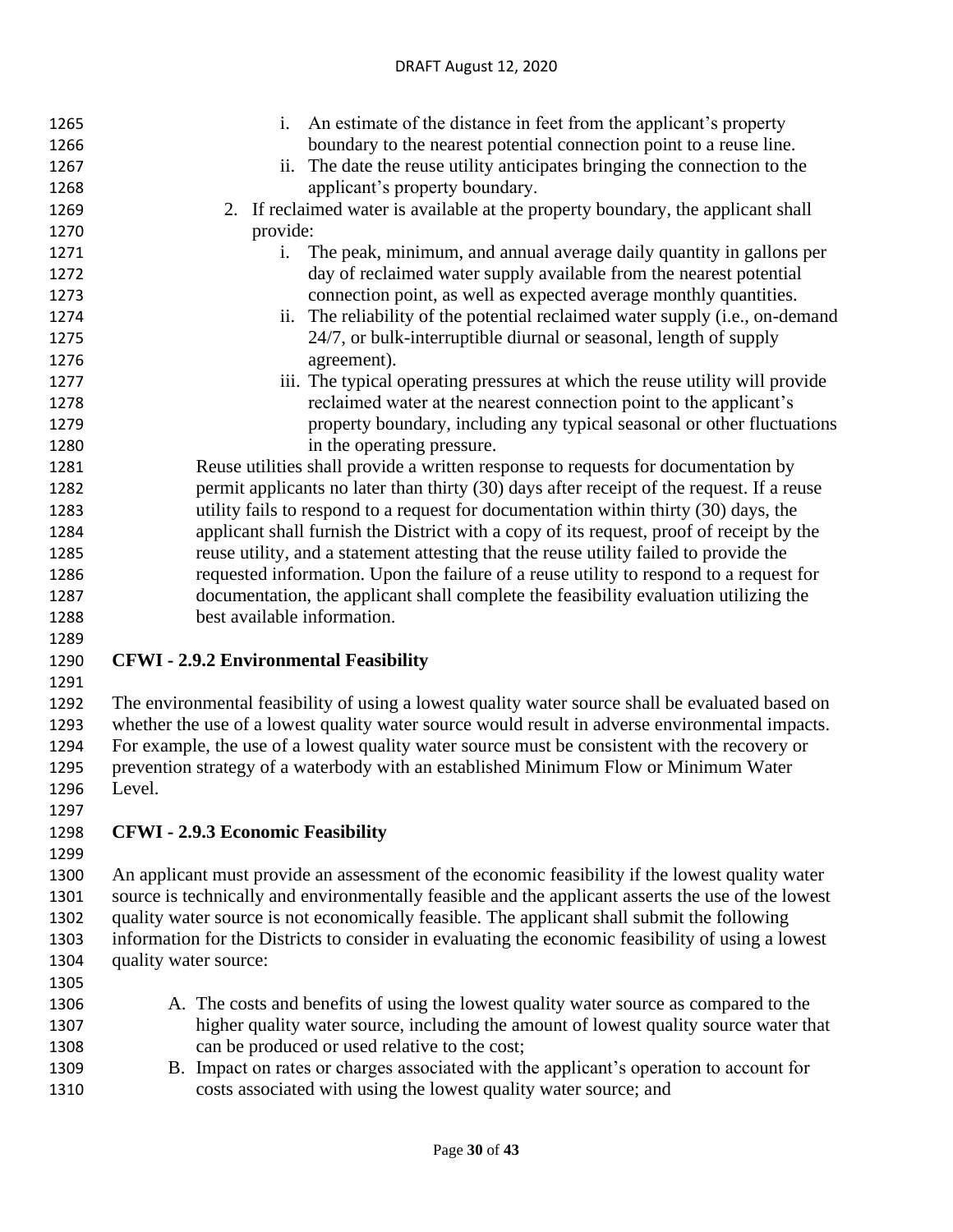C. Other factors affecting the economic feasibility of using the lowest quality water source given the applicant's particular situation.

 For reclaimed water, the applicant shall obtain from the applicable reuse utility and provide the following additional information:

- D. The reclaimed water rate(s) the reuse utility would charge the applicant (e.g., the cost per/1000 gallons) and any other periodic, fixed, or minimum charges for use of 1319 reclaimed water by the applicant;
- E. The reclaimed water availability charges the reuse utility would charge the applicant in lieu of connection to the reclaimed water distribution system;
- F. Other one-time charges for the connection to the reclaimed water distribution system and
- G. Whether the reuse utility provides funding assistance to offset the costs to connect to the reclaimed water distribution system or assists potential customers in converting their operations to use reclaimed water.
- 

 The Supplemental Applicant's Handbook Design Aid 4, titled, "Guidelines for Preparation of Reuse Feasibility Studies for Consumptive Use Permit applicants" and dated November 1996 is available solely to provide applicants with useful tools and suggestions that may assist in the preparation of reuse feasibility studies for consumptive use permits under Chapter 62-41, F.A.C. The Design Aid is not incorporated by reference in Chapter 62-41, F.A.C., and applicants are not required to use the tools or suggestions of this Design Aid when preparing a reuse feasibility

study.

# **CFWI – 3.0 Harm to the Water Resources of the Area**

 Only within the CFWI Area, this section, CFWI – 3.1. through 3.5., supersedes in its entirety sections 2.3(g), 3.4, and 3.7 of the SJRWMD Applicant's Handbook, sections 3.3 , 3.4, 3.5, and 3.8 of the SWFWMD Applicant's Handbook; and sections 2.3.2.B.2.d.i, 3.3 3.4, 3.5, and 3.8 of the SFWMD Applicant's Handbooks.

 To provide reasonable assurance of compliance with the conditions for issuance in Rule 62- 41.301(2)(g)2., F.A.C., an applicant must demonstrate that the use will meet the requirements of 1344 this section. The District will utilize the conditions for issuance in Rule  $62-41.301(2)(g)$ , F.A.C., and sections 3.1 through 3.5 of this Handbook, to determine whether a use will cause harm to the water resources of the area.

# **CFWI – 3.1 Harmful water quality impacts to the water source resulting from the withdrawal or diversion**

- 
- A CUP application will be denied if the water withdrawal(s) would cause harmful water quality
- impacts to the water source resulting from the withdrawal or diversion. For example, (a) the
- induced movement of a contamination plume; or (b) the alteration of the rate or direction of the
- movement of a contamination plume, as evidenced by the predicted influence the water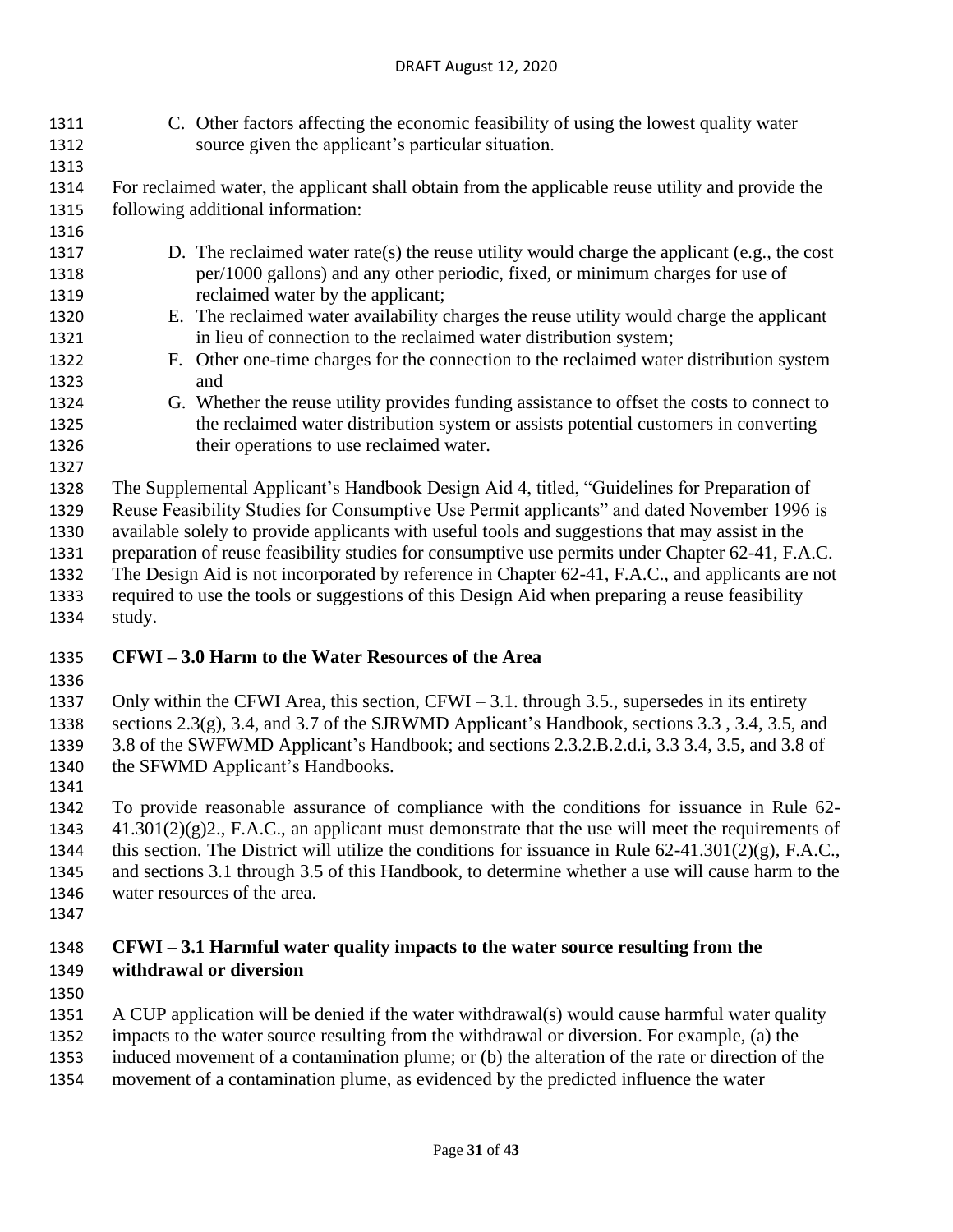withdrawals would have on inducing movement of the contamination plume or as indicated by a sustained increase in background levels in contaminant concentrations.

# **CFWI – 3.2 Harmful water quality impacts from dewatering discharge to receiving waters**

 The use must not cause harmful water quality impacts from dewatering discharge to receiving waters. Dewatering water must be retained onsite unless the applicant demonstrates it is not technically feasible to retain the dewatering water onsite. If offsite discharge is requested, the applicant shall provide documentation authorizing the applicant to discharge directly into the receiving waterbody or adjacent lands and a demonstration that the receiving waterbody or adjacent lands are capable of accepting the dewatering discharge. Applicants who have obtained and are in compliance with a National Pollutant Discharge Elimination System (NPDES) or Environmental Resource Permit for dewatering shall be considered to not cause harmful water quality impacts from dewatering discharge to receiving waters.

### **CFWI – 3.3 Harmful saline water intrusion or harmful upconing resulting from water withdrawals**

 The purpose of this section is to determine whether saline water intrusion or upconing is harmful to the water resources of the area. Saline water intrusion can cause harm not only to fresh water resources, but also water resources with higher chloride concentrations and total dissolved solids concentrations (e.g., brackish water).

 "Saline water intrusion" means the movement of water caused by withdrawals resulting in increases in total dissolved solids (TDS) or chloride concentrations. "Saline water intrusion" as used in the CFWI is not limited to the intrusion of water defined as "saline" by a water management district or other publication, but includes an increase in TDS or chloride concentrations from that existing prior to the proposed withdrawal. Saline water intrusion can occur laterally or vertically (the latter of which is termed "upconing"). Saline water intrusion is harmful when the increase in total dissolved solids or chloride concentrations detrimentally effects the applicant or other existing legal users of water, or is otherwise detrimental to the public interest. 

 The District will not consider saline water intrusion as harmful if it is the result of seasonal fluctuations; climatic conditions; or operation of the Central and Southern Flood Control Project, secondary canals or stormwater systems.

 Nothing in this section shall be used to determine whether a source qualifies as an alternative water supply, as defined in section 373.019, F.S, or qualifies for funding by a District.

 To satisfy the requirements of this section, an applicant shall provide reasonable assurance that the applicant's proposed use will not cause harmful saline water intrusion or upconing. As part of the consideration of whether the use will cause harmful saline water intrusion or upconing, the

following factors must be considered as applicable: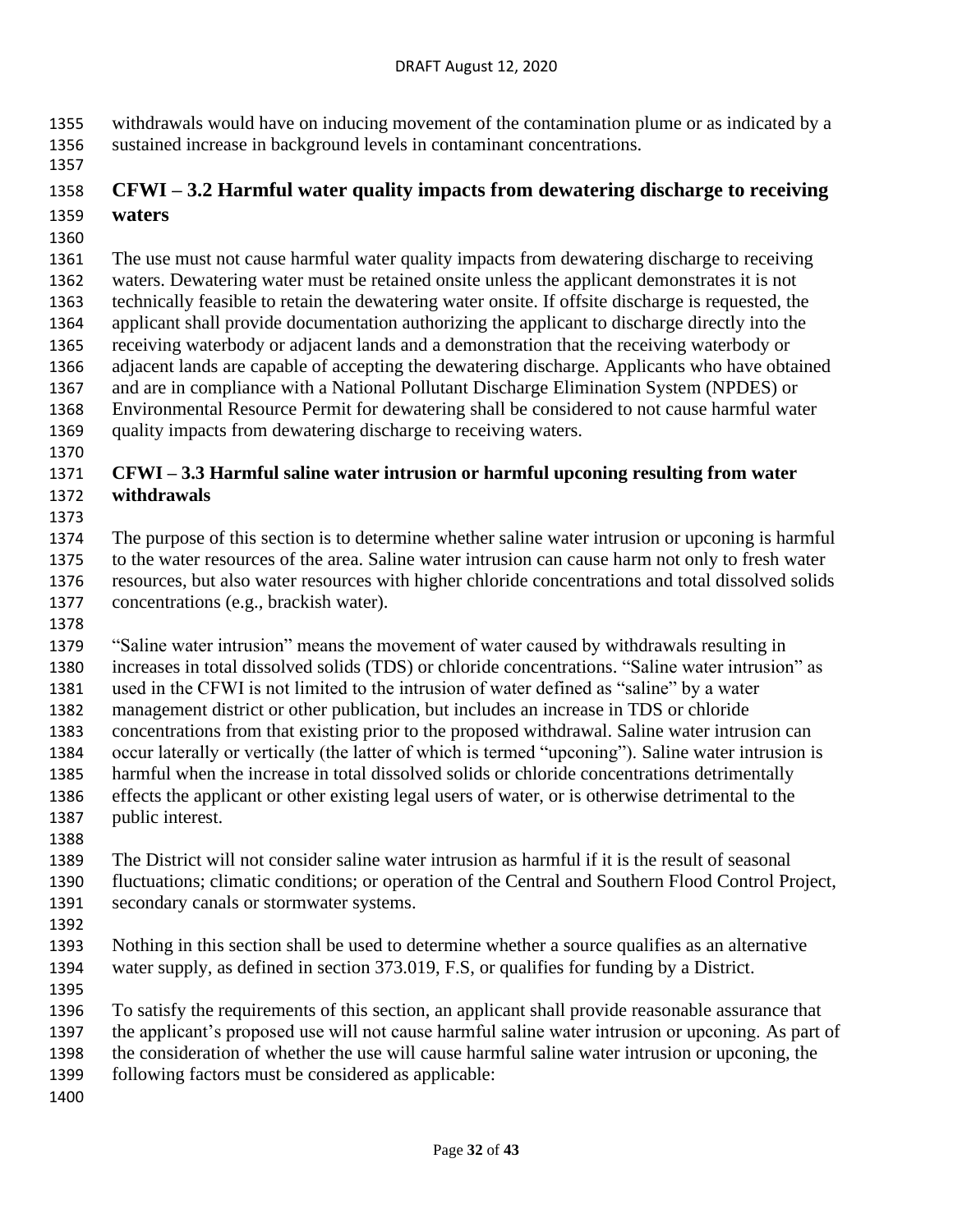| 1401<br>1402<br>1403<br>1404                                                                         | A. Whether there is movement of more saline water to a greater distance inland or<br>towards a withdrawal point than from that existing prior to the proposed withdrawal<br>and not as a result of seasonal fluctuations or climatic conditions;                                                                                                                                                                                                                                                                                                                                                                                                                                                                                                                                                                                                                                                                                                          |
|------------------------------------------------------------------------------------------------------|-----------------------------------------------------------------------------------------------------------------------------------------------------------------------------------------------------------------------------------------------------------------------------------------------------------------------------------------------------------------------------------------------------------------------------------------------------------------------------------------------------------------------------------------------------------------------------------------------------------------------------------------------------------------------------------------------------------------------------------------------------------------------------------------------------------------------------------------------------------------------------------------------------------------------------------------------------------|
| 1405<br>1406<br>1407                                                                                 | B. Whether there is a sustained amount and rate of increase of TDS or chloride<br>concentrations at the base of the aquifer(s) or producing zone(s) from that existing<br>prior to the proposed withdrawal;                                                                                                                                                                                                                                                                                                                                                                                                                                                                                                                                                                                                                                                                                                                                               |
| 1408<br>1409<br>1410<br>1411                                                                         | C. Whether there would be adverse impacts to values or functions of wetlands or other<br>surface waters, including springs;                                                                                                                                                                                                                                                                                                                                                                                                                                                                                                                                                                                                                                                                                                                                                                                                                               |
| 1412<br>1413<br>1414                                                                                 | D. Whether a higher quality water source would be adversely impacted by the<br>withdrawal;                                                                                                                                                                                                                                                                                                                                                                                                                                                                                                                                                                                                                                                                                                                                                                                                                                                                |
| 1415<br>1416<br>1417                                                                                 | E. Whether the anticipated increase in TDS or chloride concentrations can be monitored<br>and treated by the applicant for its intended purpose; and                                                                                                                                                                                                                                                                                                                                                                                                                                                                                                                                                                                                                                                                                                                                                                                                      |
| 1418<br>1419                                                                                         | F. The geographic extent of any increase in TDS or chloride concentrations.                                                                                                                                                                                                                                                                                                                                                                                                                                                                                                                                                                                                                                                                                                                                                                                                                                                                               |
| 1420<br>1421                                                                                         | <b>CFWI - 3.3.1 Technical Assistance</b>                                                                                                                                                                                                                                                                                                                                                                                                                                                                                                                                                                                                                                                                                                                                                                                                                                                                                                                  |
| 1422<br>1423<br>1424<br>1425<br>1426<br>1427<br>1428<br>1429<br>1430<br>1431<br>1432<br>1433<br>1434 | A. The Supplemental Applicant's Handbook Design Aid 5, titled "Calculation of the<br>Maximum Safe Yield of Well for the Prevention of Upconing", is available solely to<br>provide applicants with useful tools that may assist in presenting reasonable<br>assurance that the withdrawal will not cause harmful upconing under the proposed<br>consumptive use permit applications evaluated under Chapter 62-41, F.A.C. This<br>calculation may not be appropriate in all location for every well – applicants should<br>consult Design Aid 5 for more information. The Design Aid is not incorporated by<br>reference in Chapter 62-41, F.A.C., and applicants are not required to use the tools of<br>this Design Aid when preparing its reasonable assurance nor is the district required to<br>rely on its submittal as reasonable assurance.<br>B. Applicants under 100,000 gpd are encouraged to seek technical assistance from the<br>Districts. |
| 1435                                                                                                 |                                                                                                                                                                                                                                                                                                                                                                                                                                                                                                                                                                                                                                                                                                                                                                                                                                                                                                                                                           |
| 1436                                                                                                 | CFWI – 3.4 Harmful hydrologic alterations to natural systems, including wetlands or other                                                                                                                                                                                                                                                                                                                                                                                                                                                                                                                                                                                                                                                                                                                                                                                                                                                                 |

**surface waters**

 This Section establishes the standards for evaluating impacts to natural systems, including wetlands or other surface waters, pursuant to the conditions for permit issuance in Rule 62- 41.301, F.A.C. These standards apply to all water withdrawals, including applications for the initial use of water, modifications, and renewals of consumptive use permits, and authorized water uses, herein referred to as the "water use." In its evaluation of the applicant's water use,

the extent of hydrologic alterations caused by the applicant's water use shall be considered,

except as otherwise provided herein.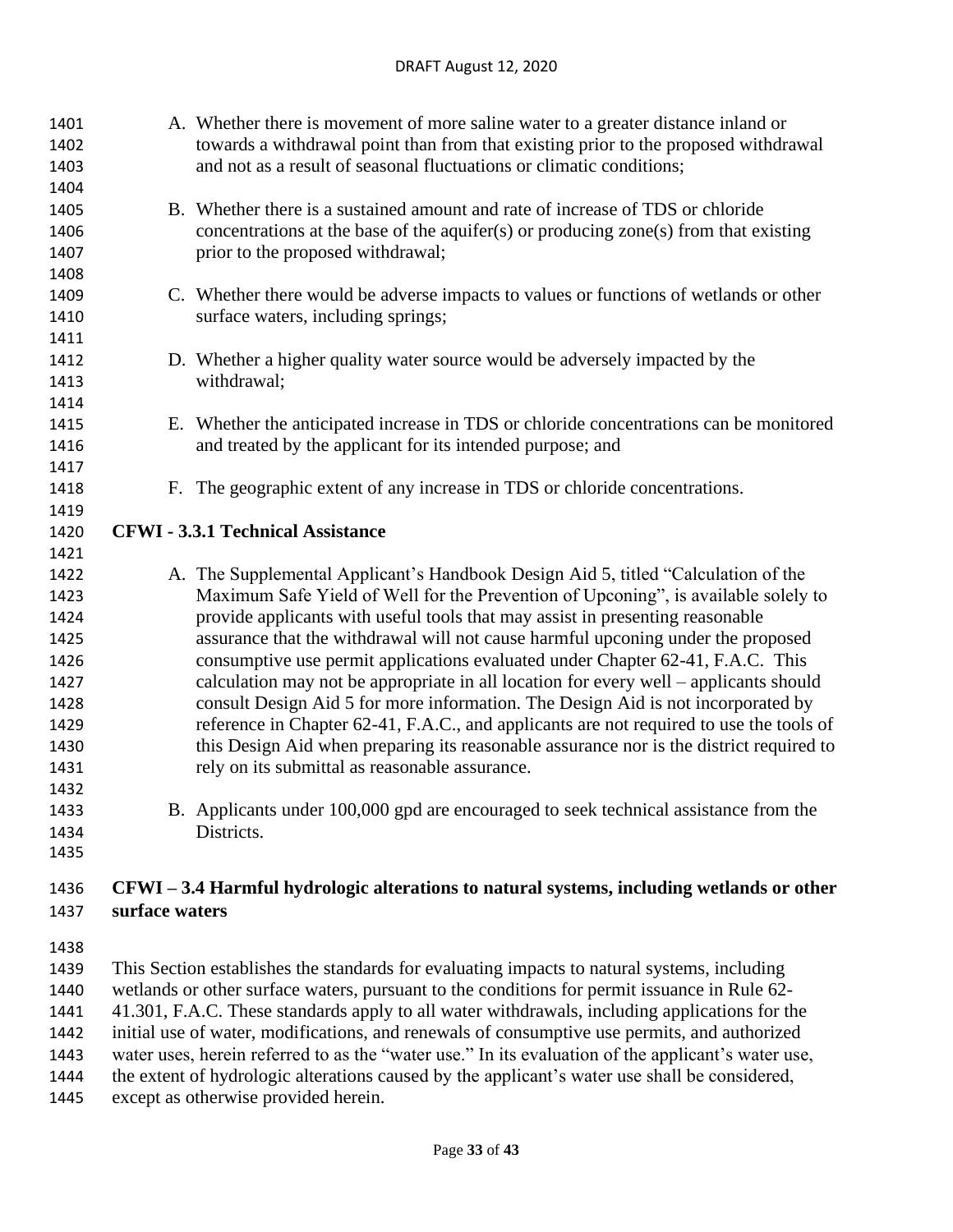Districts shall not consider impacts to wetlands and other surface waters not caused by the water use, including, but not limited to, impacts caused by existing surface water management activities, drainage, water table lowering, roads, levees and adjacent land uses. **CFWI – 3.4.1 Identification of Wetlands and Other Surface Waters** Wetlands and other surface waters as delineated pursuant to Chapter 62-340, F.A.C. or identified using alternative methods outlined below, that are within the area of influence of a water withdrawal, are subject to section 3.4 through subsection 3.4.7, except as provided by the exclusions in subsection 3.4.2. Reasonable scientific judgment shall be used to evaluate the existence and extent of a wetland or other surface water, including all reliable information, such as visual site inspection and aerial photointerpretation. In addition, relevant information submitted pursuant to Chapters 62-330 or 62-340, F.A.C, in support of an ERP/SWM Permit shall be considered. In determining the location of wetlands and other surface waters, the applicant may consult staff reports of previously issued ERP and SWM Permits for the site and adjacent sites, NWI Maps, Land Use/Land Cover maps, NRCS-USDA soils maps, formal and informal wetland determinations issued by the District or Department, and other similarly reliable sources of information. District staff will attempt to locate the landward extent of wetlands or other surface waters visually by: onsite inspection, aerial photointerpretation, or photointrepretation in combination with ground truthing, without quantitative sampling. The methodology shall not be used to delineate areas which are not wetlands as defined in subsection 62-340.200(19), F.A.C. **CFWI – 3.4.2 Exclusions of Certain Wetlands and Other Surface Waters** The District will not consider the following impacts as harmful to natural systems, including wetlands or other surface waters. 1477 A. For the purposes of this subparagraph 1 only, "isolated wetland" means any area that is determined to be a wetland in accordance with Chapter 62-340, F.A.C., but that does not have any connection via wetlands or other surface waters as determined using Rule 62-340.600, F.A.C. The District will not consider impacts to isolated wetlands one half (0.5) acre or less in size unless: 1482 1. The wetland is used by endangered or threatened species; 2. The wetland is in an area of critical state concern designated pursuant to 1484 Chapter 380, F.S.; 3. The wetland is connected by standing or flowing surface water at seasonal high water level to one or more wetlands, and the combined wetland acreage so connected is greater than one half (0.5) acre. Wetland connection is determined by the delineation methods for surface waters set forth in Chapter 62-340, F.A.C.; or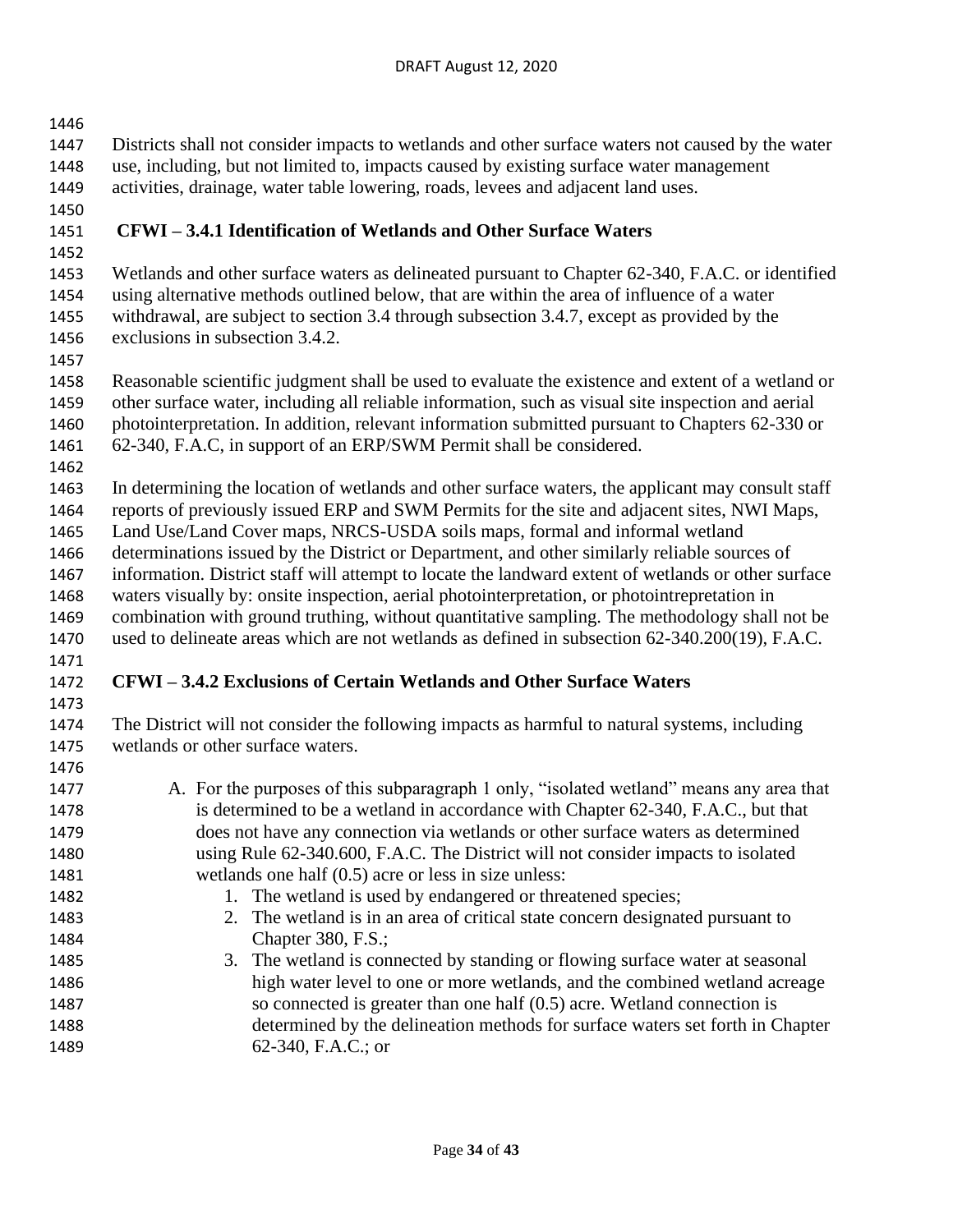| 1490         | 4. The District establishes that the wetland to be impacted is, or several such                    |
|--------------|----------------------------------------------------------------------------------------------------|
| 1491         | isolated wetlands to be impacted are, cumulatively, of more than minimal                           |
| 1492         | value to fish and wildlife.                                                                        |
| 1493         |                                                                                                    |
| 1494         | B. Wetlands or other surface waters which were either authorized to be impacted                    |
| 1495         | through a permit issued under Part IV of Chapter 373, F.S., or Part VIII of Chapter                |
| 1496         | 403, F.S. (1984 Supp.) as amended, or allowed by an exemption under those statutes                 |
| 1497         | (or rules promulgated thereunder).                                                                 |
| 1498         |                                                                                                    |
| 1499         | C. Ponds constructed in uplands and less than one acre in area and drainage ditches that           |
| 1500         | were constructed in uplands, so long as:                                                           |
| 1501         | 1. Such ponds or ditches are not part of a permitted wetland creation,                             |
| 1502         | preservation, restoration or enhancement program; and                                              |
| 1503         | 2. Such ponds or ditches do not provide significant habitat for endangered or                      |
| 1504         | threatened species.                                                                                |
| 1505         |                                                                                                    |
| 1506         | However, consideration of such systems shall be subject to all other conditions of                 |
| 1507         | permit issuance.                                                                                   |
| 1508         |                                                                                                    |
| 1509         | D. Wetlands or other surface waters to the extent they have been specifically authorized           |
| 1510         | to be impacted or mitigated pursuant to a previously issues consumptive use permit,                |
| 1511         | unless the applicant proposes additional impacts. In such case, the District will only             |
| 1512         | consider the proposed additional impacts to wetlands or other surface waters.                      |
| 1513         |                                                                                                    |
| 1514         |                                                                                                    |
| 1515         | <b>CFWI - 3.4.3 Evaluation of Harm to Natural Systems</b>                                          |
| 1516         |                                                                                                    |
| 1517         | Harm to the water resources will be evaluated by comparing the existing natural system to the      |
| 1518         | predicted post withdrawal conditions. Previously permitted or exempt physical alterations to       |
| 1519         | environmental features, such as drainage systems or water control structures, will be considered   |
| 1520         | as the existing condition. However, areas impacted by activities in violation of a District or     |
| 1521         | Department rule, order, or permit adopted or issued pursuant to Chapter 373, F.S., or Part VIII of |
| 1522<br>1523 | Chapter 403, F.S. (1984 Supp.) as amended, will be evaluated as if the activity had not occurred.  |
| 1524         | The evaluation of wetlands and other surface waters will consider their hydrologic characteristics |
| 1525         | and susceptibility to harm resulting from hydrologic alterations attributed to the proposed water  |
| 1526         | withdrawals individually and cumulatively. The assessment of impacts expected due to the water     |
| 1527         | use will be based on the best available information. An applicant shall only be required to        |
| 1528         | address its relative contribution of harm to the wetlands and other surface waters from its water  |
| 1529         | use.                                                                                               |
| 1530         |                                                                                                    |
| 1531         | To evaluate the conditions below, the applicant must provide the following supporting information  |
| 1532         | as applicable to assist in the impact evaluation:                                                  |
| 1533         |                                                                                                    |
| 1534         | A. Scaled map and recent aerial photographs that identify the:                                     |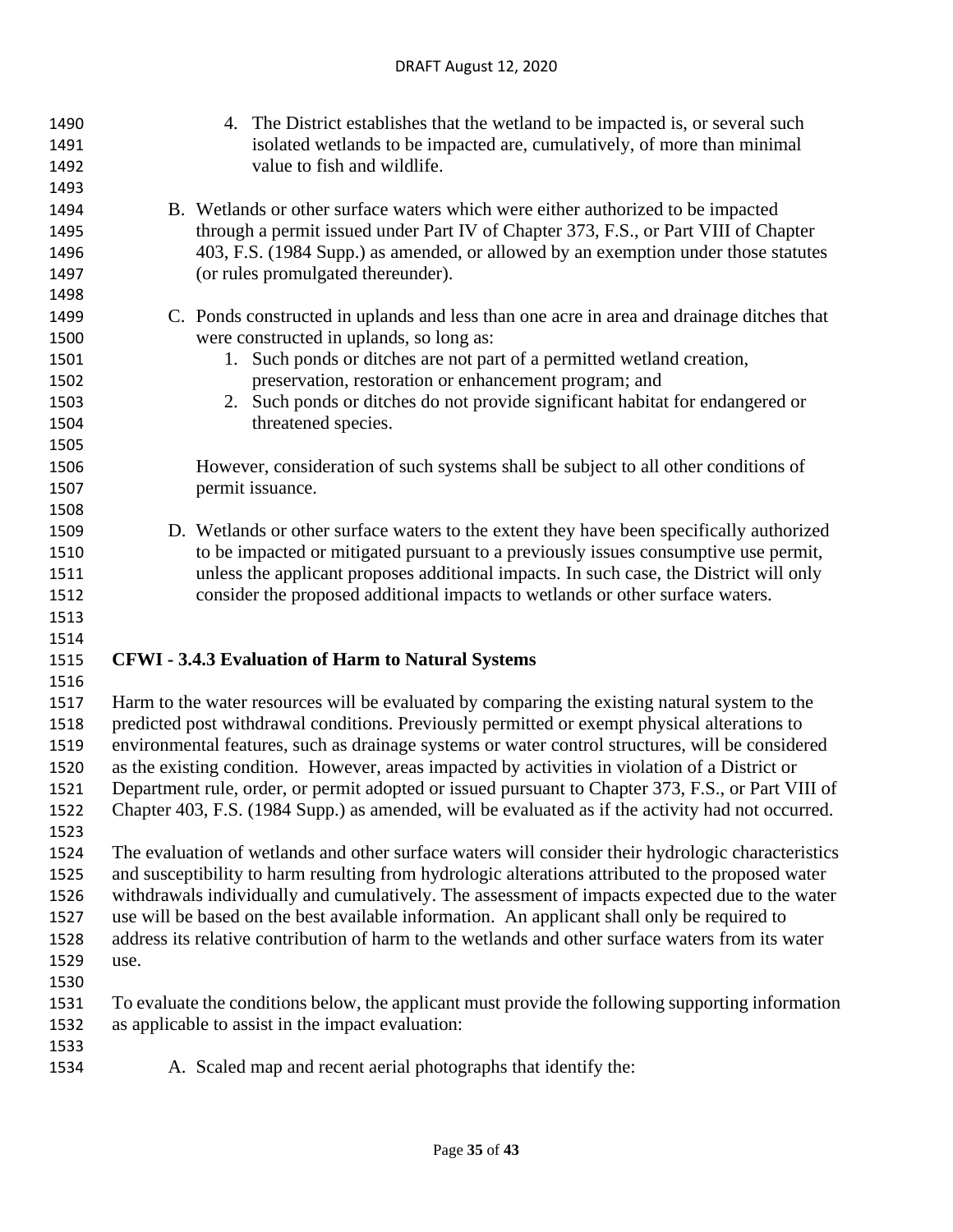| 1535 | 1. Area of influence of the individual and cumulative effects of the proposed                  |
|------|------------------------------------------------------------------------------------------------|
| 1536 | water use;                                                                                     |
| 1537 | 2. The locations of all wetlands and other surface waters that occur within the                |
| 1538 | area of influence of the individual and cumulative effects of the proposed                     |
| 1539 | water use, including wetlands and other surface waters located outside the                     |
| 1540 | applicant's property boundaries; and                                                           |
| 1541 | 3. Locations of existing and proposed withdrawal facilities.                                   |
| 1542 |                                                                                                |
| 1543 | B. Information about the hydrology and current conditions of the wetlands and other            |
| 1544 | surface waters.                                                                                |
| 1545 |                                                                                                |
| 1546 | C. Information regarding the potential impact of the individual and cumulative effects of      |
| 1547 | the proposed water use on the wetland or other surface water in its current condition.         |
| 1548 | D. A summary report of any modeling performed and electronic copies of any modeling            |
| 1549 | files for District staff to review.                                                            |
| 1550 | E. Site specific information shall be submitted by the applicant, if requested by the District |
| 1551 | or if otherwise deemed relevant by the applicant, for determining whether the narrative        |
| 1552 | standards, set forth below, have been met. The applicant shall provide site specific           |
| 1553 | information on the local hydrology, geology, actual water use or unique seasonality of         |
| 1554 | water use, including:                                                                          |
| 1555 | 1. Consideration of site specific hydrologic or geologic features that affect the              |
| 1556 | projected drawdown, including the existence and extent of confining layers                     |
| 1557 | that impede the vertical movement of water under the wetland, preferential                     |
| 1558 | flow paths, seepage face wetlands that receive high rates of inflow, or the                    |
| 1559 | effects of soil depth and type on moisture retention, to the degree that actual                |
| 1560 | field data support how these factors affect the potential for impacts of the                   |
| 1561 | water use on the wetland or other surface water.                                               |
| 1562 | 2. If the applicant asserts that the actual water use has not caused harm to                   |
| 1563 | wetlands or other surface waters, site specific information on the condition of                |
| 1564 | the wetlands or other surface waters in question must be provided in                           |
| 1565 | conjunction with pumpage records or other relevant evidence of actual water                    |
| 1566 | use to substantiate the assertion. Applicable monitoring data and historic                     |
| 1567 | photography shall be submitted, if available.                                                  |
| 1568 | 3. Other relevant factors or information in assessing the potential for harm to                |
| 1569 | wetlands and other surface waters, such as the condition, size, depth,                         |
| 1570 | uniqueness, location, and fish and wildlife utilization, including listed species,             |
| 1571 | of the wetland or other surface water.                                                         |
| 1572 |                                                                                                |
| 1573 | F. Where there is potential for harm, information required to determine whether the harm       |
| 1574 | can be eliminated pursuant to Section 3.6 below.                                               |
| 1575 |                                                                                                |
| 1576 | G. A monitoring plan to assess the effects of the water use, if required. A monitoring plan    |
| 1577 | shall be required when necessary to provide continued verification that no harm is             |
| 1578 |                                                                                                |
|      | occurring due to the water use.                                                                |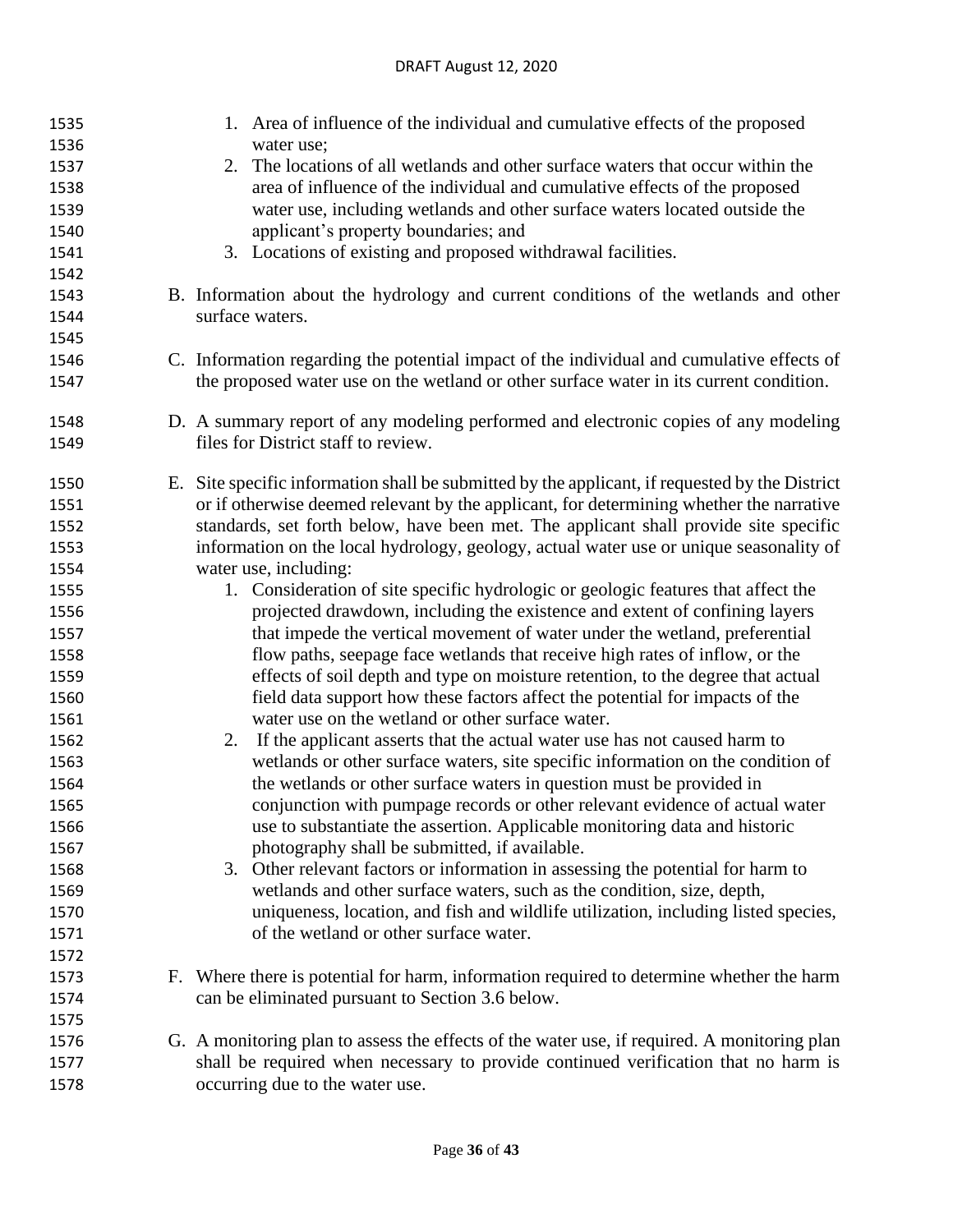- H. If the applicant asserts the exclusions in Subsections 3.4.2, above, apply to wetlands or other surface waters within the area of influence of the proposed water use, the applicant must provide appropriate information supporting this assertion, including relevant information from the permit file.
- **CFWI - 3.4.4 Harm to Wetlands**

Harm to wetlands is:

- A. Changes in wetland hydroperiods and wet season water levels from the withdrawal or diversion that cause wetlands plant species composition or community zonation to be adversely impacted.
- B. Changes in hydrology from the withdrawal or diversion that adversely impact wetland habitat functions for aquatic or wetland dependent flora or fauna either temporally or spatially. Wetland habitat functions include, but are not limited to, providing cover and refuge; breeding, nesting, denning, and nursery areas; corridors for wildlife movement; food chain support; and natural water storage, natural flow attenuation, and water quality improvement, which enhances fish, wildlife, and endangered and threatened species utilization.
- C. Changes in hydrology from the withdrawal or diversion that alter habitat for endangered or threatened species to the extent that utilization by those species is impaired.
- **CFWI - 3.4.5 Harm to Flowing Systems**

Harm to flowing systems is:

- A. Changes in flow rates from the withdrawal or diversion that cause adverse impacts to aquatic or wetland dependent flora or fauna in springs, including those classified as Outstanding Florida Springs, streams, rivers or estuaries.
- B. Changes in flow rates from the withdrawal or diversion that cause downgradient watercourses to experience changes to flow rates that cause adverse impacts to aquatic or wetland dependent flora or fauna.
- **CFWI - 3.4.6 Harm to Lakes**
- 

- Harm to lakes is:
- A. Changes in water levels from the withdrawal or diversion that cause adverse impacts to aquatic or wetland dependent flora or fauna.
- B. Changes in water levels from the withdrawal or diversion that cause flows to downgradient watercourses to experience changes to flow rates that cause adverse impacts to aquatic or wetland dependent flora or fauna.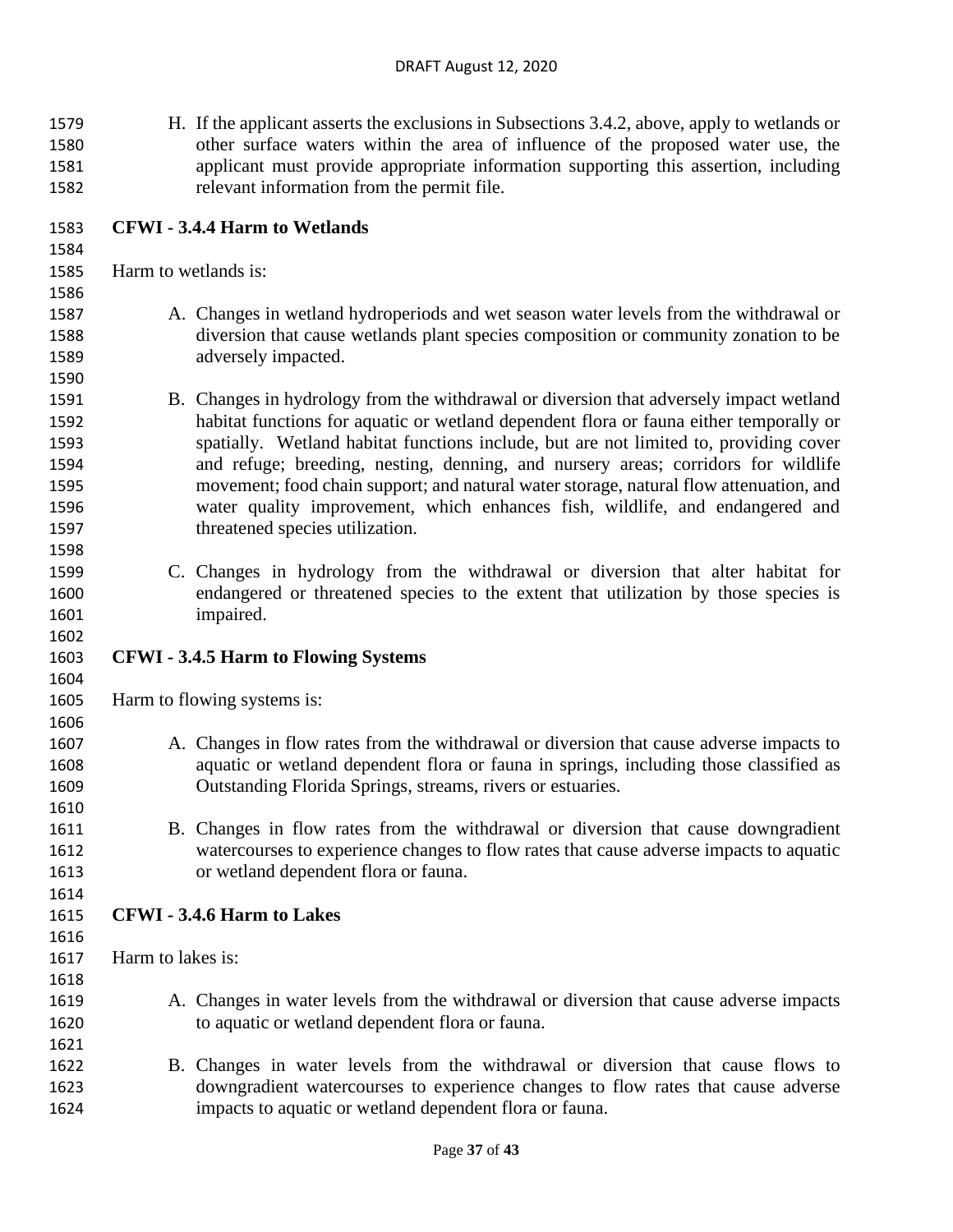| 1626<br>CFWI – 3.5 Otherwise Harmful to the Water Resources of the Area<br>1627<br>1628<br>The issuance of a permit shall be denied if the withdrawal or use of water would otherwise be<br>1629 |  |
|--------------------------------------------------------------------------------------------------------------------------------------------------------------------------------------------------|--|
|                                                                                                                                                                                                  |  |
|                                                                                                                                                                                                  |  |
|                                                                                                                                                                                                  |  |
|                                                                                                                                                                                                  |  |
| harmful to the water resources.<br>1630                                                                                                                                                          |  |
| 1631                                                                                                                                                                                             |  |
| 1632<br><b>CFWI</b> - 3.6 Eliminating Harm                                                                                                                                                       |  |
| 1633                                                                                                                                                                                             |  |
| To the extent that harm is determined, the applicant shall modify the project design or water use<br>1634                                                                                        |  |
| to eliminate harm to protected wetlands and other surface waters. Changes to the project design<br>1635                                                                                          |  |
| or water use include developing alternative water supply sources, reducing proposed<br>1636                                                                                                      |  |
| withdrawals, implementation of wellfield optimization plan, relocation of withdrawal facilities,<br>1637                                                                                         |  |
| implementation of water conservation measures and creation of hydrologic barriers.<br>1638                                                                                                       |  |
| 1639                                                                                                                                                                                             |  |
| Where a permittee requires time to complete changes to the project design or water use changes<br>1640                                                                                           |  |
| and a stepped allocation has been authorization, the project design or water use changes shall be<br>1641                                                                                        |  |
| completed in accordance with a timeframe set forth in the permit, as appropriate.<br>1642                                                                                                        |  |
| 1643                                                                                                                                                                                             |  |
| <b>CFWI-4.0 Harm to Existing Offsite Land Uses</b><br>1644                                                                                                                                       |  |
| 1645                                                                                                                                                                                             |  |
| Within the CFWI Area, this section, CFWI - 4.0, supersedes section 3.6 of the SFWMD and<br>1646                                                                                                  |  |
| SWFWMD Applicant's Handbooks; and section 2.3(f) of the SJRWMD Applicant's Handbook.<br>1647                                                                                                     |  |
| 1648                                                                                                                                                                                             |  |
| This section describes how an applicant establishes reasonable assurance with the conditions for<br>1649                                                                                         |  |
| issuance set forth in Rule $62-41.301(2)(f)$ , F.A.C.<br>1650                                                                                                                                    |  |
| 1651                                                                                                                                                                                             |  |
| This Section does not establish a property right in water, but prohibits harm from a water use to<br>1652                                                                                        |  |
| certain land uses that are dependent upon water being on or under the land surface.<br>1653                                                                                                      |  |
| 1654                                                                                                                                                                                             |  |
| Adverse impacts to existing off-site land uses are exemplified by, but not limited to:<br>1655                                                                                                   |  |
| A. Significant reduction in water levels in a surface water body;<br>1656                                                                                                                        |  |
| 1657                                                                                                                                                                                             |  |
| B. Damage to agriculture, including damage resulting from reduction in soil moisture<br>1658                                                                                                     |  |
| resulting from water use;<br>1659                                                                                                                                                                |  |
| 1660                                                                                                                                                                                             |  |
| C. Adverse flooding; and<br>1661                                                                                                                                                                 |  |
| 1662                                                                                                                                                                                             |  |
| D. Adverse impacts to recreational uses.<br>1663                                                                                                                                                 |  |
| 1664                                                                                                                                                                                             |  |
| In addition, for uses of water associated with dewatering, an applicant must demonstrate that the<br>1665                                                                                        |  |
| proposed consumptive use will not cause harm to existing offsite land uses due to the discharge<br>1666                                                                                          |  |
| of water associated with dewatering activities, as defined in this Section.<br>1667                                                                                                              |  |
| 1668                                                                                                                                                                                             |  |
| Whether an existing offsite land use is considered under this Section depends on whether there is<br>1669                                                                                        |  |
| a reasonable expectation that water will continue to exist on or under the land surface to support<br>1670                                                                                       |  |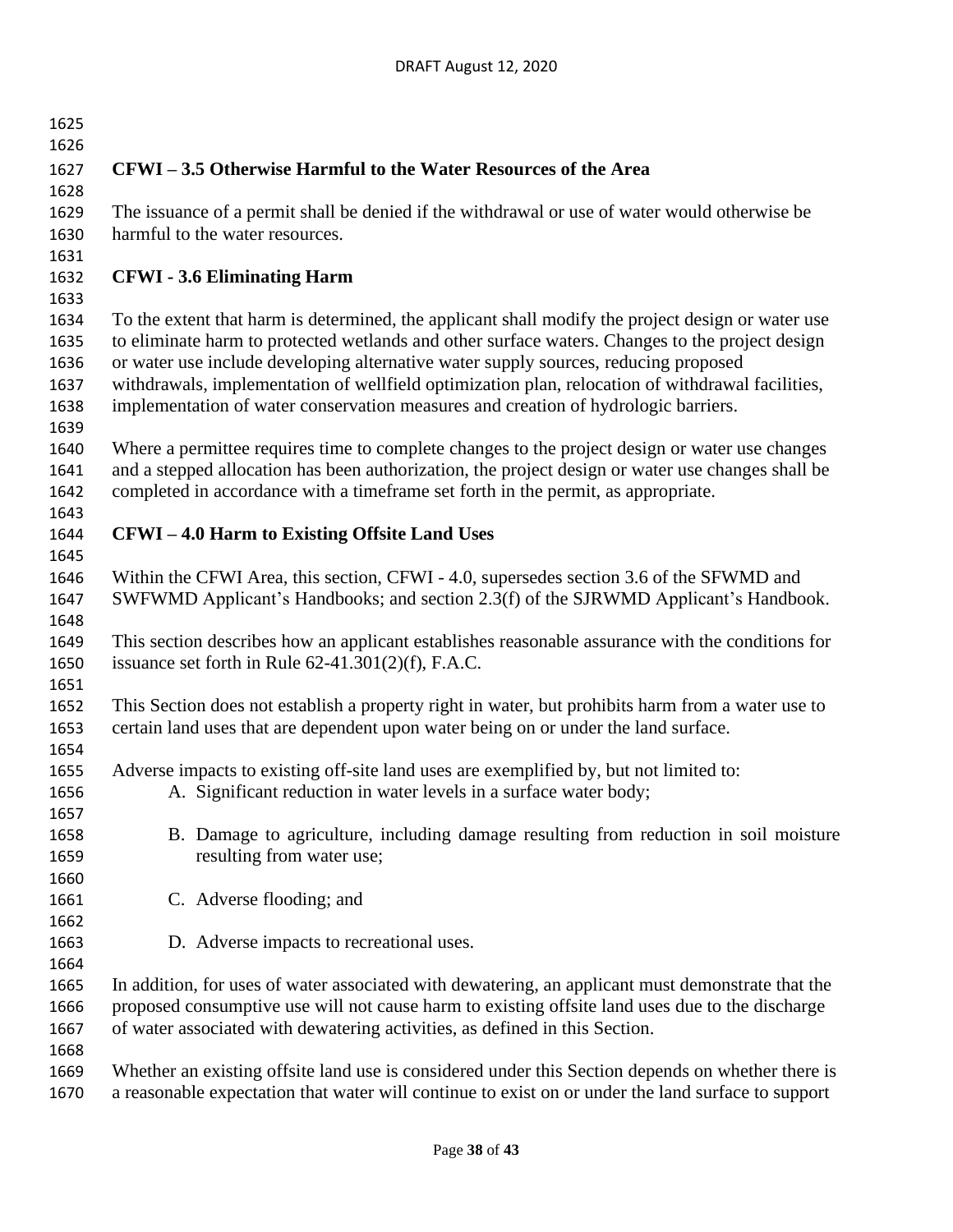| 1671<br>1672 | that offsite land use. When determining whether there is a reasonable expectation in the<br>occurrence of water for an existing offsite land use, the District will consider: |  |  |  |  |
|--------------|-------------------------------------------------------------------------------------------------------------------------------------------------------------------------------|--|--|--|--|
| 1673<br>1674 | A. Only those offsite land uses existing at the time of the current application;                                                                                              |  |  |  |  |
| 1675         |                                                                                                                                                                               |  |  |  |  |
| 1676         | B. The historic natural and artificial hydrologic variations on the offsite property;                                                                                         |  |  |  |  |
| 1677<br>1678 | C. The design function of the offsite property;                                                                                                                               |  |  |  |  |
| 1679         |                                                                                                                                                                               |  |  |  |  |
| 1680         | D. The purpose and nature of the water or water source on the offsite property, such as                                                                                       |  |  |  |  |
| 1681         | surface water management or water quality treatment; and                                                                                                                      |  |  |  |  |
| 1682         |                                                                                                                                                                               |  |  |  |  |
| 1683         | E. Hydrologic variations that have occurred or are expected to occur as a result of                                                                                           |  |  |  |  |
| 1684         | authorized consumptive use withdrawals.                                                                                                                                       |  |  |  |  |
| 1685         |                                                                                                                                                                               |  |  |  |  |
| 1686         | To be considered under this rule, the impact on an existing offsite land use must be the result of a                                                                          |  |  |  |  |
| 1687         | withdrawal associated with a proposed consumptive use. Impacts to land uses can be caused by                                                                                  |  |  |  |  |
| 1688<br>1689 | many different activities, such as drainage activities, reduced rainfall, regional trends, and other                                                                          |  |  |  |  |
| 1690         | non-consumptive use related influences. Impacts from these non-consumptive use influences will<br>not be considered or mitigated for under this Section.                      |  |  |  |  |
| 1691         |                                                                                                                                                                               |  |  |  |  |
| 1692         | The applicant must identify those existing land uses that are potentially impacted by the                                                                                     |  |  |  |  |
| 1693         | withdrawal associated with their consumptive use, such as seepage irrigated crops and surface                                                                                 |  |  |  |  |
| 1694         | water management systems. The applicant must demonstrate that the resulting change in water                                                                                   |  |  |  |  |
| 1695         | levels related to the proposed withdrawal will not cause harm, as described in this section above.                                                                            |  |  |  |  |
| 1696         | Methods for avoiding harm to existing offsite land uses include: reducing the amount of water                                                                                 |  |  |  |  |
| 1697         | withdrawn, modifying the method or schedule of withdrawal, mitigating the damages caused, or,                                                                                 |  |  |  |  |
| 1698         | in the case of dewatering discharges, taking other actions to avoid increasing the potential for                                                                              |  |  |  |  |
| 1699         | flooding. However, an applicant may accept adverse flooding impacts, for example, on land                                                                                     |  |  |  |  |
| 1700         | owned by the applicant or land for which the applicant has demonstrated sufficient legal                                                                                      |  |  |  |  |
| 1701<br>1702 | authority to accept such flooding impacts.                                                                                                                                    |  |  |  |  |
| 1703         | The District shall include as a condition in any applicable permit the requirement that the                                                                                   |  |  |  |  |
| 1704         | permittee mitigate harm to existing offsite land uses caused in whole or in part by the permittee's                                                                           |  |  |  |  |
| 1705         | consumptive use. The permit condition shall require the permittee to submit a mitigation plan for                                                                             |  |  |  |  |
| 1706         | approval by the District that identifies actions necessary to mitigate unanticipated harm to                                                                                  |  |  |  |  |
| 1707         | existing offsite land uses. Such actions must be sufficient to restore the land use that existed prior                                                                        |  |  |  |  |
| 1708         | to the impact and may require a permit modification. A mitigation plan may include replacement                                                                                |  |  |  |  |
| 1709         | of the impacted individual's equipment, relocation of wells, change in withdrawal source, or                                                                                  |  |  |  |  |
| 1710         | other means. The mitigation plan will require a permittee to mitigate immediately or upon the                                                                                 |  |  |  |  |
| 1711         | actual occurrence of harm.                                                                                                                                                    |  |  |  |  |
| 1712         |                                                                                                                                                                               |  |  |  |  |

**CFWI – 5.0 Special Limiting Permit Conditions**

In addition to the Standard Limiting Conditions of the Districts, the following special conditions

shall be added, as identified below to existing permits and permits for new uses within the CFWI

Area.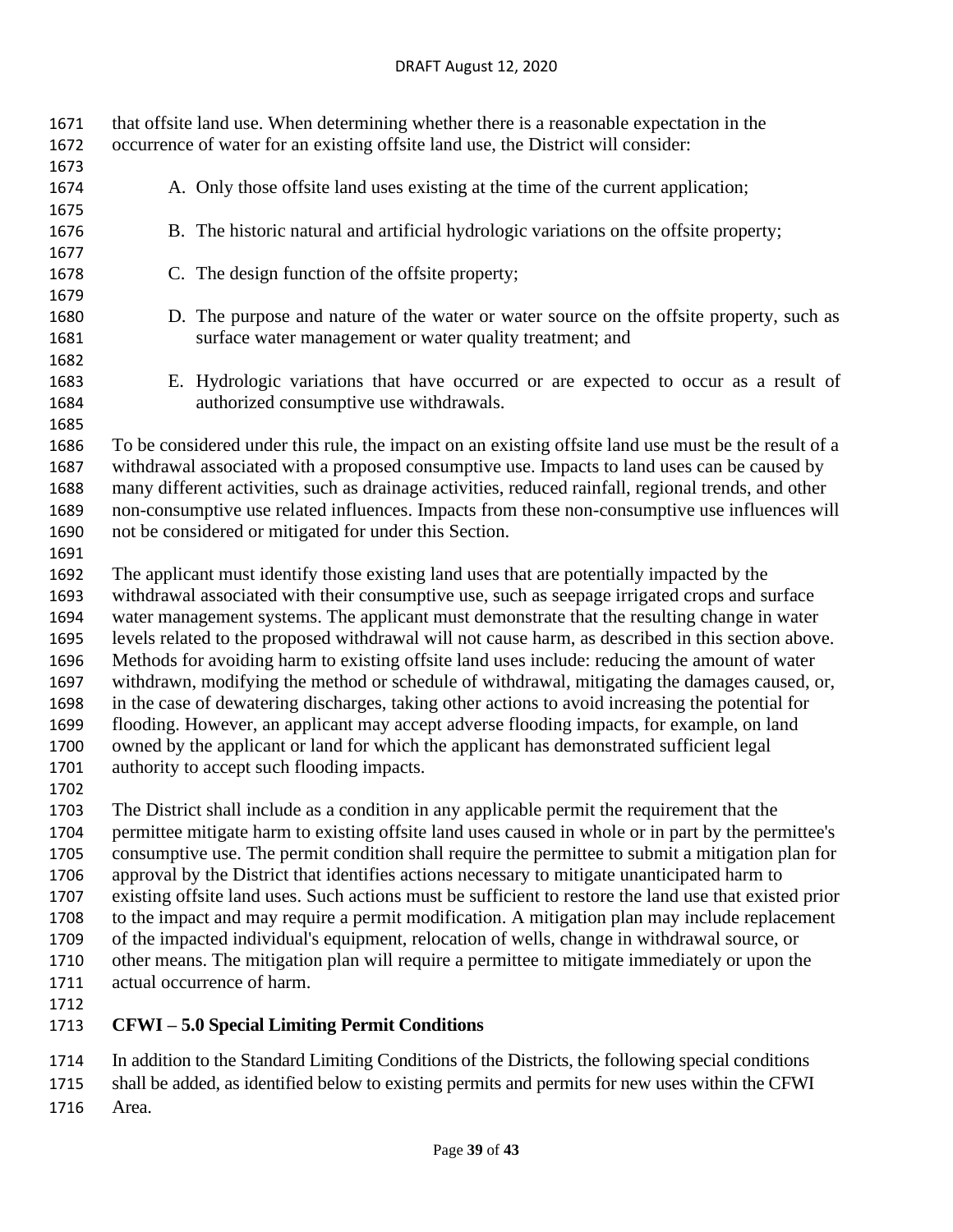#### DRAFT August 12, 2020

| 1717 | A. For all use types, except agricultural and landscape/recreation, the following special |
|------|-------------------------------------------------------------------------------------------|
| 1718 | permit conditions shall be added:                                                         |
| 1719 | By December 31, 2023, any permittee or applicant seeking a permit duration extending      |
| 1720 | beyond 2025 whose projected water demand will exceed its Demonstrated 2025                |
| 1721 | Demand shall submit a plan to the District describing how the remainder of its demand     |
| 1722 | will be met (e.g., impact offsets, substitution credits, alternative water supply         |
| 1723 | development). The plan shall propose projects and identify a schedule for                 |
| 1724 | implementation. Annual updates shall be due on December 31 of each subsequent year        |
| 1725 | detailing progress shall be provided to the District. The annual status reports shall     |
| 1726 | include work completed to date, expenditures, and any anticipated changes in timelines.   |
| 1727 |                                                                                           |
| 1728 | B. For all public supply permits with an annual average daily quantity of 100,000 gpd or  |
| 1729 | greater, the following special permit conditions shall be added:                          |
| 1730 | 1. The quantities included in the permit are based on an average per capita rate          |
| 1731 | of XXX. In accordance with Section 2.7.3 of the CFWI Supplemental                         |
| 1732 | Applicant's Handbook, the Permittee's per capita water use rate in any given              |
| 1733 | year shall not exceed 100 gpd.                                                            |
| 1734 |                                                                                           |
| 1735 | 2. The Permittee's per capita water use rate shall be monitored via the Annual            |
| 1736 | Report that is required to be submitted by April 1 of each year for the term of           |
| 1737 | the permit. Permittees within the CFWI may use the "Public Supply Annual"                 |
| 1738 | Report," referred to in Section 2.7.3.1 of the CFWI Supplemental Applicant's              |
| 1739 | Handbook as Design Aid 3, to assist with properly documenting the                         |
| 1740 | information that must be included in the Annual Report. At a minimum, the                 |
| 1741 | Annual Report must contain the following information:                                     |
| 1742 | i. Calculation of the Compliance Per Capita Water Use Rate pursuant to                    |
| 1743 | Section 2.7.3. All components of the Compliance Per Capita Water                          |
| 1744 | Use Rate equation are subject to the requirements set forth in Section                    |
| 1745 | 2.7.3.1(A) of the CFWI Supplemental Applicant's Handbook.                                 |
| 1746 | ii. Documentation of each component of the Compliance Per Capita                          |
| 1747 | Water Use Rate equation, as applicable, pursuant to Section 2.7.3.1(A)                    |
| 1748 | of the CFWI Supplemental Applicant's Handbook.                                            |
| 1749 | iii. A service area map or file showing the current utility service area. Any             |
| 1750 | changes to the utility service area relative to the existing boundaries in                |
| 1751 | the District's Geographic Information System (GIS) layer must be                          |
| 1752 | identified and documented.                                                                |
| 1753 | iv. Residential water use, which consists of the indoor and outdoor water                 |
| 1754 | uses associated with each category of residential customer (single                        |
| 1755 | family units, multi-family units, and mobile homes), including                            |
| 1756 | irrigation uses, whether separately metered or not. The Permittee shall                   |
| 1757 | document the methodology used to determine the number of dwelling                         |
| 1758 | units by type and the quantities used. Estimates of water use based                       |
| 1759 | upon meter size will not be accepted. If mobile homes are included in                     |
| 1760 | the Permittees multi-family unit category, the information for them                       |
| 1761 | does not have to be separated. The information for each category shall                    |
| 1762 | include:                                                                                  |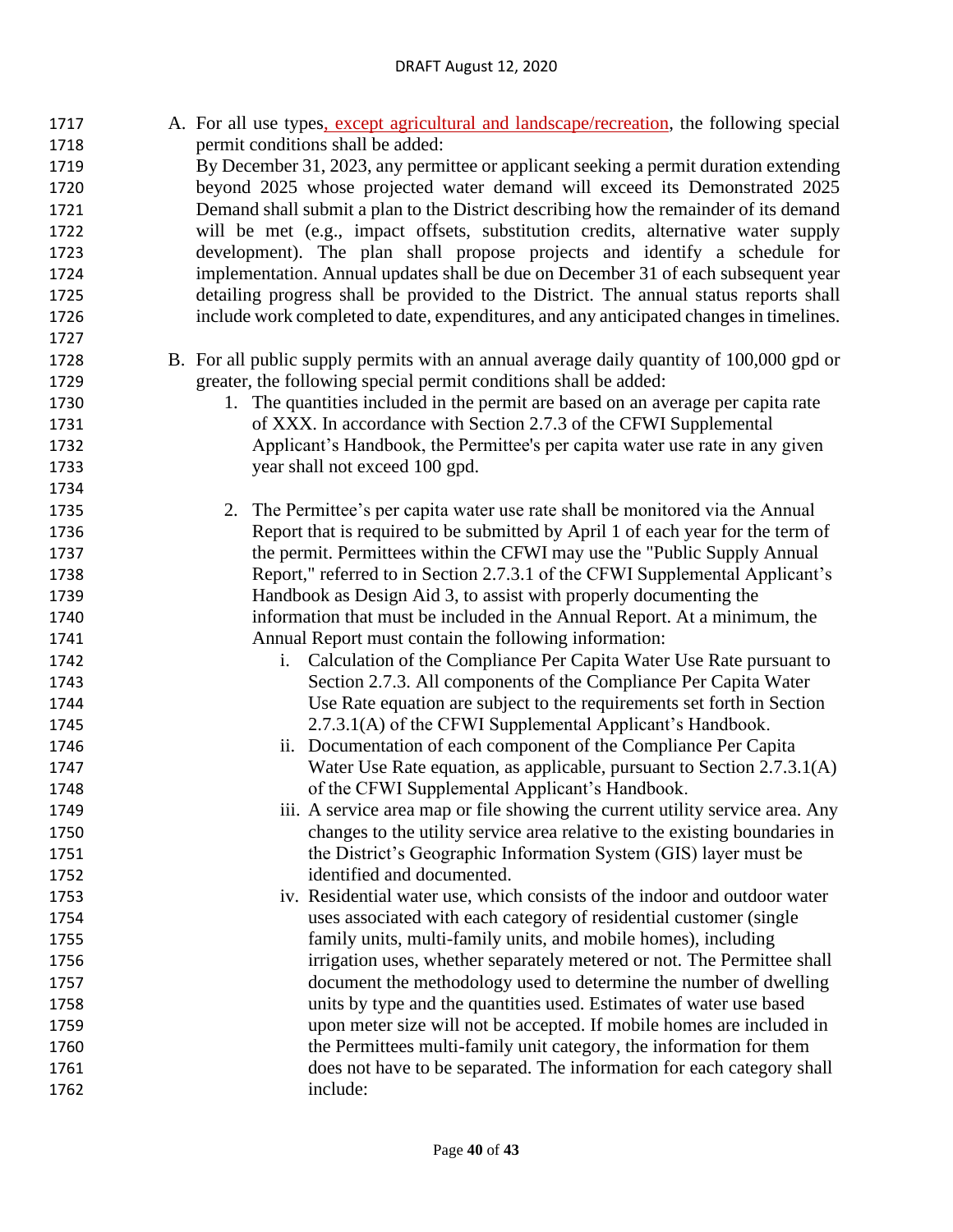| 1763         | a) Number of dwelling units per category;                                                                                |
|--------------|--------------------------------------------------------------------------------------------------------------------------|
| 1764         | b) Number of domestic metered connections per category;                                                                  |
| 1765         | c) Number of metered irrigation connections;                                                                             |
| 1766         | d) Annual average quantities in gallons per day provided to each                                                         |
| 1767         | category; and                                                                                                            |
| 1768         | e) Percentage of the total residential water use provided apportioned                                                    |
| 1769         | to each category.                                                                                                        |
| 1770         | v. Non-residential water use, which consists of all quantities provided for                                              |
| 1771         | use in a community not directly associated with places of residence.                                                     |
| 1772         | For each category below, the Permittee shall include annual average                                                      |
| 1773         | gpd provided, the percent of total non-residential use quantities                                                        |
| 1774         | provided, and the number of metered connections:                                                                         |
| 1775         | a) Industrial/commercial uses, including those associated lawn and                                                       |
| 1776         | landscape irrigation use;                                                                                                |
| 1777         | b) Agricultural uses (e.g., irrigation of a nursery);                                                                    |
| 1778         | c) Recreation/Aesthetic, including irrigation (excluding golf courses)                                                   |
| 1779         | of common areas, stadiums, and school yards;                                                                             |
| 1780         | d) Golf course irrigation;                                                                                               |
| 1781         | e) Firefighting, system testing and other accounted uses;                                                                |
| 1782         | f) K-through-12 schools that do not serve any of the service area                                                        |
| 1783         | population; and                                                                                                          |
| 1784         | g) Water loss, defined as the difference between the output from                                                         |
| 1785         | the treatment plant and accounted residential water use (iv above)                                                       |
| 1786         | and the listed non-residential uses in this section.                                                                     |
| 1787         | vi. A water audit report, if water losses are greater than 10% of the total                                              |
| 1788         | distribution quantities. The water audit shall include:                                                                  |
| 1789         | a) Evaluation of:                                                                                                        |
| 1790         | (1) leakage associated with transmission and distribution                                                                |
| 1791         | mains;                                                                                                                   |
| 1792         | (2) overflow and leakage from storage tanks;                                                                             |
| 1793         | (3) leakage near service connections;                                                                                    |
| 1794         | (4) illegal connections;                                                                                                 |
| 1795         | (5) description and explanations for excessive distribution                                                              |
| 1796         | line flushing (greater than 1% of the treated water volume                                                               |
| 1797         | delivered to the distribution system) for potability;                                                                    |
| 1798         | $(6)$ fire suppression;                                                                                                  |
| 1799         | (7) un-metered system testing;                                                                                           |
| 1800         | (8) under-registration of meter; and                                                                                     |
| 1801         | (9) other discrepancies between the metered amount of                                                                    |
| 1802<br>1803 | finished water output from the treatment plant less the<br>metered amounts used for residential and non-residential uses |
| 1804         | specified in Parts 4 and 5 above, and                                                                                    |
| 1805         | b) A schedule for a remedial action-plan to reduce water losses                                                          |
| 1806         | below 10%.                                                                                                               |
|              |                                                                                                                          |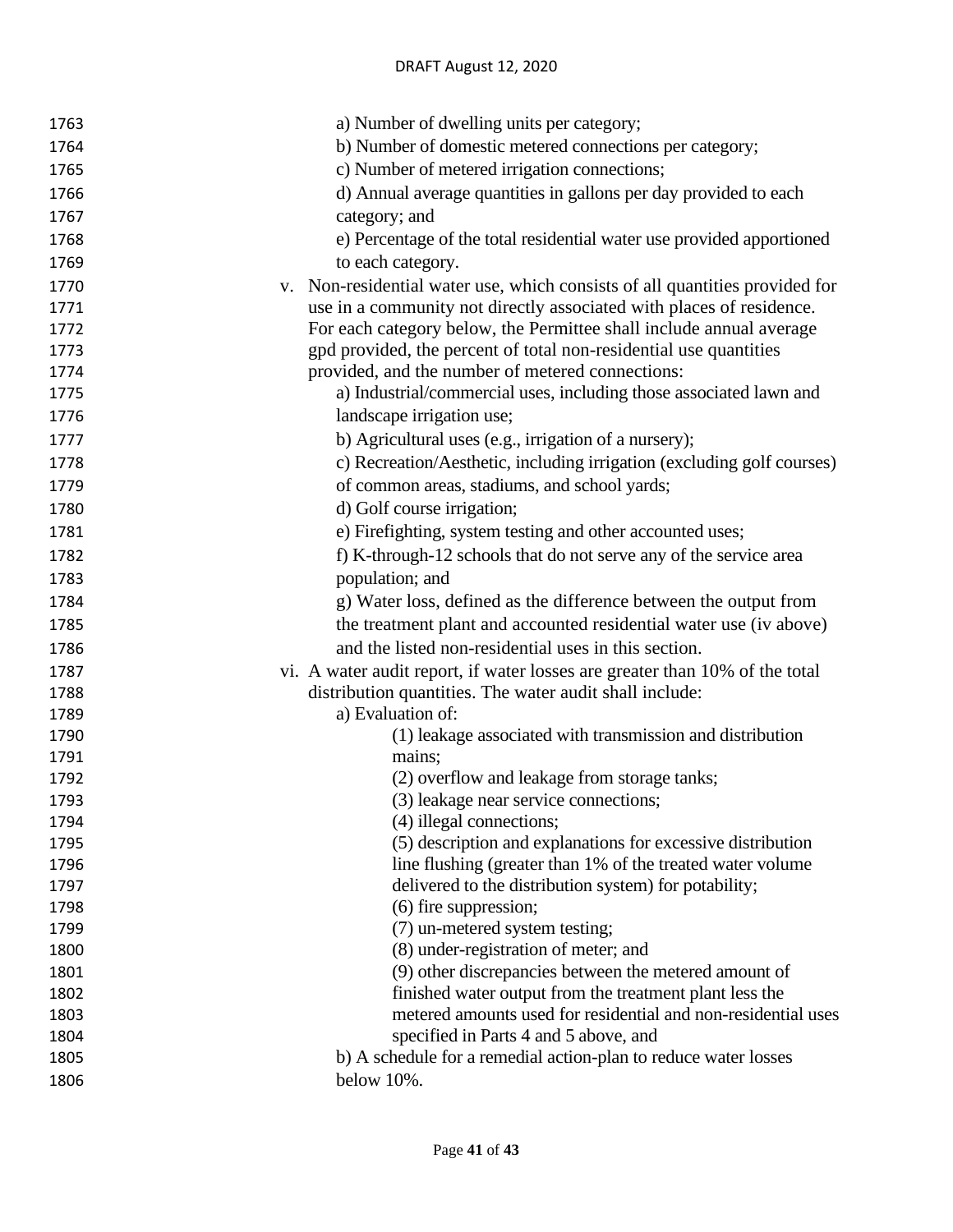| 1807 | vii. If the Permittee cannot achieve a per capita water use rate of 100 gpd             |
|------|-----------------------------------------------------------------------------------------|
| 1808 | according to the time frames included in Section 2.7.3.1.C, the Annual                  |
| 1809 | Report shall include an explanation detailing why the per capita water                  |
| 1810 | use rate was not achieved, measures taken to comply with the per                        |
| 1811 | capita water use rate of 100 gpd, and a plan that identifies conservation               |
| 1812 | or water supply project(s) that will be developed and implemented to                    |
| 1813 | achieve the per capita water use rate of 100 gpd.                                       |
| 1814 |                                                                                         |
| 1815 | 3. In addition to the Annual Report required by Section 2.7.3.1 of the CFWI             |
| 1816 | Supplemental Applicant's Handbook, Permittees in the Southern Water Use                 |
| 1817 | Caution Area and the Dover/Plant City Water Use Caution Area shall submit               |
| 1818 | Parts D through E of the "Public Supply Annual Report For Individual                    |
| 1819 | Permits Over 100,000 GPD Annual Average Quantities Form" (Form No.                      |
| 1820 | LEG-R.103.00 $(5/14)$ , and all required attachments, including the Public              |
| 1821 | Supply Service Area General Information Form, by April 1 of each year.                  |
| 1822 |                                                                                         |
| 1823 | C. For self-supplied agricultural, recreational, or landscape irrigation uses whose     |
| 1824 | allocation is based on the amount of water needed to supply the supplemental irrigation |
| 1825 | requirements of the type of crop, turf or landscape grown, the following special permit |
| 1826 | conditions shall be added:                                                              |
| 1827 | 1. Total annual allocation is million gallons (mgd) for a 2-in-10                       |
| 1828 | year drought condition. This allocation represents the amount of water                  |
| 1829 | required to meet the water demands as a result of a rainfall deficit during a           |
| 1830 | drought with the probability of recurring twice every ten years. The Permittee          |
| 1831 | shall not exceed this allocation in hydrologic conditions less than a 2-in-10           |
| 1832 | year drought event. Compliance with this annual allocation is based on the              |
| 1833 | quantity withdrawn over a rolling average of the previous 12-month time                 |
| 1834 | period.                                                                                 |
| 1835 |                                                                                         |
| 1836 | 2. <u>Total annual allocation is million gallons (million</u> mgd) for a 5-in-10        |
| 1837 | year condition. This allocation represents the amount of water required to              |
| 1838 | meet average annual water demands. Compliance with this annual allocation               |
| 1839 | is based on the quantity withdrawn over a rolling average of the previous 12-           |
| 1840 | month time period.                                                                      |
| 1841 |                                                                                         |
| 1842 | <u>Total peak monthly allocation is million gallons. Compliance with the</u><br>3.      |
| 1843 | peak monthly allocation is based on the greatest quantity withdrawn in any              |
| 1844 | single month.                                                                           |
| 1845 |                                                                                         |
| 1846 | 4. If the rainfall deficit is more severe than that expected to recur twice every ten   |
| 1847 | years, the withdrawals shall not exceed that amount necessary to continue to            |
| 1848 | meet the reasonable-beneficial demands, provided no harm to the water                   |
| 1849 | resources occur and:                                                                    |
| 1850 | All other conditions of the permit are met; and<br>i.                                   |
| 1851 | The withdrawal is otherwise consistent with any applicable declared<br>ii.              |
| 1852 | Water Shortage Order in effect.                                                         |